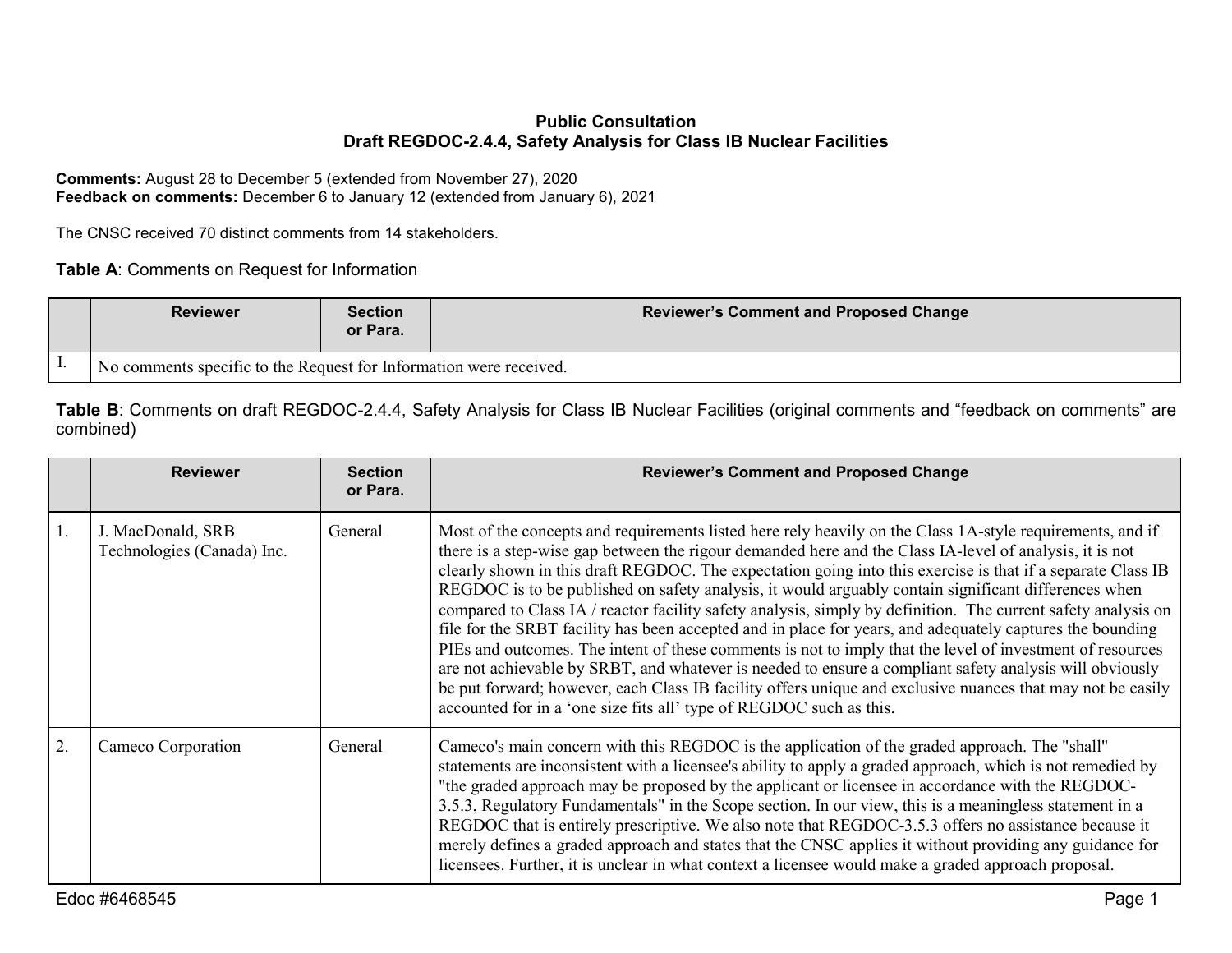|    | <b>Reviewer</b>                                 | <b>Section</b><br>or Para. | <b>Reviewer's Comment and Proposed Change</b>                                                                                                                                                                                                                                                                                                                                                                                                                                                                                                                      |
|----|-------------------------------------------------|----------------------------|--------------------------------------------------------------------------------------------------------------------------------------------------------------------------------------------------------------------------------------------------------------------------------------------------------------------------------------------------------------------------------------------------------------------------------------------------------------------------------------------------------------------------------------------------------------------|
| 3. | Cameco Corporation                              | General                    | Cameco's other main concern is the use of nuclear reactor terminology and incident classification, which<br>suggests that there is a change in the expectation for well-established and accepted safety analyses for<br>Class IB facilities thereby creating regulatory uncertainty.                                                                                                                                                                                                                                                                               |
|    |                                                 |                            | In our view, the REGDOC does not set out what a licensee needs to do to meet the expectation in this<br>safety control area and, as drafted, this REGDOC would make a safety analysis far more complicated and<br>use more resources than is necessary for the risks at Cameco's facilities. Cameco strongly recommends that<br>the REGDOC be revised and clarify the expectations for this safety control area in a manner that is<br>specifically applicable to and commensurate with the risks at Class IB facilities in consideration of a<br>graded approach. |
| 4. | Nuclear Waste Management<br>Organization (NWMO) | General                    | NWMO's main comment is the document uses terms that are defined for power reactors which may not<br>apply directly to Class IB facilities.                                                                                                                                                                                                                                                                                                                                                                                                                         |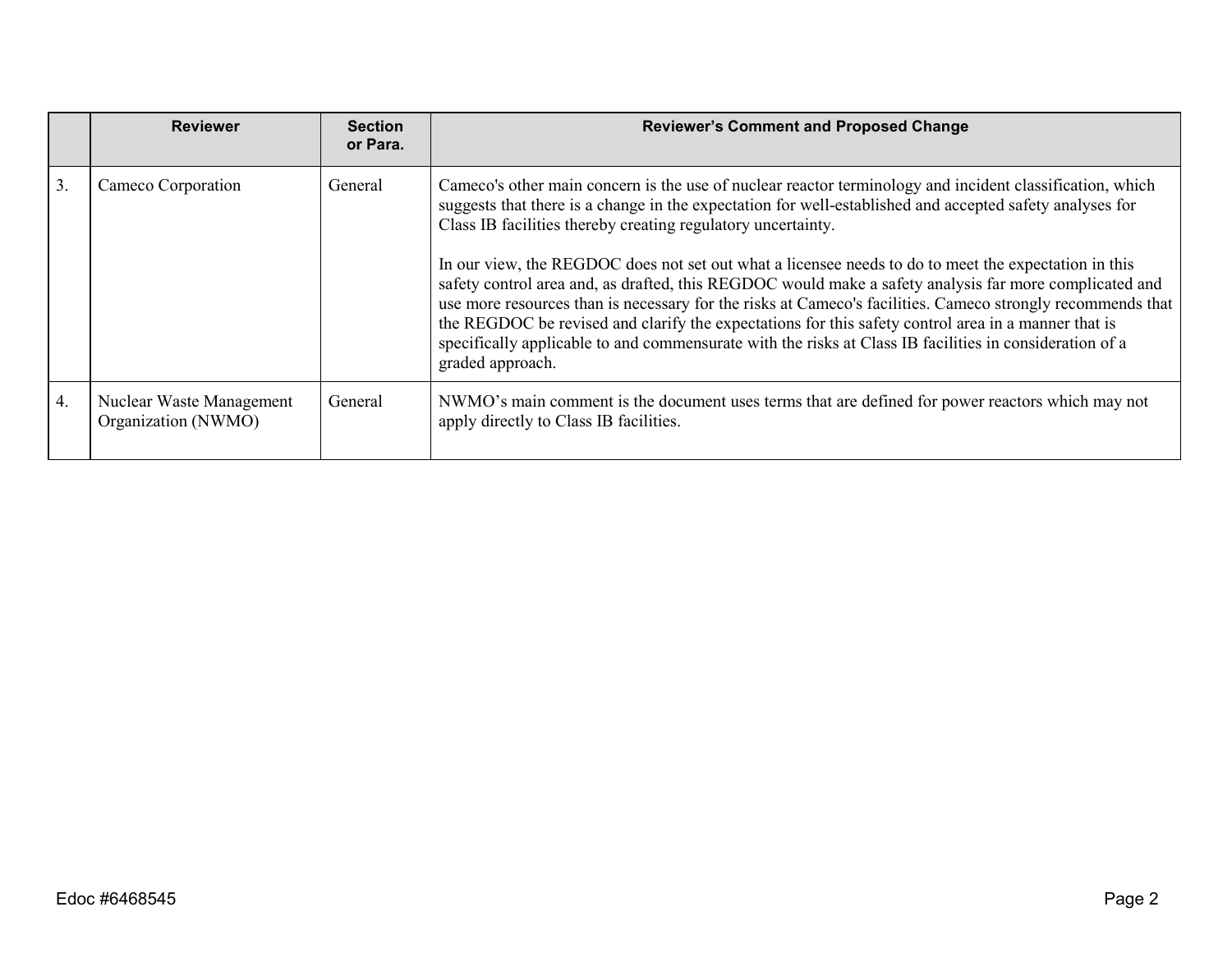|    | <b>Reviewer</b>                              | <b>Section</b><br>or Para. | <b>Reviewer's Comment and Proposed Change</b>                                                                                                                                                                                                                                                                                                                                                                                                                                                                                                                                                                                                                                                                                                                                                                                                                                                                                                                                                                                                                                                                                                                                                                                                                                                                                                                                                                                                                                                                                                                                                                                                                                |
|----|----------------------------------------------|----------------------------|------------------------------------------------------------------------------------------------------------------------------------------------------------------------------------------------------------------------------------------------------------------------------------------------------------------------------------------------------------------------------------------------------------------------------------------------------------------------------------------------------------------------------------------------------------------------------------------------------------------------------------------------------------------------------------------------------------------------------------------------------------------------------------------------------------------------------------------------------------------------------------------------------------------------------------------------------------------------------------------------------------------------------------------------------------------------------------------------------------------------------------------------------------------------------------------------------------------------------------------------------------------------------------------------------------------------------------------------------------------------------------------------------------------------------------------------------------------------------------------------------------------------------------------------------------------------------------------------------------------------------------------------------------------------------|
| 5. | <b>Canadian Nuclear Association</b><br>(CNA) | General                    | The Canadian Nuclear Association (CNA) and its members would like to thank the CNSC for the<br>opportunity to comment on REGDOC 2.4.4.                                                                                                                                                                                                                                                                                                                                                                                                                                                                                                                                                                                                                                                                                                                                                                                                                                                                                                                                                                                                                                                                                                                                                                                                                                                                                                                                                                                                                                                                                                                                       |
|    |                                              |                            | However, the CNA feels it is necessary to highlight several over-arching concerns with the draft<br>document:<br>• The purpose of REGDOC 2.4.4 is to provide specific guidance and requirements for non-reactor facilities<br>and in our view this draft does not do that. The CNA believes that this REGDOC relies too much on Class<br>1A style requirements and in some cases applies Class 1A requirements on Class 1B facilities without<br>considering the lower risk profiles of Class 1B facilities. In addition, this draft uses reactor specific<br>terminology for non-reactor applications. There is little point in having a separate REGDOC for non-<br>reactor facilities if the basis of the document is the Safety Analysis required for Class 1A facilities.<br>• There are several occasions where the draft REGDOC uses terms that do not align with their use in other<br>REGDOCs. This has the potential to create uncertainty and confusion. This challenge occurs periodically<br>with other REGDOCs and CNA would ask CNSC staff to doublecheck definitions prior to release of draft<br>REGDOCs.<br>• Further to the above comments and as outlined in greater detail in the attached industry comments, the<br>CNA believes that the REGDOC as drafted creates regulatory uncertainty and by failing to use language<br>that is graded to the lower risk profiles of Class 1B facilities could compel licensees to reallocate scarce<br>resources to comply with its requirements without and corresponding benefit to nuclear safety.<br>In concluding, the CNA believes that further work needs to be done before this document should proceed. |
| 6. | <b>Bruce Power</b>                           | General                    | Most of the concepts in this draft document rely heavily on Class 1A-style requirements.                                                                                                                                                                                                                                                                                                                                                                                                                                                                                                                                                                                                                                                                                                                                                                                                                                                                                                                                                                                                                                                                                                                                                                                                                                                                                                                                                                                                                                                                                                                                                                                     |
|    |                                              |                            | If there is a step-wise gap between the rigour demanded by this draft and the Class IA level of analysis, it<br>is not clearly shown. Please see [Bruce Power's other comments] for specific examples of this concern,<br>along with several requests for clarification.                                                                                                                                                                                                                                                                                                                                                                                                                                                                                                                                                                                                                                                                                                                                                                                                                                                                                                                                                                                                                                                                                                                                                                                                                                                                                                                                                                                                     |
| 7. | <b>Ontario Power Generation</b><br>(OPG)     | General                    | OPG's primary comments on the proposed document as currently written can be broadly summarized as<br>follows:<br>• The draft REGDOC as written is too reactor-specific at this time; and<br>• This draft REGDOC uses terms that do not align with those in other regulatory documents, such as<br>REGDOC-3.6, Glossary of CNSC Terminology and REGDOC-2.2.5, Minimum Staff Complement; we also<br>request specific terminology to be made consistent throughout the document.                                                                                                                                                                                                                                                                                                                                                                                                                                                                                                                                                                                                                                                                                                                                                                                                                                                                                                                                                                                                                                                                                                                                                                                                |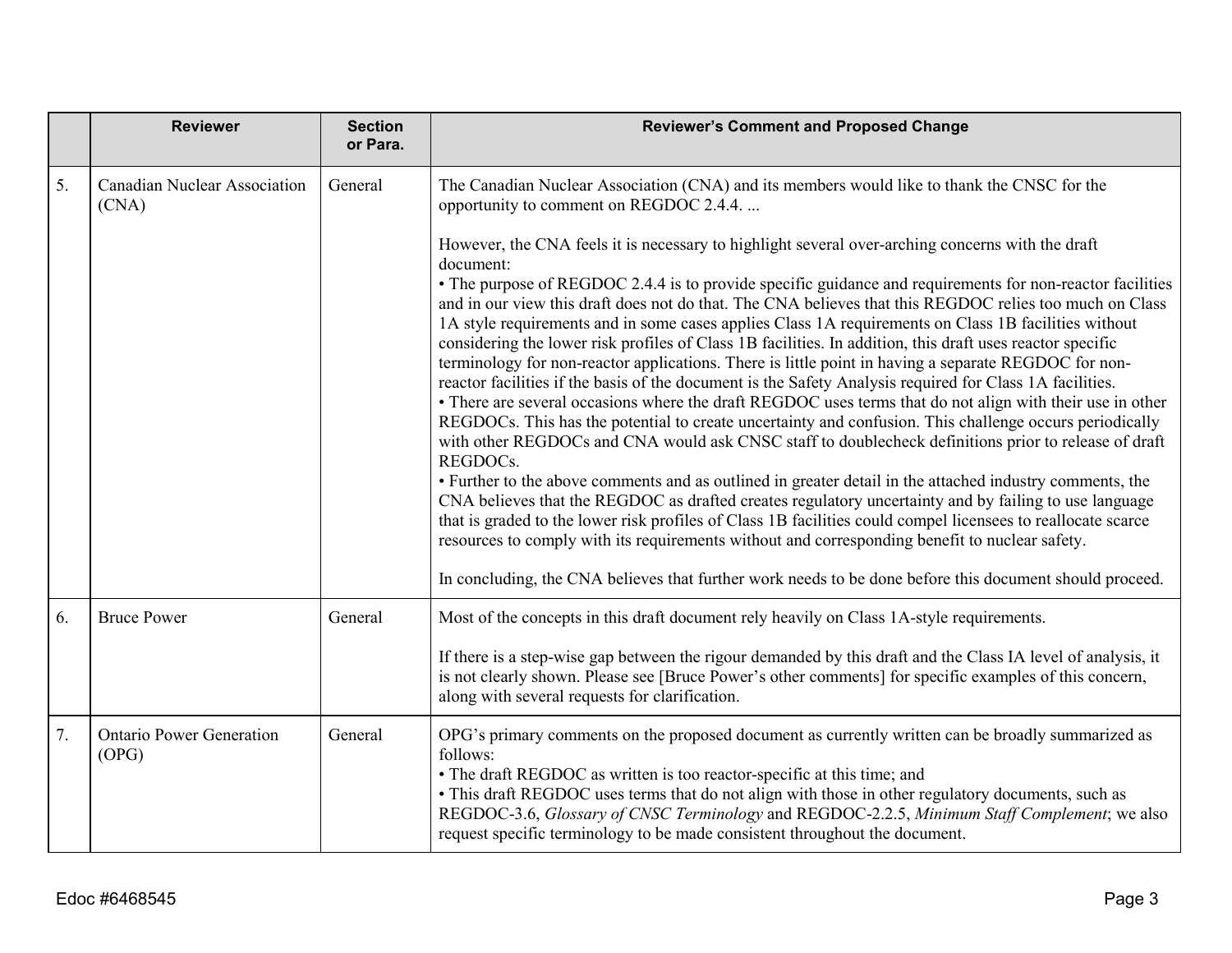|    | <b>Reviewer</b>                                                                                                                                                                                                                                                          | <b>Section</b><br>or Para. | <b>Reviewer's Comment and Proposed Change</b>                                                                                                                                                                                                                                                                                                                                                                                                                                                                                                                                                                                                                                                                                                                                                                                                                                                                                                                                                                                                                                                                                                                                                                                                                                                                                                                                                                                                                                                                                                                                                                                                                                                                                       |
|----|--------------------------------------------------------------------------------------------------------------------------------------------------------------------------------------------------------------------------------------------------------------------------|----------------------------|-------------------------------------------------------------------------------------------------------------------------------------------------------------------------------------------------------------------------------------------------------------------------------------------------------------------------------------------------------------------------------------------------------------------------------------------------------------------------------------------------------------------------------------------------------------------------------------------------------------------------------------------------------------------------------------------------------------------------------------------------------------------------------------------------------------------------------------------------------------------------------------------------------------------------------------------------------------------------------------------------------------------------------------------------------------------------------------------------------------------------------------------------------------------------------------------------------------------------------------------------------------------------------------------------------------------------------------------------------------------------------------------------------------------------------------------------------------------------------------------------------------------------------------------------------------------------------------------------------------------------------------------------------------------------------------------------------------------------------------|
| 8. | Bruce Power, Cameco<br>Corporation, Canadian Nuclear<br>Association (CNA), Canadian<br>Nuclear Laboratories (CNL),<br>Énergie New Brunswick<br>Power (NBPower), Nordion,<br>Nuclear Waste Management<br>Organization (NWMO),<br><b>Ontario Power Generation</b><br>(OPG) | General                    | 1) This draft REGDOC is too reactor-specific.<br>a) Most of the concepts and requirements in this draft rely heavily on the Class 1A-style requirements. If<br>there is a step-wise gap between the rigour demanded here and the Class IA-level of analysis, it is not<br>clearly shown in this draft. By definition, if a separate Class IB REGDOC is to be published on safety<br>analysis it should contain significant differences when compared to a Class IA/reactor facility safety<br>analysis. Class IB facilities have safety analyses that have been accepted by CNSC and in place for several<br>years. They adequately capture the bounding events and outcomes for their facilities. Each Class IB<br>facility offers unique and exclusive nuances that may not be easily accounted for in a 'one size fits all'<br>type of REGDOC such as this.<br>b) Similarly, as currently written, this draft uses reactor-specific terminology for non-reactor applications.<br>This is contrary to the stated intent of REGDOC-2.4.4, which is to provide specific guidance and<br>requirements for non-reactor facilities. For instance, the reactor-specific term "postulated initiating event"<br>is used throughout this draft. Licensees urge CNSC staff to use plain-language terminology, such as "fault"<br>or "fault sequence" for this example, which also has the advantage of being more broadly understood<br>internationally. Using reactor-specific terms in a document which explicitly does not scope reactor<br>facilities creates the potential for confusion with other available, reactor-specific literature and its<br>applicability to Class IB facilities. Please see [other comments] for examples." |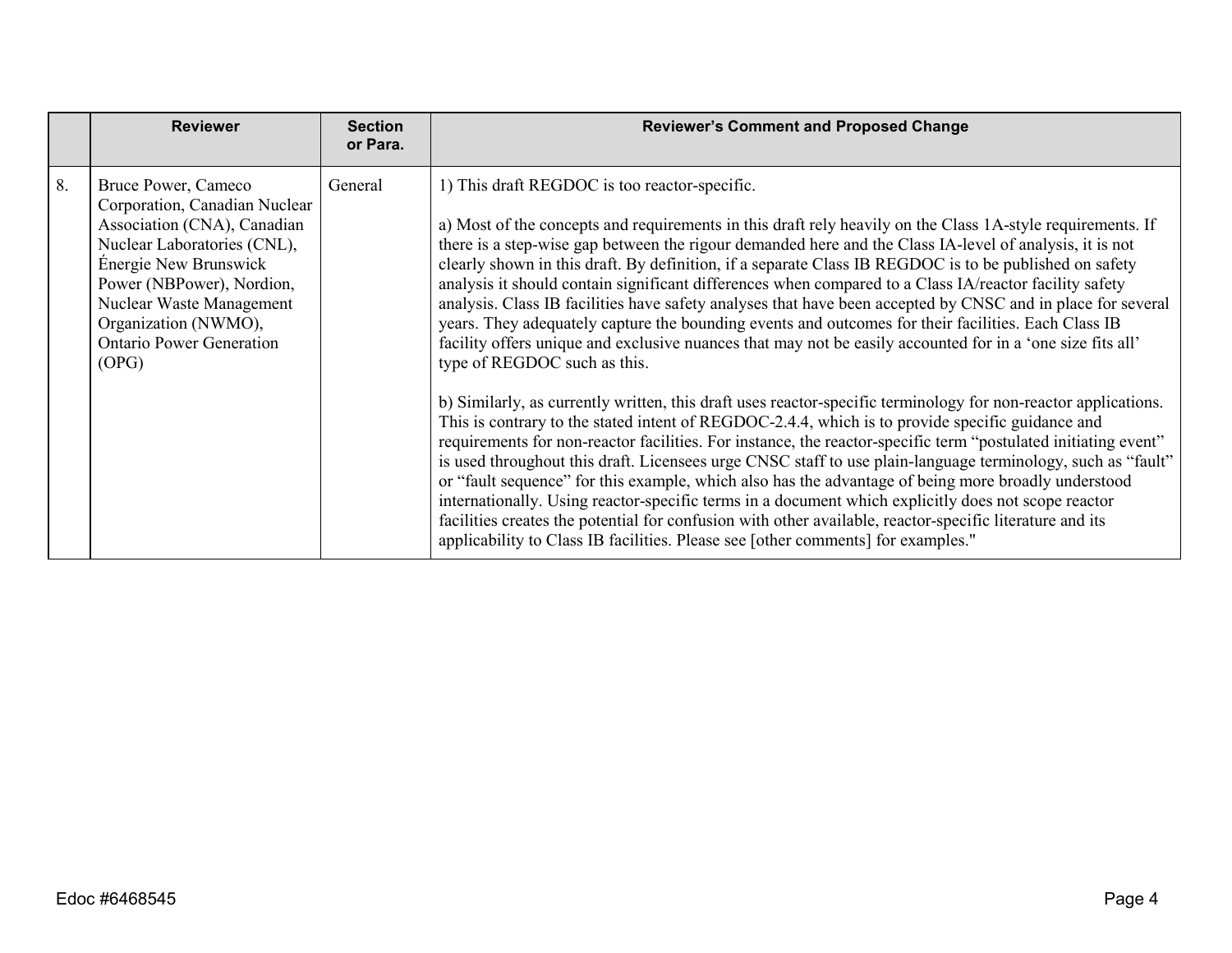|    | <b>Reviewer</b>                                                                                                                                                                                                                                                          | <b>Section</b><br>or Para. | <b>Reviewer's Comment and Proposed Change</b>                                                                                                                                                                                                                                                                                                                                                                                                                                                                                                                                                                                                                                                                                                                                                                                                                                                                                                                                                                                                                                                                                         |
|----|--------------------------------------------------------------------------------------------------------------------------------------------------------------------------------------------------------------------------------------------------------------------------|----------------------------|---------------------------------------------------------------------------------------------------------------------------------------------------------------------------------------------------------------------------------------------------------------------------------------------------------------------------------------------------------------------------------------------------------------------------------------------------------------------------------------------------------------------------------------------------------------------------------------------------------------------------------------------------------------------------------------------------------------------------------------------------------------------------------------------------------------------------------------------------------------------------------------------------------------------------------------------------------------------------------------------------------------------------------------------------------------------------------------------------------------------------------------|
| 9. | Bruce Power, Cameco<br>Corporation, Canadian Nuclear<br>Association (CNA), Canadian<br>Nuclear Laboratories (CNL),<br>Énergie New Brunswick<br>Power (NBPower), Nordion,<br>Nuclear Waste Management<br>Organization (NWMO),<br><b>Ontario Power Generation</b><br>(OPG) | General                    | 2) This draft REGDOC uses terms that do not align with those in other regulatory documents, such as<br>REGDOC-3.6, Glossary of CNSC Terminology and REGDOC-2.2.5, Minimum Staff Complement. For<br>example:<br>a) Under REGDOC-3.6, the objective of "safety goal" is to protect facility staff, the public and the<br>environment from releases of radioactive material. However, this document suggests the goal is to<br>protect against radioactive material and hazardous materials.<br>b) Similarly, the term "chemical hazards" is used throughout this draft even though chemical hazards are<br>already covered within the broader category of radiological and hazardous substances.<br>Imprecise use of terminology has the potential to generate confusion and compliance challenges.<br>c) The term "operator" has a very specific meaning in REGDOC-3.6, which may be misconstrued as used<br>in this draft. CNSC staff is encouraged to change "operator" to "worker" since the definition of<br>worker in REGDOC-3.6 better aligns with the usage in the document.<br>Please see [other comments] for other examples. |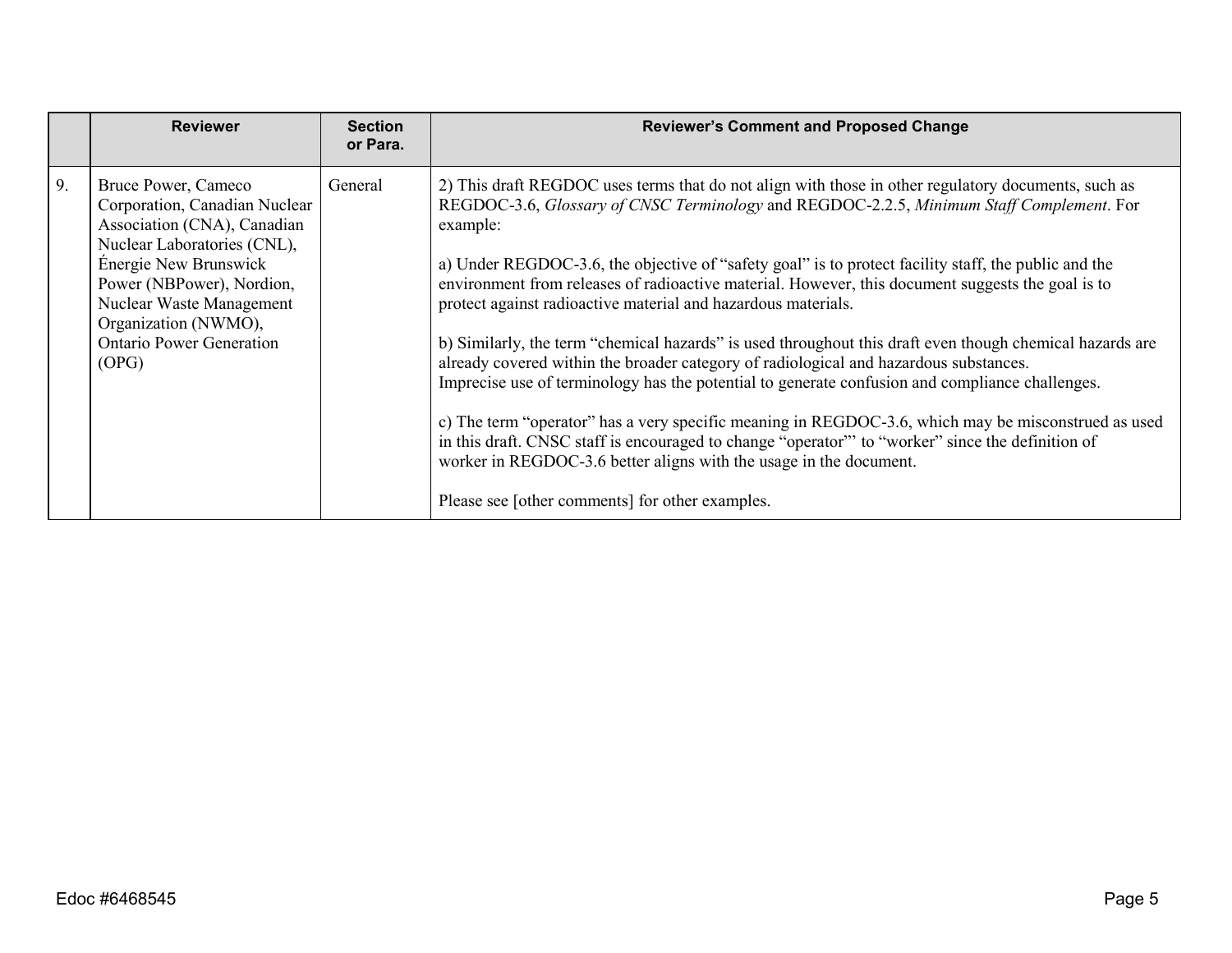|     | <b>Reviewer</b>                                                                                                                                                                                                                                                          | <b>Section</b><br>or Para. | <b>Reviewer's Comment and Proposed Change</b>                                                                                                                                                                                                                                                                |
|-----|--------------------------------------------------------------------------------------------------------------------------------------------------------------------------------------------------------------------------------------------------------------------------|----------------------------|--------------------------------------------------------------------------------------------------------------------------------------------------------------------------------------------------------------------------------------------------------------------------------------------------------------|
| 10. | Bruce Power, Cameco<br>Corporation, Canadian Nuclear<br>Association (CNA), Ontario<br>Power Generation (OPG)                                                                                                                                                             | General                    | It is unclear how the use of containers for handling of materials during transport is covered in this draft. If<br>there is an interfacing link to another licensed operation, it should be documented somewhere in the SAR<br>or a reference be provided for the approved container used in transportation. |
|     | Canadian Nuclear Laboratories<br>(CNL), Énergie New<br>Brunswick Power (NBPower),<br>Nordion, Nuclear Waste<br>Management Organization<br>(NWMO)                                                                                                                         |                            | It is unclear how the handling of transport packages is covered in this draft. If there is an interfacing link to<br>another licensed operation, it should be documented somewhere in the SAR or a reference provided for<br>transport packages.                                                             |
| 11. | Bruce Power, Cameco<br>Corporation, Canadian Nuclear<br>Association (CNA), Canadian<br>Nuclear Laboratories (CNL),<br>Énergie New Brunswick<br>Power (NBPower), Nordion,<br>Nuclear Waste Management<br>Organization (NWMO),<br><b>Ontario Power Generation</b><br>(OPG) | General                    | As written, the references to SCAs require prior understanding to comprehend.<br>Provide a cross-reference to a suitable background document.                                                                                                                                                                |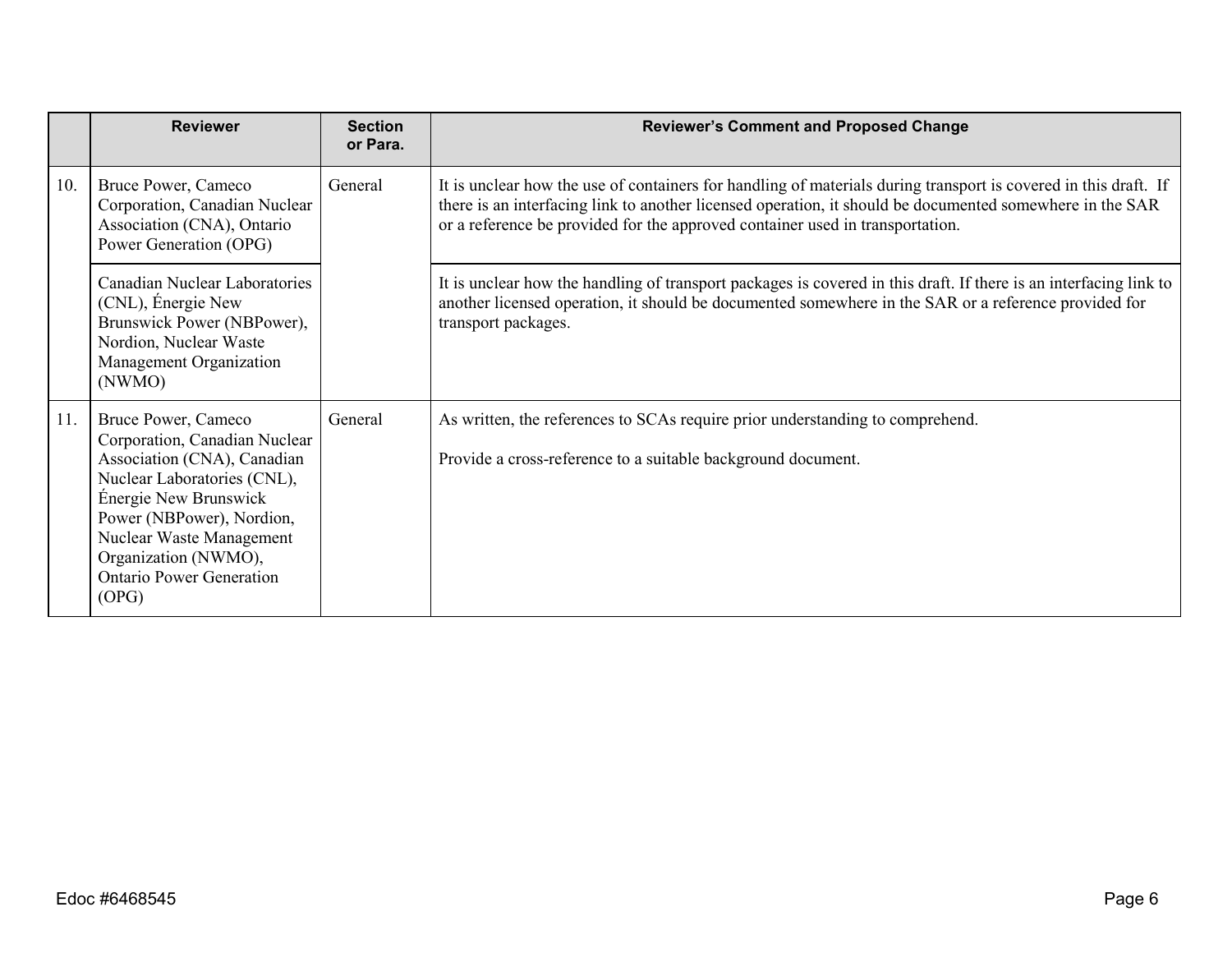|     | <b>Reviewer</b>                                                                                                                                                                                                                                                          | <b>Section</b><br>or Para.                           | <b>Reviewer's Comment and Proposed Change</b>                                                                                                                                                                                                                                                                                                                                                                                                                                                                                                                                                                                                                                                                                                                                                                                                                                                                                                                              |
|-----|--------------------------------------------------------------------------------------------------------------------------------------------------------------------------------------------------------------------------------------------------------------------------|------------------------------------------------------|----------------------------------------------------------------------------------------------------------------------------------------------------------------------------------------------------------------------------------------------------------------------------------------------------------------------------------------------------------------------------------------------------------------------------------------------------------------------------------------------------------------------------------------------------------------------------------------------------------------------------------------------------------------------------------------------------------------------------------------------------------------------------------------------------------------------------------------------------------------------------------------------------------------------------------------------------------------------------|
| 12. | Brian Beaton, Coalition for<br>Responsible Energy<br>Development in New<br><b>Brunswick</b>                                                                                                                                                                              | General                                              | As I move through this document I am struck by its complete complacent and compromised approach to<br>addressing the nuclear industry and its poor safety efforts especially when it comes to addressing their<br>deadly waste materials. Instead of accepting responsibility for their creations, they are now wanting to<br>make it a problem for others. And they are willing to spend billions to do this. Instead this document must<br>offer other options such as the proponents must have a detailed local waste handling solution that involves<br>long term storage and management options within the facility being proposed. This addition to the<br>document would force proponents to directly address the issue of the production of the deadly high-level<br>waste materials they are creating. It also avoids the need for involving other communities and regions in<br>the introduction and handling of these deadly poisons this industry is creating. |
|     |                                                                                                                                                                                                                                                                          |                                                      | We need a fresh new look at how the safety analysis for nuclear facilities is conducted and managed.<br>Canadians deserve a fair and informed process where our input is valued and respected. This effort would<br>replace the current nuclear industry narrative and marketing efforts that is evident in this current<br>document. Canadians deserve to feel well informed about these proposed developments without having to<br>wade through a mountain of documents that then reference other documents while hiding important<br>information. This current document is full of examples of this type of mind-boggling distractions and<br>diversions to the real issues and work that is attempting to be presented here.                                                                                                                                                                                                                                           |
| 13. | Brian Beaton, Coalition for<br>Responsible Energy<br>Development in New<br><b>Brunswick</b>                                                                                                                                                                              | General                                              | One last recommendation is that this important document continues to be revised to address the concerns I<br>raise. This recommendation requires that there be continuing public consultation to ensure all the required<br>revisions and concerns are addressed.                                                                                                                                                                                                                                                                                                                                                                                                                                                                                                                                                                                                                                                                                                          |
|     |                                                                                                                                                                                                                                                                          |                                                      | Thank you for considering the issues I am attempting to raise with this intervention. I hope my<br>intervention is helpful to the Commission.                                                                                                                                                                                                                                                                                                                                                                                                                                                                                                                                                                                                                                                                                                                                                                                                                              |
| 14. | Bruce Power, Cameco<br>Corporation, Canadian Nuclear<br>Association (CNA), Canadian<br>Nuclear Laboratories (CNL),<br>Énergie New Brunswick<br>Power (NBPower), Nordion,<br>Nuclear Waste Management<br>Organization (NWMO),<br><b>Ontario Power Generation</b><br>(OPG) | Sections 1.0,<br>Introduction<br>and 1.1,<br>Purpose | Additional clarity could be added to the 1st paragraph of the Purpose. Add a statement or footnote after the<br>first use of the term "nuclear facility" to make it clear that "nuclear facility" only means a "Class IB<br>nuclear facility" throughout the balance of this REGDOC."                                                                                                                                                                                                                                                                                                                                                                                                                                                                                                                                                                                                                                                                                      |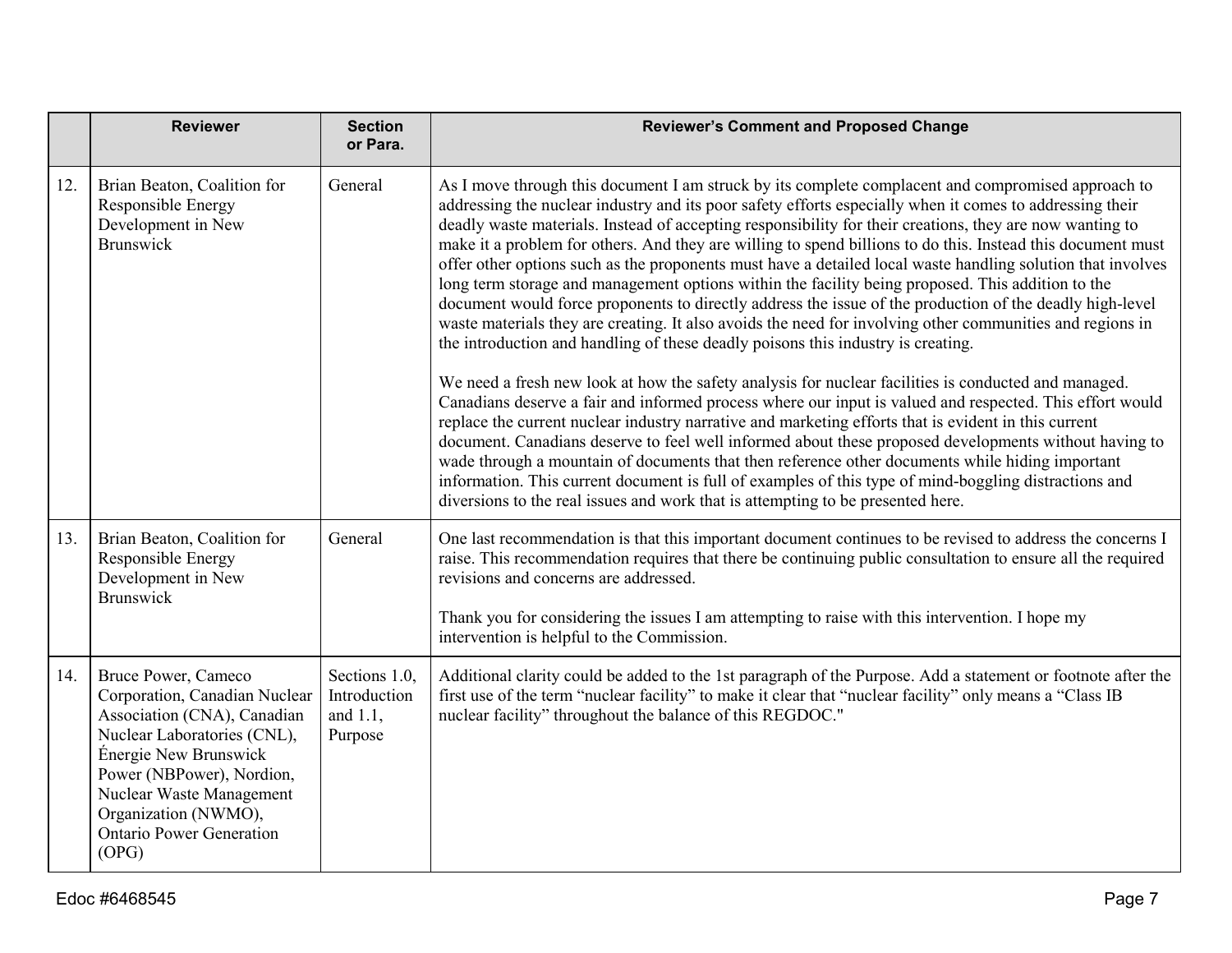|     | <b>Reviewer</b>                                                                             | <b>Section</b><br>or Para.                              | <b>Reviewer's Comment and Proposed Change</b>                                                                                                                                                                                                                                                                                                                                                                                                                                                                                                                                                                                                                                                                                                                                                                                                                                                                                                                                                                                              |
|-----|---------------------------------------------------------------------------------------------|---------------------------------------------------------|--------------------------------------------------------------------------------------------------------------------------------------------------------------------------------------------------------------------------------------------------------------------------------------------------------------------------------------------------------------------------------------------------------------------------------------------------------------------------------------------------------------------------------------------------------------------------------------------------------------------------------------------------------------------------------------------------------------------------------------------------------------------------------------------------------------------------------------------------------------------------------------------------------------------------------------------------------------------------------------------------------------------------------------------|
| 15. | Brian Beaton, Coalition for<br>Responsible Energy<br>Development in New<br><b>Brunswick</b> | Sections 1.0,<br>Introduction<br>and $1.1$ ,<br>Purpose | My intervention consists of my concerns about the "safety analysis program (the managed process that<br>governs conduct of a safety analysis) conduct of a safety analysis (a systematic evaluation of the potential<br>hazards) safety analysis documents, records and reporting".                                                                                                                                                                                                                                                                                                                                                                                                                                                                                                                                                                                                                                                                                                                                                        |
|     |                                                                                             |                                                         | I believe Canada requires a safety analysis program that emphasizes and clearly demonstrates its complete<br>independence of the CNSC and the actual safety process from the nuclear industry and its subsidiary<br>"developments" and "proposals". As it appears today, there seems to be so many conflicts of interest with<br>the staffing of CNSC being hired or appointed to be doing this work after having been directly involved by<br>employment or association with the nuclear industry itself. I am unable to find any mention of these<br>conflicts-of-interests and how they will be addressed in this document.<br>"How can any one feel safe with the deadly poisons being created by any nuclear reactor when members of<br>the nuclear industry are directly determining what is "safe". How can anyone feel safe when members of<br>the nuclear industry now employed by CNSC are examining the data and the reports received from the<br>same industry where they once worked?                                         |
|     |                                                                                             |                                                         | I am also concerned about the safety analysis program and its relationship to the systemic and<br>environmental racism that is inherent in these types of efforts to create another "program" or "process" or<br>"solution" that maybe helps the commission staff but makes no reference to the recommendations from the<br>Truth and Reconciliation Commission or to UNDRIP. This effort demonstrates both the disrespect of the<br>original people of this land along with the negligence this highlights for meaningful engagement and<br>informed consent that includes those who offer a different and often opposing perspective and set of<br>research countering the application.                                                                                                                                                                                                                                                                                                                                                  |
|     |                                                                                             |                                                         | As it stands today, the nuclear industry is able to purchase their desired results that include access to the<br>lands they want to build facilities to develop their Deep Geological Repository without any meaningful or<br>support for opposing perspectives. Supportive communities, individuals and groups are receiving millions<br>of dollars IF they sign their acceptance of a set of conditions that only supports the industry and its<br>proponent's desired results. Opposing positions being delivered by organizations and individuals are both<br>ignored and undermined as organizations and their staff such as the Nuclear Waste Management<br>Organization (NWMO) label these people and groups as "security risks". How do these efforts by<br>opposition groups to create meaningful and informed information consent figure into this "safety analysis<br>program"? Maybe I missed something but I am unable to find any reference to these actions by the nuclear<br>industry contained in the proposed "program". |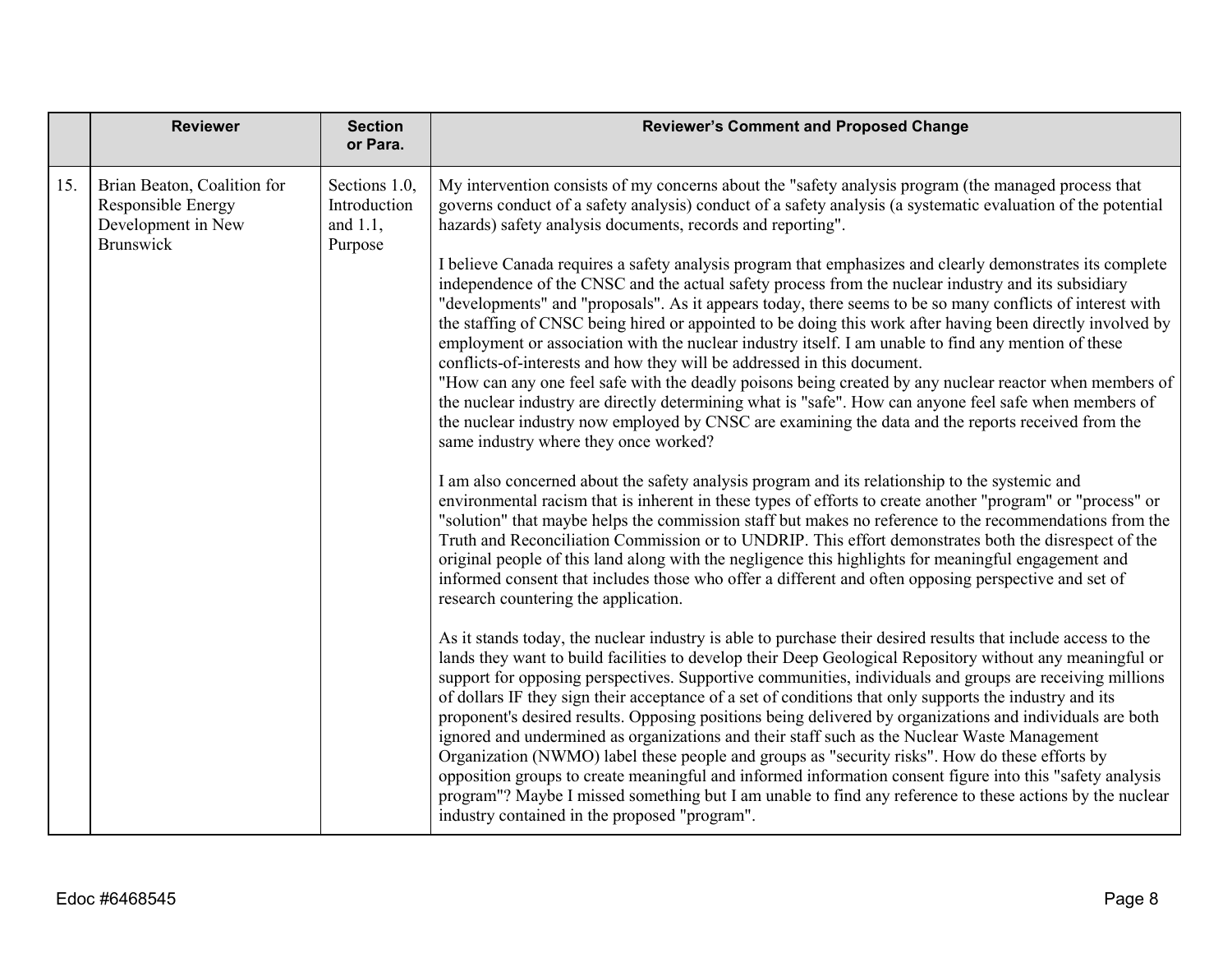|     | <b>Reviewer</b>                                                                                                                                                                                                                                                          | <b>Section</b><br>or Para. | <b>Reviewer's Comment and Proposed Change</b>                                                                                                                                                                                                                                                                                                                                                                                                                                                                                                                                                                                                                                                                                                                                                                                                                                                                                                                                                                                                                                                                                                                                                                                                                                                                                                                                                                                                                                                                                                                                                                                                                                                                       |
|-----|--------------------------------------------------------------------------------------------------------------------------------------------------------------------------------------------------------------------------------------------------------------------------|----------------------------|---------------------------------------------------------------------------------------------------------------------------------------------------------------------------------------------------------------------------------------------------------------------------------------------------------------------------------------------------------------------------------------------------------------------------------------------------------------------------------------------------------------------------------------------------------------------------------------------------------------------------------------------------------------------------------------------------------------------------------------------------------------------------------------------------------------------------------------------------------------------------------------------------------------------------------------------------------------------------------------------------------------------------------------------------------------------------------------------------------------------------------------------------------------------------------------------------------------------------------------------------------------------------------------------------------------------------------------------------------------------------------------------------------------------------------------------------------------------------------------------------------------------------------------------------------------------------------------------------------------------------------------------------------------------------------------------------------------------|
| 16. | Bruce Power, Cameco<br>Corporation, Canadian Nuclear<br>Association (CNA), Canadian<br>Nuclear Laboratories (CNL),<br>Énergie New Brunswick<br>Power (NBPower), Nordion,<br>Nuclear Waste Management<br>Organization (NWMO),<br><b>Ontario Power Generation</b><br>(OPG) | Section 1.2,<br>Scope      | The Scope requires additional clarity. Specifically:<br>1) The description of a Class 1B facility in the 1st paragraph is confusing. For instance, the difference<br>between a plant and a facility is unclear. These should be consistent throughout the document.<br>2) The 2nd paragraph says, "For a deep geological repository (DGR), this regulatory document applies for<br>the operational phase" Why just a DGR? Shouldn't this be for all disposal facilities? This could lead to<br>uncertainty as to how to address other types of disposal facilities.<br>For clarity, the CNSC is urged to:<br>1) Use the definition of a Class 1B facility from the Class 1 facility regulations or from REGDOC 3.6<br>2) Amend the 2nd paragraph to be general to all disposal facilities.<br>MAJOR -- The Scope of this document needs to clearly define a Class IB facility and be applicable to all<br>disposal facilities, not just a DGR.                                                                                                                                                                                                                                                                                                                                                                                                                                                                                                                                                                                                                                                                                                                                                                      |
| 17. | Brian Beaton, Coalition for<br>Responsible Energy<br>Development in New<br><b>Brunswick</b>                                                                                                                                                                              | Section 1.2,<br>Scope      | The document is meant to "provide requirements and guidance for safety analysis of the following Class<br>IB nuclear facilities:<br>• a plant for the processing, reprocessing or separation of an isotope of uranium, thorium or plutonium<br>• a plant for the manufacture of a product from uranium, thorium or plutonium<br>• a plant, other than a Class II nuclear facility as defined in section 1 of the Class II Nuclear Facilities and<br>Prescribed Equipment Regulations, for the processing or use, in a quantity greater than 1015 Bq per<br>calendar year, of nuclear substances other than uranium, thorium or plutonium<br>• a facility prescribed by paragraph 19(a) or (b) of the General Nuclear Safety and Control Regulations:<br>• a facility for the management, storage or disposal of waste containing radioactive nuclear substances at<br>which the resident inventory of radioactive nuclear substances contained in the waste is 1015 Bq or more<br>note: for the scope of this regulatory document, some examples of these facilities include:<br>• any facility for the storage of fissionable material before and after irradiation<br>• any facility for associated waste conditioning, effluent treatment and facilities for storage of waste<br>that allow for retrieval of the waste for later disposal<br>• a plant for the production of deuterium or deuterium compounds using hydrogen sulphide<br>"For a deep geological repository (DGR), this regulatory document applies for the operational phase,<br>which includes the licensed activities conducted up to the closure of the repository. Some examples of<br>licensed activities in the operational phase include: |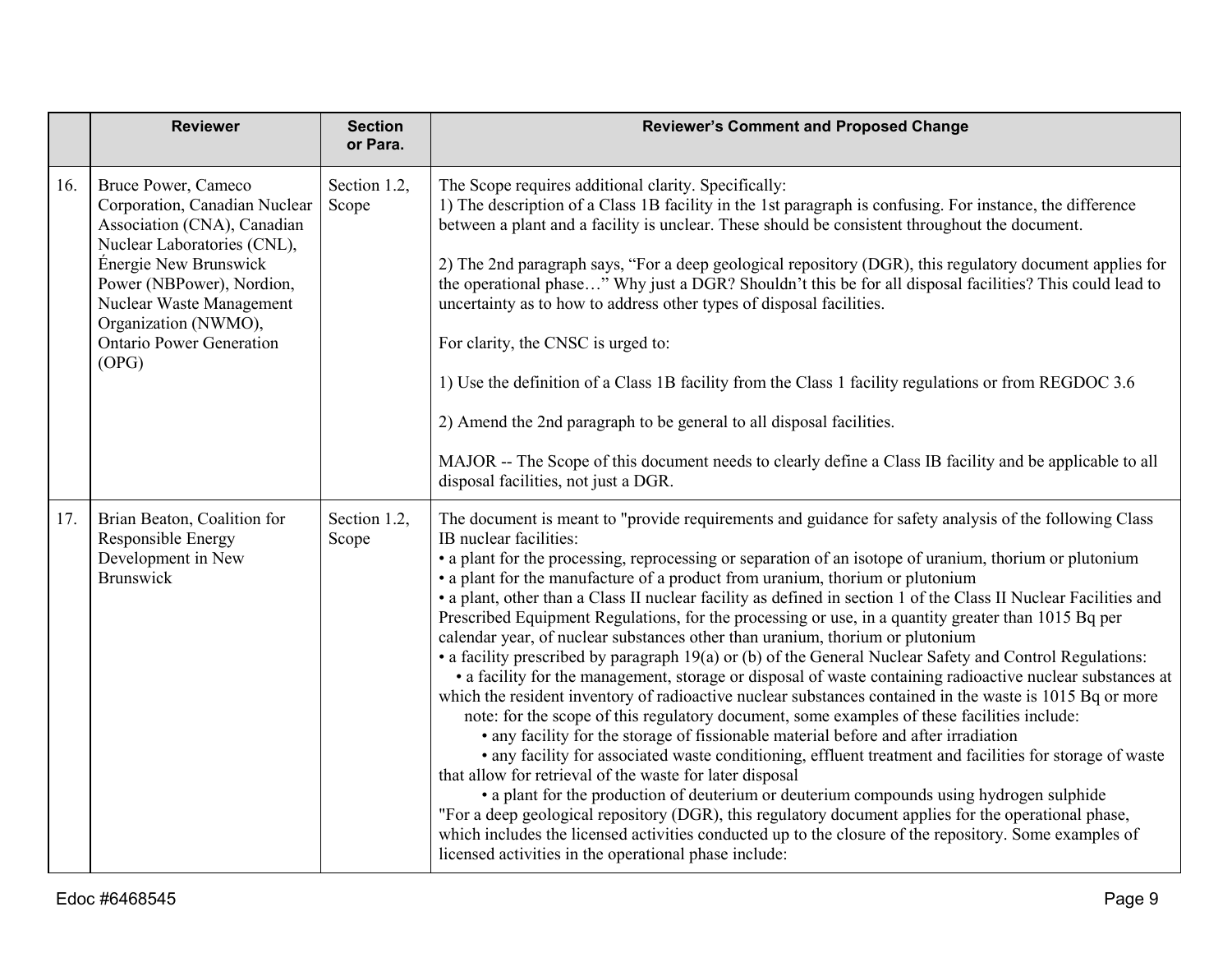|     | <b>Reviewer</b>                          | <b>Section</b><br>or Para.           | <b>Reviewer's Comment and Proposed Change</b>                                                                                                                                                                                                                                                                                                                                                                                                                                                                                                                                                                                                                                                                                                                                                                                                                                                                                                                                                                                                                                                                                                                                                                                                                                                                                                                                                                           |
|-----|------------------------------------------|--------------------------------------|-------------------------------------------------------------------------------------------------------------------------------------------------------------------------------------------------------------------------------------------------------------------------------------------------------------------------------------------------------------------------------------------------------------------------------------------------------------------------------------------------------------------------------------------------------------------------------------------------------------------------------------------------------------------------------------------------------------------------------------------------------------------------------------------------------------------------------------------------------------------------------------------------------------------------------------------------------------------------------------------------------------------------------------------------------------------------------------------------------------------------------------------------------------------------------------------------------------------------------------------------------------------------------------------------------------------------------------------------------------------------------------------------------------------------|
|     |                                          |                                      | • any facility for the handling and packaging of fuel associated with a DGR<br>• the operational activities at a DGR associated with the handling, packaging and placement of radioactive<br>material in the DGR<br>• safety analysis documents, records and reporting<br>"This document is the first version of REGDOC 2.4.4, Safety Analysis for Class IB Nuclear Facilities."<br>The DGR facilities remain hypothetical and consist of a lot of powerpoint and marketing presentations.<br>These "vendor designs" are just marketing concepts that the nuclear industry is using to create the<br>impression they are effectively dealing with the deadly poisons they created through the creation of these<br>dump sites in far-away places that have nothing to do with the nuclear facilities that created these deadly<br>radioactive waste materials in the first. Where are these facts highlighted in this so-called "safety analysis<br>program"? "The DGR is just one possible solution for dealing with these facilities' waste material. And yet<br>this proposed document makes the proposed DGR as the solution. There are way too many proposed<br>solutions contained in this document that reflect a nuclear industry bias from the CNSC staff. This again<br>highlights the conflict-of-interest between the nuclear industry and CNSC staff who produce and approve<br>these types of documents." |
| 18. | H. Ragheb, Safety Probe<br>International | Section 2.0,<br>Safety<br>Objectives | The last paragraph lists the areas where the SAR is used. It appears that the last sentence that starts with<br>"develop and maintain " is intended to be a third bullet but the bullet is missing.<br>Additionally, we recommend that a fourth use (fourth bullet) should say:<br>• confirm that the design of the facility meets design and safety requirements                                                                                                                                                                                                                                                                                                                                                                                                                                                                                                                                                                                                                                                                                                                                                                                                                                                                                                                                                                                                                                                       |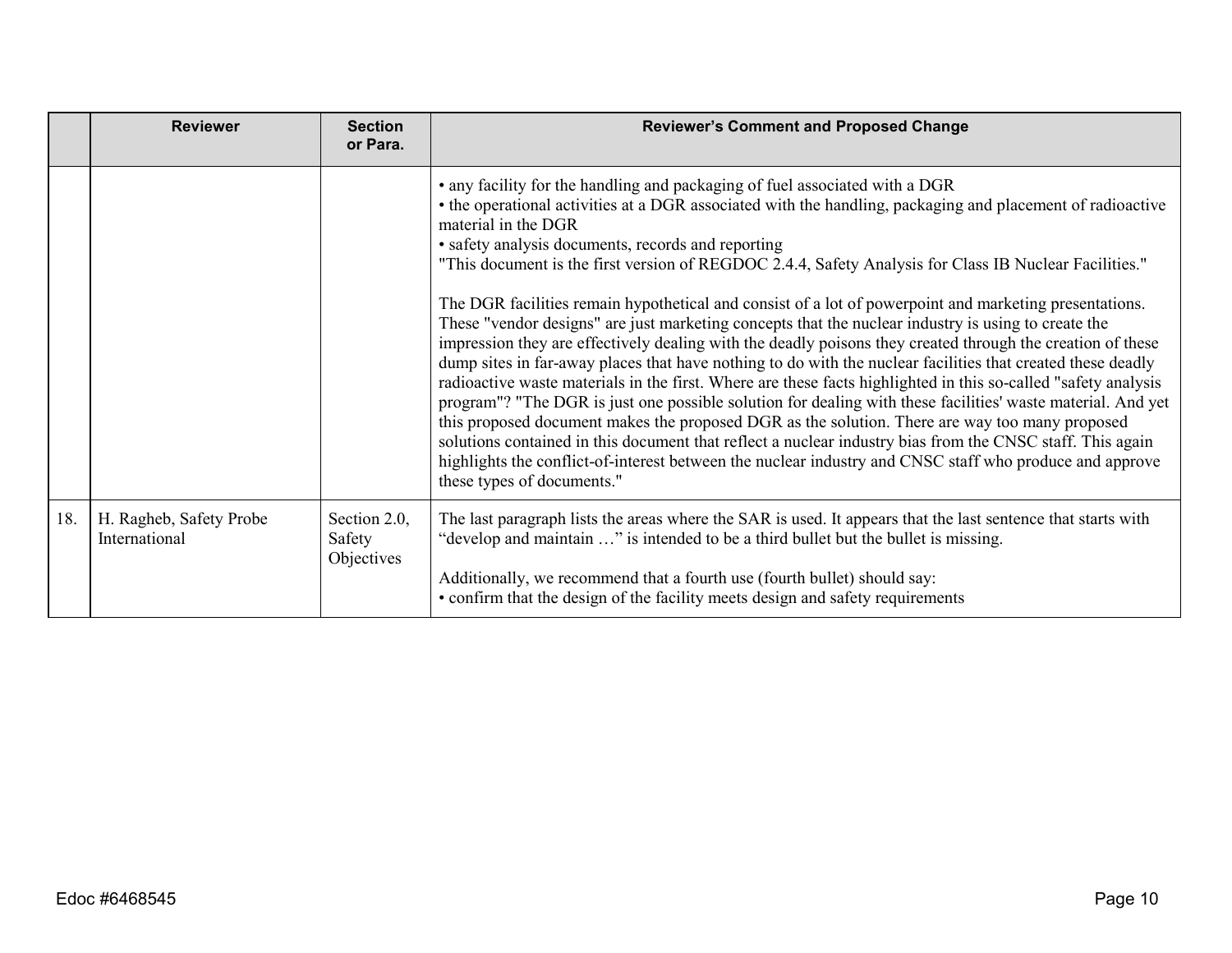|     | <b>Reviewer</b>                                                                                                                                                                                                                                                          | <b>Section</b><br>or Para.           | <b>Reviewer's Comment and Proposed Change</b>                                                                                                                                                                                                                                                                                                                                                                                                                                                                                                                                                                                                                                                                                                                 |
|-----|--------------------------------------------------------------------------------------------------------------------------------------------------------------------------------------------------------------------------------------------------------------------------|--------------------------------------|---------------------------------------------------------------------------------------------------------------------------------------------------------------------------------------------------------------------------------------------------------------------------------------------------------------------------------------------------------------------------------------------------------------------------------------------------------------------------------------------------------------------------------------------------------------------------------------------------------------------------------------------------------------------------------------------------------------------------------------------------------------|
| 19. | Bruce Power, Cameco<br>Corporation, Canadian Nuclear<br>Association (CNA), Canadian<br>Nuclear Laboratories (CNL),<br>Énergie New Brunswick<br>Power (NBPower), Nordion,<br>Nuclear Waste Management<br>Organization (NWMO),<br><b>Ontario Power Generation</b><br>(OPG) | Section 2.0,<br>Safety<br>Objectives | The Safety Objectives could be further clarified. Specifically:<br>1) In the 2nd paragraph, is "potential hazards" limited to radiological hazards?<br>2) The use of the word "it" is unclear in the 2nd sentence of the 3rd paragraph, which reads, "It is<br>documented in a safety analysis report (SAR)." Similarly, it is unclear in the 5th paragraph, which reads,<br>"A facility's SAR forms an important part of the licensing basis for the facility. It is used to:"<br>3) The SAR is also used to demonstrate safety.<br>CNSC staff is urged to:<br>1) Clarify if "potential hazards" is limited to radiological hazards<br>2) Specifically state what "it" is. Otherwise, avoid using "it"<br>3) Add "demonstrate safety" to the use of the SAR. |
| 20. | H. Ragheb, Safety Probe<br>International                                                                                                                                                                                                                                 | Section 2.1,<br>Defence in<br>depth  | Suggest adding the following to Level 1 definition for clarification: "The aim of the first level  Relied<br>upon for safety. This is achieved by good design and proven engineering practices"                                                                                                                                                                                                                                                                                                                                                                                                                                                                                                                                                               |
| 21. | P. Hader, Consultant                                                                                                                                                                                                                                                     | Section 2.1,<br>Defence in<br>depth  | Defense in depth is a critical safety management approach for nuclear facilities. The requirement to<br>demonstrate defense in depth needs to be a mandatory requirement.                                                                                                                                                                                                                                                                                                                                                                                                                                                                                                                                                                                     |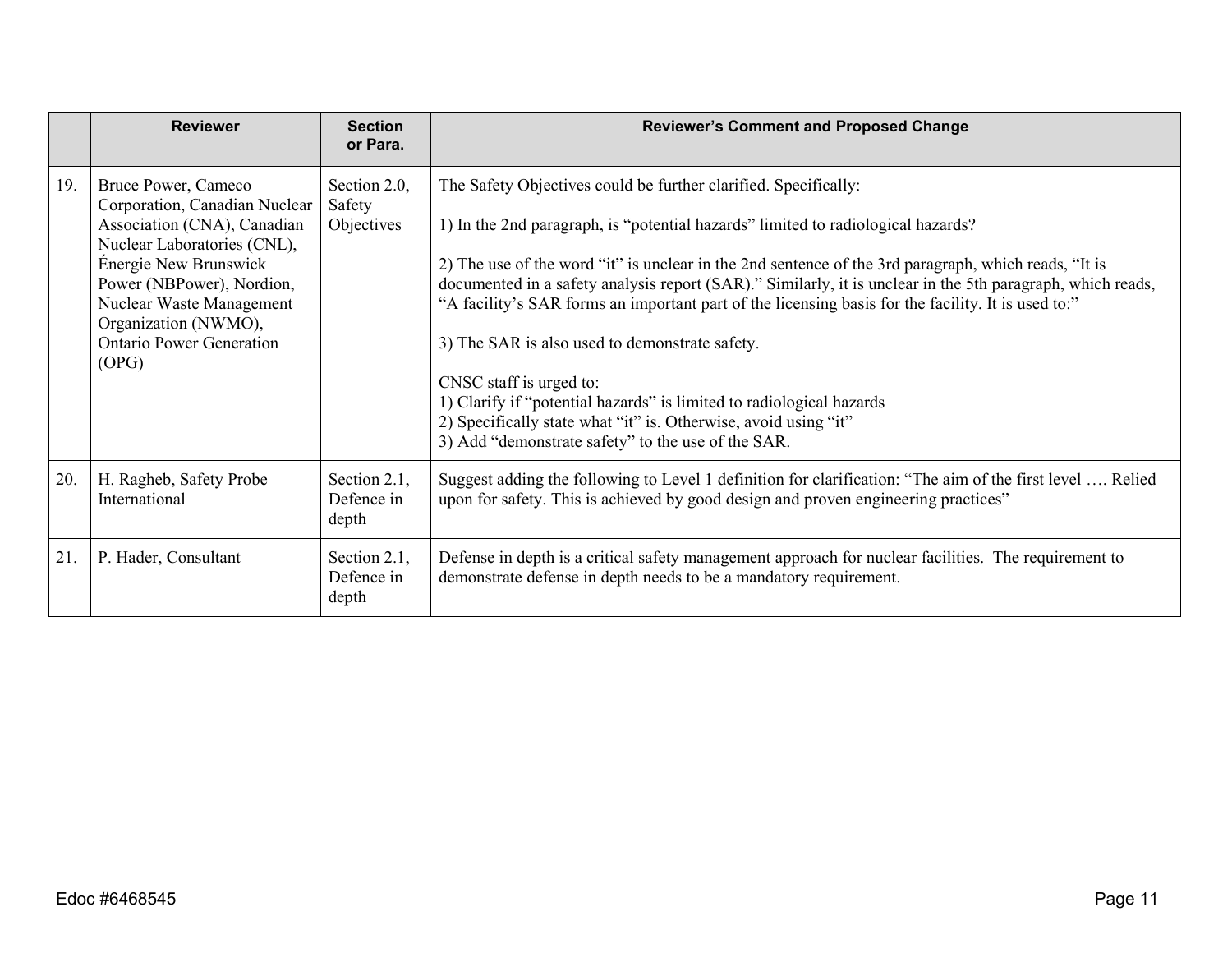|     | <b>Reviewer</b>                                                                                                                                                                                       | <b>Section</b><br>or Para.                                                                                                                                                                                                                                                                                                                                                                                                                                                                                                                                                                                                                                                                                                                                                                                                                                                                                                                                                                                                              | <b>Reviewer's Comment and Proposed Change</b>                                                                                                                                                                                                                                                                                                                                                                                                                                                                                                                                                  |
|-----|-------------------------------------------------------------------------------------------------------------------------------------------------------------------------------------------------------|-----------------------------------------------------------------------------------------------------------------------------------------------------------------------------------------------------------------------------------------------------------------------------------------------------------------------------------------------------------------------------------------------------------------------------------------------------------------------------------------------------------------------------------------------------------------------------------------------------------------------------------------------------------------------------------------------------------------------------------------------------------------------------------------------------------------------------------------------------------------------------------------------------------------------------------------------------------------------------------------------------------------------------------------|------------------------------------------------------------------------------------------------------------------------------------------------------------------------------------------------------------------------------------------------------------------------------------------------------------------------------------------------------------------------------------------------------------------------------------------------------------------------------------------------------------------------------------------------------------------------------------------------|
| 22. | Bruce Power, Cameco<br>Section 2.1,<br>Defence in<br>Corporation, Canadian Nuclear<br>Association (CNA), Canadian<br>depth<br>Nuclear Laboratories (CNL),<br><b>Ontario Power Generation</b><br>(OPG) | Applying to sections 2.1, 4.3.1, 4.7 and 5.2:<br>The term "chemical hazards" is used throughout the document in the cited sections. Clearer scope and<br>requirements are required for licensees to understand the CNSC's expectations when addressing hazardous<br>materials, and chemical hazards in specific.<br>Propose rewording "chemical consequences" and "chemical hazards" to the more generic "associated<br>consequences" and "hazardous substances." This keeps the description general (maintaining chemical<br>considerations) while not minimizing other potential consequences. In addition, CNSC staff is urged to<br>provide clearer guidance as to expectations on chemical hazards.<br>The release of hazardous substances may not lead to a criticality or radiological accident. CNSC needs to<br>define the requirement for analyzing hazardous substances or chemical consequences. The introduction of<br>chemical hazards has a potential impact across all regulatory documents concerning safety analysis. |                                                                                                                                                                                                                                                                                                                                                                                                                                                                                                                                                                                                |
|     |                                                                                                                                                                                                       |                                                                                                                                                                                                                                                                                                                                                                                                                                                                                                                                                                                                                                                                                                                                                                                                                                                                                                                                                                                                                                         | Chemical hazards are already covered within the broader category of radiological and hazardous<br>substances. Licensees should have the option to either include chemical hazards inside in the safety<br>analysis report or through a stand-alone mechanism."                                                                                                                                                                                                                                                                                                                                 |
|     | Énergie New Brunswick<br>Power (NBPower), Nordion,<br>Nuclear Waste Management<br>Organization (NWMO)                                                                                                 |                                                                                                                                                                                                                                                                                                                                                                                                                                                                                                                                                                                                                                                                                                                                                                                                                                                                                                                                                                                                                                         | Applying to sections 2.1, 4.3.1, 4.7 and 5.2:<br>The term "chemical hazards" is used throughout the document in the cited sections. Clearer scope and<br>requirements are required for licensees to understand the CNSC's expectations when addressing hazardous<br>materials, and chemical hazards specifically.                                                                                                                                                                                                                                                                              |
|     |                                                                                                                                                                                                       |                                                                                                                                                                                                                                                                                                                                                                                                                                                                                                                                                                                                                                                                                                                                                                                                                                                                                                                                                                                                                                         | Propose rewording "chemical consequences" and "chemical hazards" to the more generic "associated<br>consequences" from "radiological and hazardous substances." This keeps the description general (and can<br>incorporate chemical considerations) while not minimizing other potential consequences. In addition,<br>CNSC staff is urged to provide clearer guidance as to expectations on chemical hazards.                                                                                                                                                                                 |
|     |                                                                                                                                                                                                       |                                                                                                                                                                                                                                                                                                                                                                                                                                                                                                                                                                                                                                                                                                                                                                                                                                                                                                                                                                                                                                         | The release of radiological and hazardous substances may not lead to a criticality or radiological accident.<br>CNSC needs to define the requirement for analyzing substances with chemical consequences. The<br>introduction of chemical hazards has a potential impact across all regulatory documents concerning safety<br>analysis. Chemical hazards are already covered within the broader category of radiological and hazardous<br>substances. Licensees should have the option to either assess chemical hazards in the safety analysis report<br>or through a stand-alone mechanism." |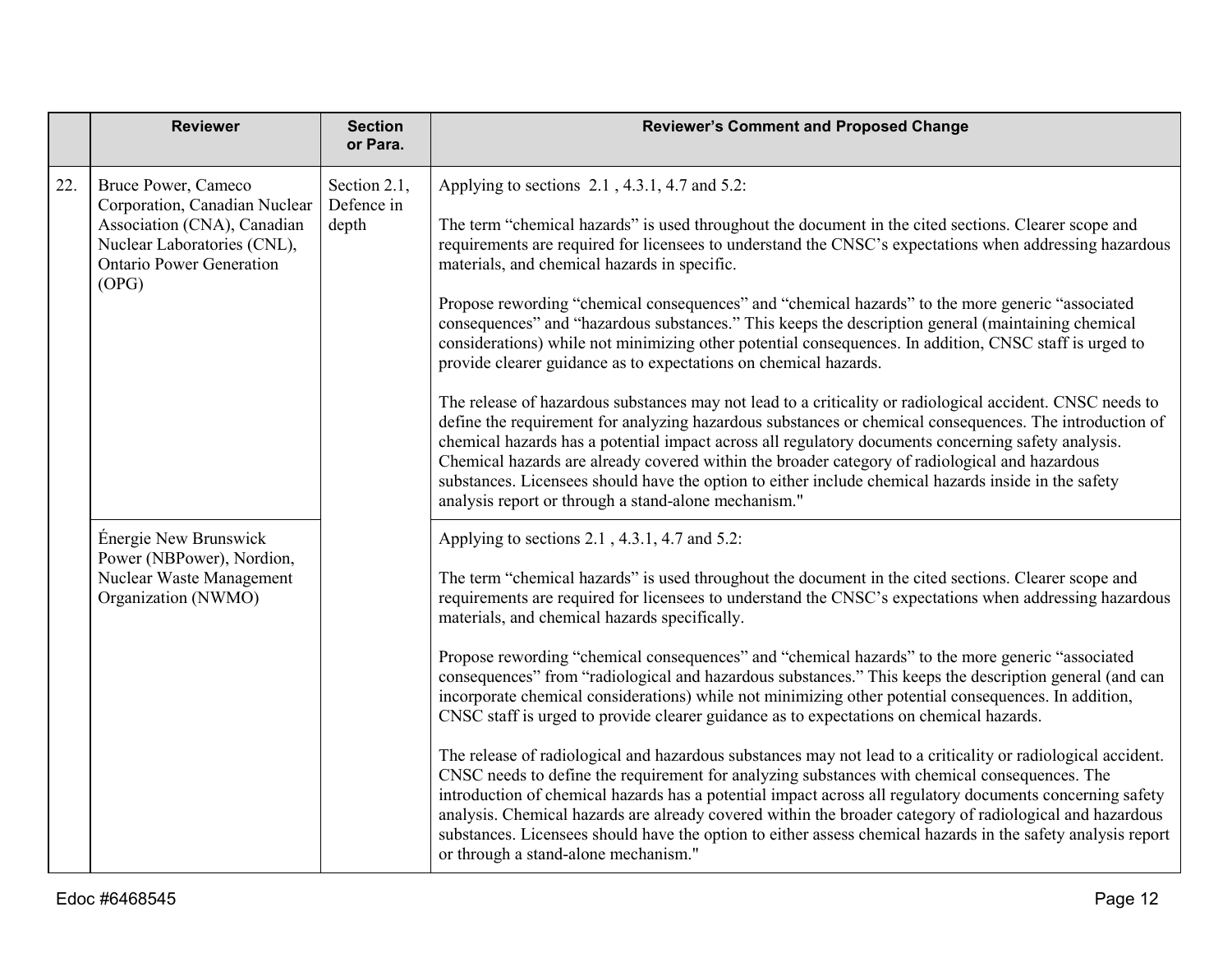|     | <b>Reviewer</b>                                                                                                                                                                                      | <b>Section</b><br>or Para.          | <b>Reviewer's Comment and Proposed Change</b>                                                                                                                                                                                                                                                                                                                                                                                                                                                                                                                                                                                                                                                                |
|-----|------------------------------------------------------------------------------------------------------------------------------------------------------------------------------------------------------|-------------------------------------|--------------------------------------------------------------------------------------------------------------------------------------------------------------------------------------------------------------------------------------------------------------------------------------------------------------------------------------------------------------------------------------------------------------------------------------------------------------------------------------------------------------------------------------------------------------------------------------------------------------------------------------------------------------------------------------------------------------|
| 23. | Bruce Power, Cameco<br>Corporation, Canadian Nuclear<br>Association (CNA), Canadian<br>Nuclear Laboratories (CNL),<br>Énergie New Brunswick<br>Power (NBPower), Nordion,<br>Nuclear Waste Management | Section 2.1,<br>Defence in<br>depth | Additional clarity is required in this section. In addition to safety analysis, there is still a major role for the<br>designers and operators -- including maintainers, trainers and management -- to play in defence-in-depth.<br>As written, this guidance appears to have Safety Analysts assess the five levels as they perform their SA.<br>But this is only possible if: the design was set up following this same process; knowledge of process-<br>system or safety-related defences are clearly documented in the historical information; the records are<br>readily available to future personnel<br>More specifically, licensees believe additional clarity can be added in the following areas: |
|     | Organization (NWMO),<br><b>Ontario Power Generation</b><br>(OPG)                                                                                                                                     |                                     | 1) In the 1st sentence of the 2nd paragraph, what does "normally defined" mean in this context?                                                                                                                                                                                                                                                                                                                                                                                                                                                                                                                                                                                                              |
|     |                                                                                                                                                                                                      |                                     |                                                                                                                                                                                                                                                                                                                                                                                                                                                                                                                                                                                                                                                                                                              |
|     |                                                                                                                                                                                                      |                                     | 2) The definition of AOO in Level 2 needs to be updated                                                                                                                                                                                                                                                                                                                                                                                                                                                                                                                                                                                                                                                      |
|     |                                                                                                                                                                                                      |                                     | 3) A minor wording update is required in Level 4.                                                                                                                                                                                                                                                                                                                                                                                                                                                                                                                                                                                                                                                            |
|     |                                                                                                                                                                                                      |                                     | 4) What is meant by the phrase "releases of radioactive material and associated hazardous material" in<br>Level 3?                                                                                                                                                                                                                                                                                                                                                                                                                                                                                                                                                                                           |
|     |                                                                                                                                                                                                      |                                     | Before finalizing this REGDOC, CNSC staff is encouraged to consider:                                                                                                                                                                                                                                                                                                                                                                                                                                                                                                                                                                                                                                         |
|     |                                                                                                                                                                                                      |                                     | • If this section is consistent with the licensing and design basis of the Operating IB facilities for all<br>accidents.                                                                                                                                                                                                                                                                                                                                                                                                                                                                                                                                                                                     |
|     |                                                                                                                                                                                                      |                                     | • If the levels are consistent with the consequences so a graded process in design can be used depending<br>on the accident.                                                                                                                                                                                                                                                                                                                                                                                                                                                                                                                                                                                 |
|     |                                                                                                                                                                                                      |                                     | • Whether this is a practicable back-fit if the design was not completed following this practice.                                                                                                                                                                                                                                                                                                                                                                                                                                                                                                                                                                                                            |
|     |                                                                                                                                                                                                      |                                     | • Whether the importance of integration of designers and operators to defence-in-depth in stated clearly.                                                                                                                                                                                                                                                                                                                                                                                                                                                                                                                                                                                                    |
|     |                                                                                                                                                                                                      |                                     | Also, CNSC staff is urged to:                                                                                                                                                                                                                                                                                                                                                                                                                                                                                                                                                                                                                                                                                |
|     |                                                                                                                                                                                                      |                                     | 1) Clarify what is meant by "normally defined" in this context.                                                                                                                                                                                                                                                                                                                                                                                                                                                                                                                                                                                                                                              |
|     |                                                                                                                                                                                                      |                                     | 2) Amend Level 2 to read, "The aim of the second level of defence is to detect, intercept and control                                                                                                                                                                                                                                                                                                                                                                                                                                                                                                                                                                                                        |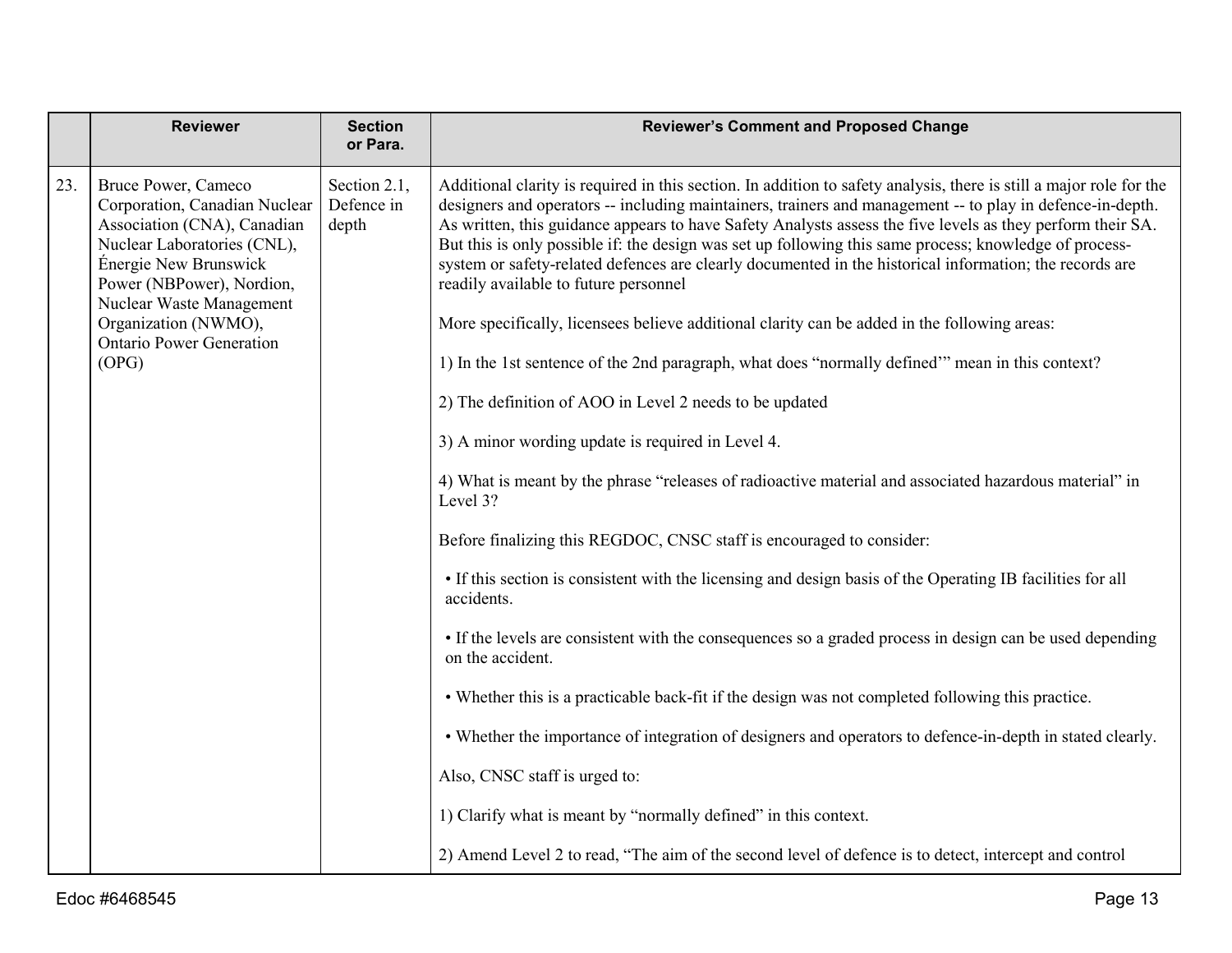|     | <b>Reviewer</b>                                                                                                                                                                                                                                                          | <b>Section</b><br>or Para.                       | <b>Reviewer's Comment and Proposed Change</b>                                                                                                                                                                                                                                                                                                                                                                                                                                                                                                                                                                                                                                                                                                                                                                                                                                                                                                                                            |
|-----|--------------------------------------------------------------------------------------------------------------------------------------------------------------------------------------------------------------------------------------------------------------------------|--------------------------------------------------|------------------------------------------------------------------------------------------------------------------------------------------------------------------------------------------------------------------------------------------------------------------------------------------------------------------------------------------------------------------------------------------------------------------------------------------------------------------------------------------------------------------------------------------------------------------------------------------------------------------------------------------------------------------------------------------------------------------------------------------------------------------------------------------------------------------------------------------------------------------------------------------------------------------------------------------------------------------------------------------|
|     |                                                                                                                                                                                                                                                                          |                                                  | deviations from normal operation in order to prevent anticipated operational occurrences (AOOs) "                                                                                                                                                                                                                                                                                                                                                                                                                                                                                                                                                                                                                                                                                                                                                                                                                                                                                        |
|     |                                                                                                                                                                                                                                                                          |                                                  | 3) Amend the 2nd sentence of Level 4 to read, "The most important objective for this level is to ensure that<br>the containment function is maintained."                                                                                                                                                                                                                                                                                                                                                                                                                                                                                                                                                                                                                                                                                                                                                                                                                                 |
|     |                                                                                                                                                                                                                                                                          |                                                  | 4) Clarify if this means only hazardous material with radioactive properties is to be looked at.                                                                                                                                                                                                                                                                                                                                                                                                                                                                                                                                                                                                                                                                                                                                                                                                                                                                                         |
| 24. | H. Ragheb, Safety Probe<br>International                                                                                                                                                                                                                                 | Section 2.2,<br>Safety<br>analysis<br>objectives | Fifth bullet under "Requirements". I suggest the following addition: "operating experience, including<br>experience from similar facilities and any applicable experience from other nuclear or industrial facilities"                                                                                                                                                                                                                                                                                                                                                                                                                                                                                                                                                                                                                                                                                                                                                                   |
| 25. | J. MacDonald, SRB<br>Technologies (Canada) Inc.                                                                                                                                                                                                                          | Section 2.2,<br>Safety<br>analysis<br>objectives | The requirement for the licensee to maintain 'adequate capability' to perform or procure safety analysis is<br>vague.<br>Without guidance on what is meant by 'adequate capability', and the process by which how this regulatory<br>judgment is rendered, the document could introduce considerable uncertainty, and affect licensee resource<br>distribution.<br>Is it the Commission that renders the decision on whether a prospective licensee has 'adequate capability'<br>when a licence is issued? Or is it a judgment of CNSC staff during compliance verification activities?<br>Suggested change: Add guidance on what is meant by 'adequate capability' and which branch of the<br>regulatory body ultimately makes that determination.                                                                                                                                                                                                                                      |
| 26. | Bruce Power, Cameco<br>Corporation, Canadian Nuclear<br>Association (CNA), Canadian<br>Nuclear Laboratories (CNL),<br>Énergie New Brunswick<br>Power (NBPower), Nordion,<br>Nuclear Waste Management<br>Organization (NWMO),<br><b>Ontario Power Generation</b><br>(OPG) | Section 2.2,<br>Safety<br>analysis<br>objectives | REGDOC-3.6's says the objective of "safety goals" is protecting workers, the public and the environment<br>from releases of radioactive material. However, the safety analysis objectives in this draft suggest the goal<br>is to protect against radioactive material and hazardous materials.<br>Additional clarity is also sought in the following:<br>1) The requirement for the licensee to maintain "adequate capability" to perform or procure safety analysis<br>is vague in the 1st paragraph under Requirements. Without guidance on what is meant by "adequate<br>capability" - and the process by which this regulatory judgment is rendered - this document could<br>introduce considerable uncertainty and affect licensee resource distribution. Is it the Commission that<br>renders the decision on whether a prospective licensee has "adequate capability" when a licence is issued?<br>Or, is it a judgment of CNSC staff during compliance verification activities? |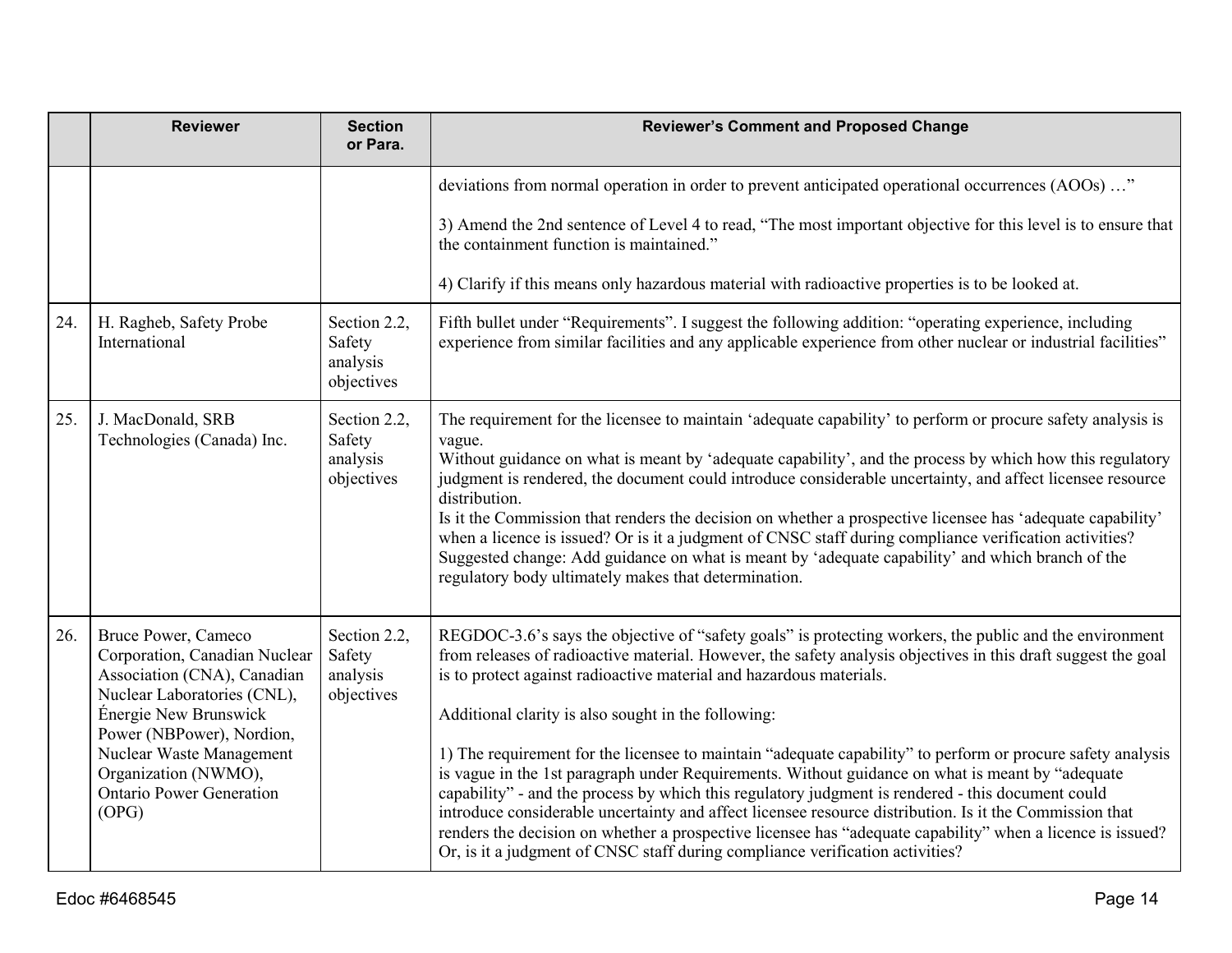| <b>Reviewer</b> | <b>Section</b><br>or Para. | <b>Reviewer's Comment and Proposed Change</b>                                                                                                                                                                                                                                                                                                                                                                                                                                                                                                                                                                                                                                                                                                             |
|-----------------|----------------------------|-----------------------------------------------------------------------------------------------------------------------------------------------------------------------------------------------------------------------------------------------------------------------------------------------------------------------------------------------------------------------------------------------------------------------------------------------------------------------------------------------------------------------------------------------------------------------------------------------------------------------------------------------------------------------------------------------------------------------------------------------------------|
|                 |                            | 2) The "shall" statement in the 2nd paragraph under Requirements implies all bullets are required when the<br>last two bullets do not apply, or do not apply significantly, to all Class 1B facilities.<br>3) In the final bullet of the 1st paragraph, "data" is not the correct terminology since it means "facts and<br>statistics collected together for reference or analysis." The SAR would provide outputs or estimates in<br>most instances to support planning.<br>4) Under Requirements, the 1st paragraph should say "safety analysis basis", not "safety analysis", since<br>the updates may not specifically require an update to the SAR every time. This should be clear or else this<br>may result in significant work for every change. |
|                 |                            | 5) The final bullet in the 2nd paragraph of the Requirements section is unclear. It currently reads, "Human<br>factors considerations to ensure that credible estimates of human performance are used in the analysis"                                                                                                                                                                                                                                                                                                                                                                                                                                                                                                                                    |
|                 |                            | CNSC staff is urged to:                                                                                                                                                                                                                                                                                                                                                                                                                                                                                                                                                                                                                                                                                                                                   |
|                 |                            | 1) Add guidance on what is meant by "adequate capability" and which branch of the regulatory body<br>ultimately makes that determination.                                                                                                                                                                                                                                                                                                                                                                                                                                                                                                                                                                                                                 |
|                 |                            | 2) Add "as appropriate or applicable" to the introductory clause.                                                                                                                                                                                                                                                                                                                                                                                                                                                                                                                                                                                                                                                                                         |
|                 |                            | 3) Change "data" to "results" or "outputs"                                                                                                                                                                                                                                                                                                                                                                                                                                                                                                                                                                                                                                                                                                                |
|                 |                            | 4) Amend to read, "safety analysis basis to:"                                                                                                                                                                                                                                                                                                                                                                                                                                                                                                                                                                                                                                                                                                             |
|                 |                            | 5) Change "human performance" to "human errors" and define what is deemed "credible estimates" of<br>human performance                                                                                                                                                                                                                                                                                                                                                                                                                                                                                                                                                                                                                                    |
|                 |                            | Without these suggested amendments, licensees are concerned the draft is not aligned with other<br>REGDOCs, specifically REGDOC-3.6. It could also create regulatory uncertainty -licensee cannot comply<br>with inapplicable requirements.                                                                                                                                                                                                                                                                                                                                                                                                                                                                                                               |
|                 |                            | It's important to ensure public perception of what is presented in the SAR is clear to all potential readers.                                                                                                                                                                                                                                                                                                                                                                                                                                                                                                                                                                                                                                             |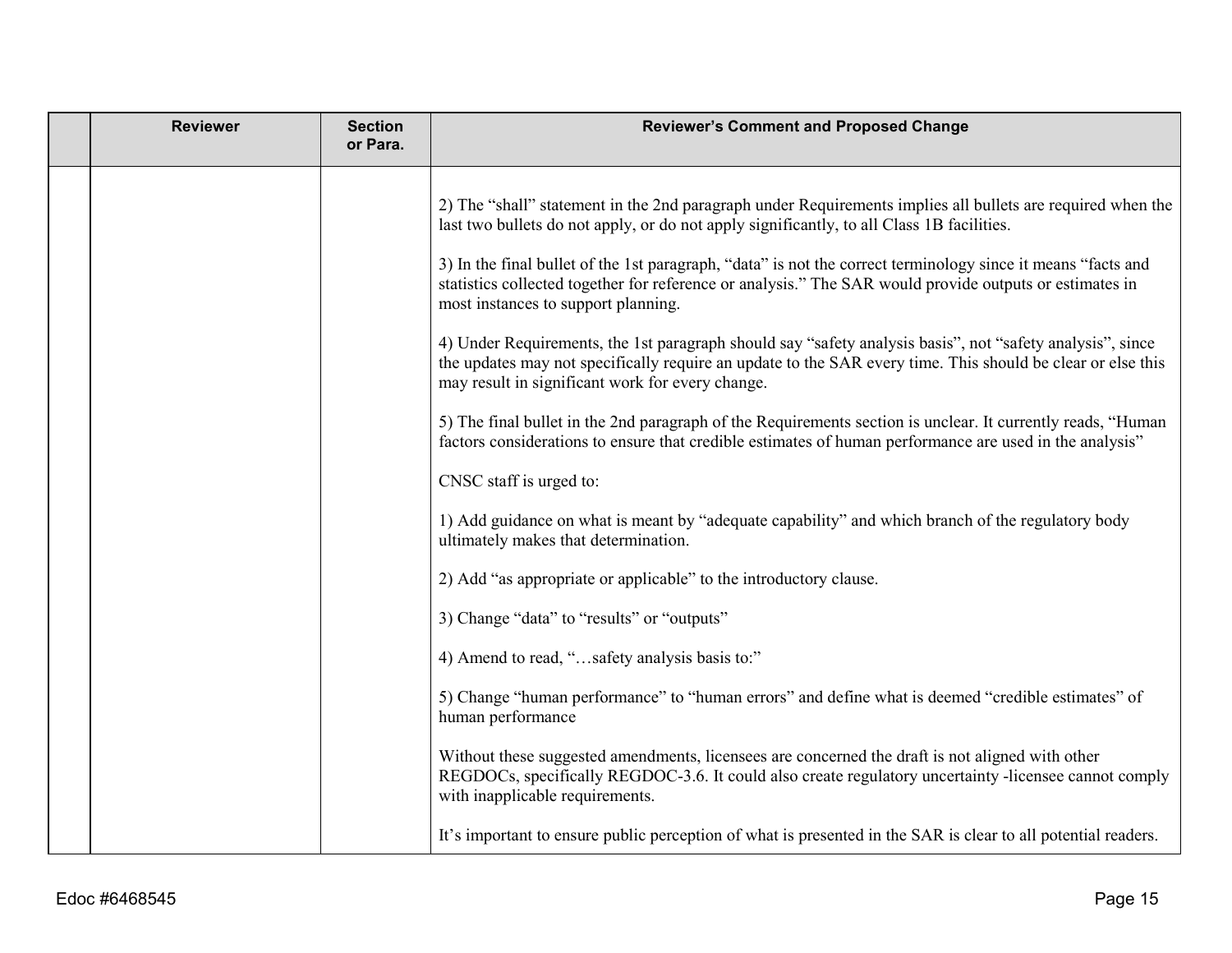|     | <b>Reviewer</b>                                 | <b>Section</b><br>or Para.                  | <b>Reviewer's Comment and Proposed Change</b>                                                                                                                                                                                                                                                                                                                                                                                                                                                                                                                                                                                                                                                                                                                                                                       |
|-----|-------------------------------------------------|---------------------------------------------|---------------------------------------------------------------------------------------------------------------------------------------------------------------------------------------------------------------------------------------------------------------------------------------------------------------------------------------------------------------------------------------------------------------------------------------------------------------------------------------------------------------------------------------------------------------------------------------------------------------------------------------------------------------------------------------------------------------------------------------------------------------------------------------------------------------------|
| 27. | B. Walker, Canadian Nuclear<br>Workers' Council | Section 3,<br>Safety<br>Analysis<br>Program | The CNWC suggests adding a requirement to engage Employee Representatives in the Safety Analysis<br>Program.                                                                                                                                                                                                                                                                                                                                                                                                                                                                                                                                                                                                                                                                                                        |
| 28. | J. MacDonald, SRB<br>Technologies (Canada) Inc. | Section 3,<br>Safety<br>Analysis<br>Program | For smaller Class IB facilities, the concept of training a designated 'analyst' may not fit within the<br>organizational structure / management system. Suggested change: Add 'if applicable' to the inclusion of<br>training of analysts.                                                                                                                                                                                                                                                                                                                                                                                                                                                                                                                                                                          |
| 29. | Cameco Corporation                              | Section 3,<br>Safety<br>Analysis<br>Program | It is not clear whether the expectation is that licensees would include the safety analysis program in the<br>safety analysis report or as a stand-alone document. Cameco does not believe that licensees should be<br>required to develop specific program when other risk assessments required under the licensing basis (e.g.<br>environmental risk assessments, fire hazard analysis) do not have a program that sets out the requirements.<br>The REGDOC should set out the expectations for an acceptable safety analysis report in accordance with<br>the facility management system. This redundancy would require licensees to reallocate resources to<br>maintaining a program without any corresponding safety benefit.<br>Cameco recommends that this section of the REGDOC be deleted in its entirety. |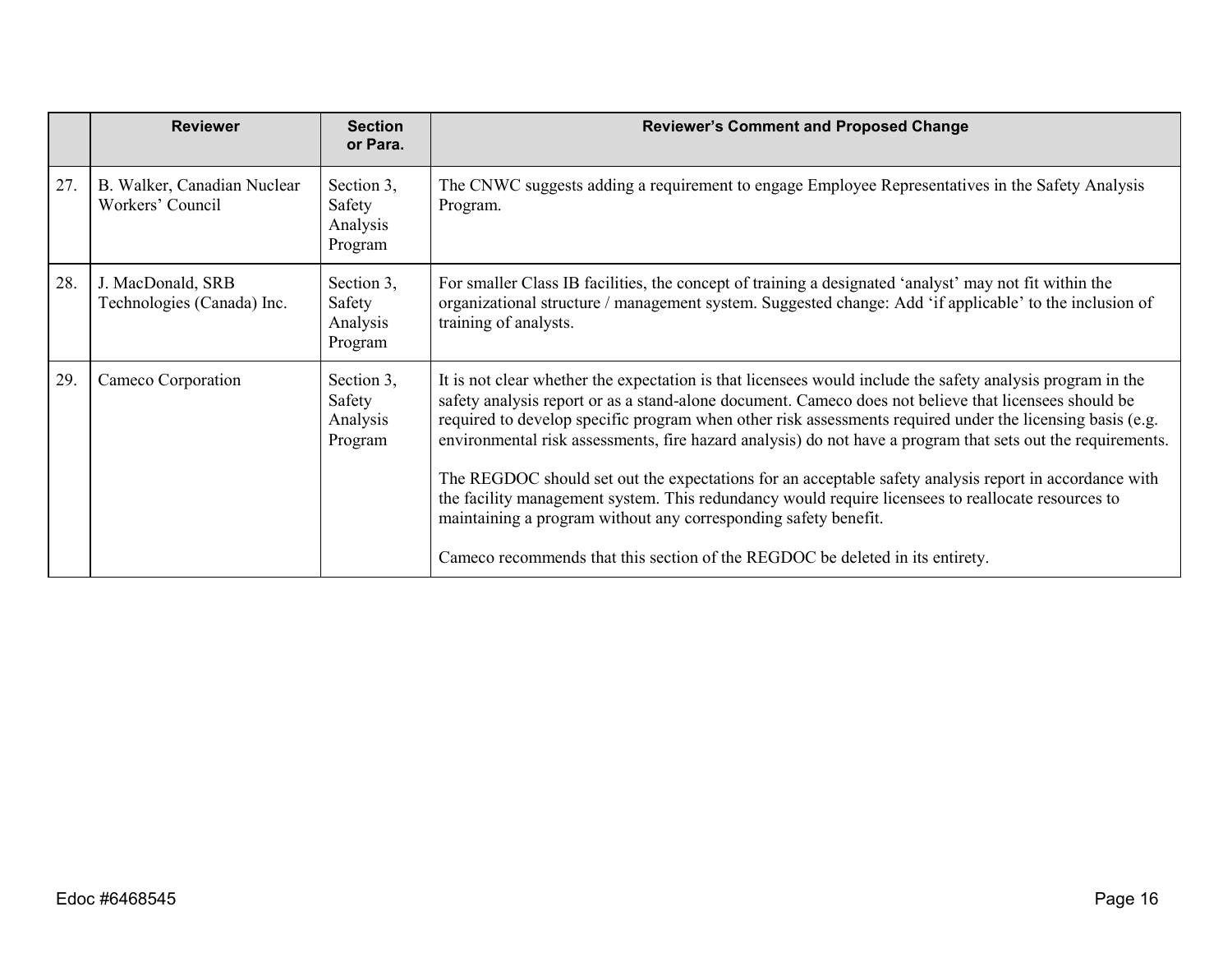|     | <b>Reviewer</b>                                                                                                                                                                                                                                                          | <b>Section</b><br>or Para.                                     | <b>Reviewer's Comment and Proposed Change</b>                                                                                                                                                                                                                                                                                                                                                                                                                                                                                                                                                                                                                                                                                                                                                                                                                                                                                                                                                                                                                                                             |
|-----|--------------------------------------------------------------------------------------------------------------------------------------------------------------------------------------------------------------------------------------------------------------------------|----------------------------------------------------------------|-----------------------------------------------------------------------------------------------------------------------------------------------------------------------------------------------------------------------------------------------------------------------------------------------------------------------------------------------------------------------------------------------------------------------------------------------------------------------------------------------------------------------------------------------------------------------------------------------------------------------------------------------------------------------------------------------------------------------------------------------------------------------------------------------------------------------------------------------------------------------------------------------------------------------------------------------------------------------------------------------------------------------------------------------------------------------------------------------------------|
| 30. | Bruce Power, Cameco<br>Corporation, Canadian Nuclear<br>Association (CNA), Canadian<br>Nuclear Laboratories (CNL),<br>Énergie New Brunswick<br>Power (NBPower), Nordion,<br>Nuclear Waste Management<br>Organization (NWMO),<br><b>Ontario Power Generation</b><br>(OPG) | Section 3,<br>Safety<br>Analysis<br>Program                    | Licensees have a significant concern with the Safety Analysis Program section. Specifically:<br>1) The REGDOC should be limited to the safety analysis required to ensure that risks are assessed and<br>hazards controlled. No other "risk assessment" required under the licensing basis (ERA, DRL, FHA)<br>requires a program for developing and maintaining the assessment. To introduce this requirement into this<br>REGDOC is confusing and minimizes the significance of the analysis.<br>2) The 2nd paragraph on internal committees refers to "safety issues" and "safety matters." What is the<br>difference?<br>CNSC staff is urged to:<br>1) Revise the document to set out what a licensee needs to do to produce a safety analysis that meets the<br>expectations under this SCA and remove the Safety Analysis Program section.<br>2) Explain the difference between "safety issues" and "safety matters."<br>MAJOR -- Introducing this new requirement could force licensees to reallocate limited resources to<br>comply without providing any corresponding benefit to nuclear safety. |
| 31. | H. Ragheb, Safety Probe<br>International                                                                                                                                                                                                                                 | Section 3.1,<br>Elements of a<br>safety<br>analysis<br>program | 1- I suggest adding another bullet to include program activities that may be conducted by third party,<br>particularly offsite, such as computer codes owned and operated by contractors. The licensee usually<br>ensures that these software are subject to acceptable quality assurance standards. The new bullet may<br>read:<br>"interfaces with third parties involved in safety analysis activities to ensure their compliance with<br>applicable regulatory requirements and standards"<br>2- I suggest removing the paragraph under "Requirement". It introduces "Essential elements" and defines<br>them as policy "statements" which causes confusion with the program elements already defined in<br>previous bullets in the same section as activities. Furthermore, the organization's public commitment to<br>implement policies does not appear to be relevant.                                                                                                                                                                                                                            |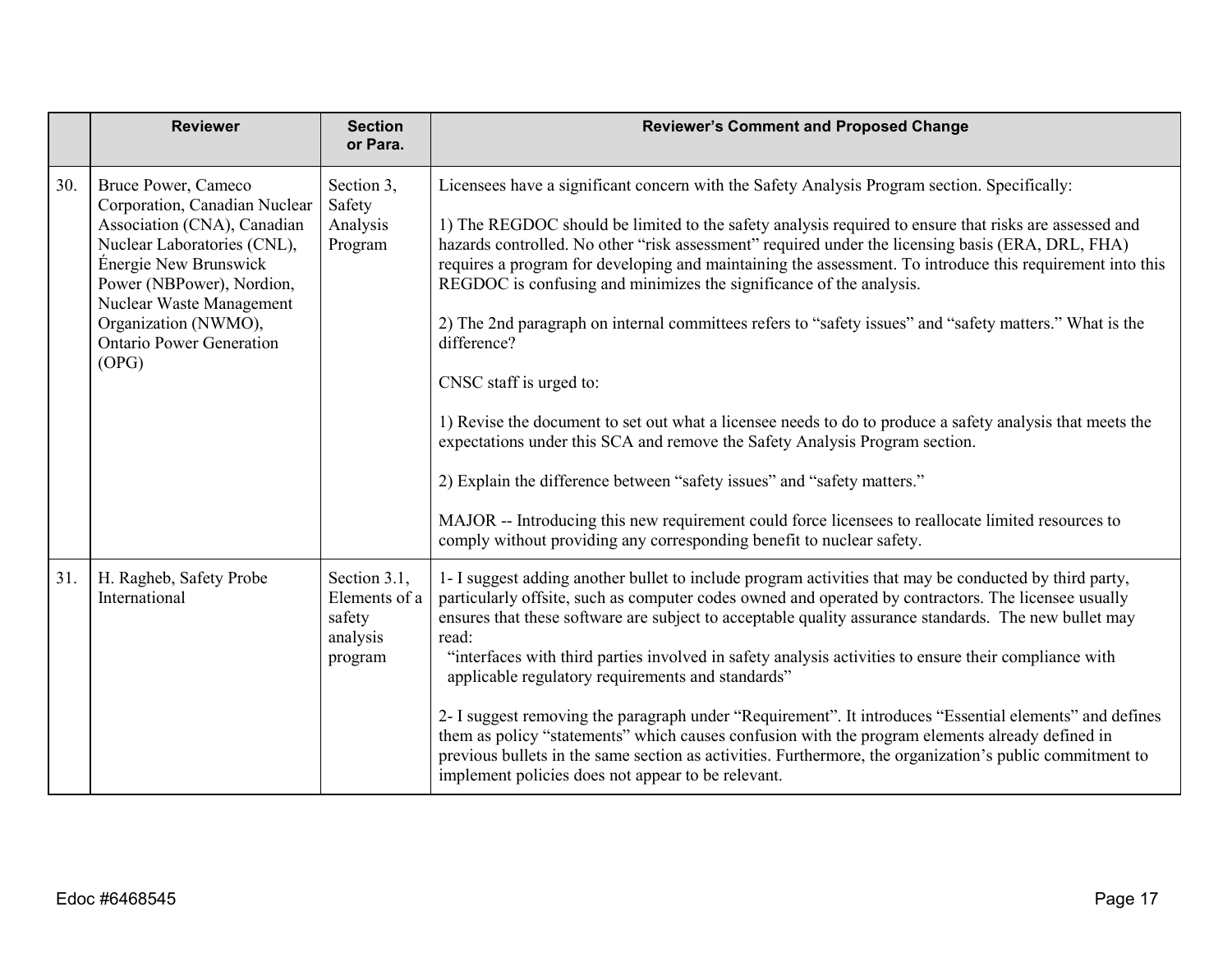|     | <b>Reviewer</b>                                                                                                                                                                                                                                                          | <b>Section</b><br>or Para.                                     | <b>Reviewer's Comment and Proposed Change</b>                                                                                                                                                                                                                                                                                                                                                                                                                                                                                                                                                                                                                                                                                                                                                            |
|-----|--------------------------------------------------------------------------------------------------------------------------------------------------------------------------------------------------------------------------------------------------------------------------|----------------------------------------------------------------|----------------------------------------------------------------------------------------------------------------------------------------------------------------------------------------------------------------------------------------------------------------------------------------------------------------------------------------------------------------------------------------------------------------------------------------------------------------------------------------------------------------------------------------------------------------------------------------------------------------------------------------------------------------------------------------------------------------------------------------------------------------------------------------------------------|
| 32. | P. Hader, Consultant                                                                                                                                                                                                                                                     | Section 3.1,<br>Elements of a<br>safety<br>analysis<br>program | The guidance regarding the elements of the safety analysis program require some clarification. It should<br>be completely clear which elements are mandatory "shall" requirements and which elements are useful but<br>not mandatory.                                                                                                                                                                                                                                                                                                                                                                                                                                                                                                                                                                    |
| 33. | J. MacDonald, SRB<br>Technologies (Canada) Inc.                                                                                                                                                                                                                          | Section 3.1,<br>Elements of a<br>safety<br>analysis<br>program | For smaller Class IB facilities, the concept of training a designated 'analyst' may not fit within the<br>organizational structure / management system.<br>Suggested change: Add 'if applicable' to the inclusion of training of analysts.                                                                                                                                                                                                                                                                                                                                                                                                                                                                                                                                                               |
|     | Bruce Power, Cameco<br>Corporation, Canadian Nuclear<br>Association (CNA), Canadian<br>Nuclear Laboratories (CNL),<br>Énergie New Brunswick<br>Power (NBPower), Nordion,<br>Nuclear Waste Management<br>Organization (NWMO),<br><b>Ontario Power Generation</b><br>(OPG) |                                                                | The information under Requirements is part of the licensing basis for Class 1B facilities and is found in<br>other documents referenced in the facility Licence Conditions Handbook. Repeating these requirements is<br>unnecessary.<br>Also, for smaller Class IB facilities, the concept of training a designated "analyst" may not fit within their<br>organizational structure / management system.<br>Delete this section. The information is covered in the facility management system – which covers all<br>licensed activities.<br>If retained, add "if applicable" to the inclusion of training of analysts.<br>MAJOR -- This section, as currently written, could force licensees to reallocate limited resources to<br>comply without providing any corresponding benefit to nuclear safety." |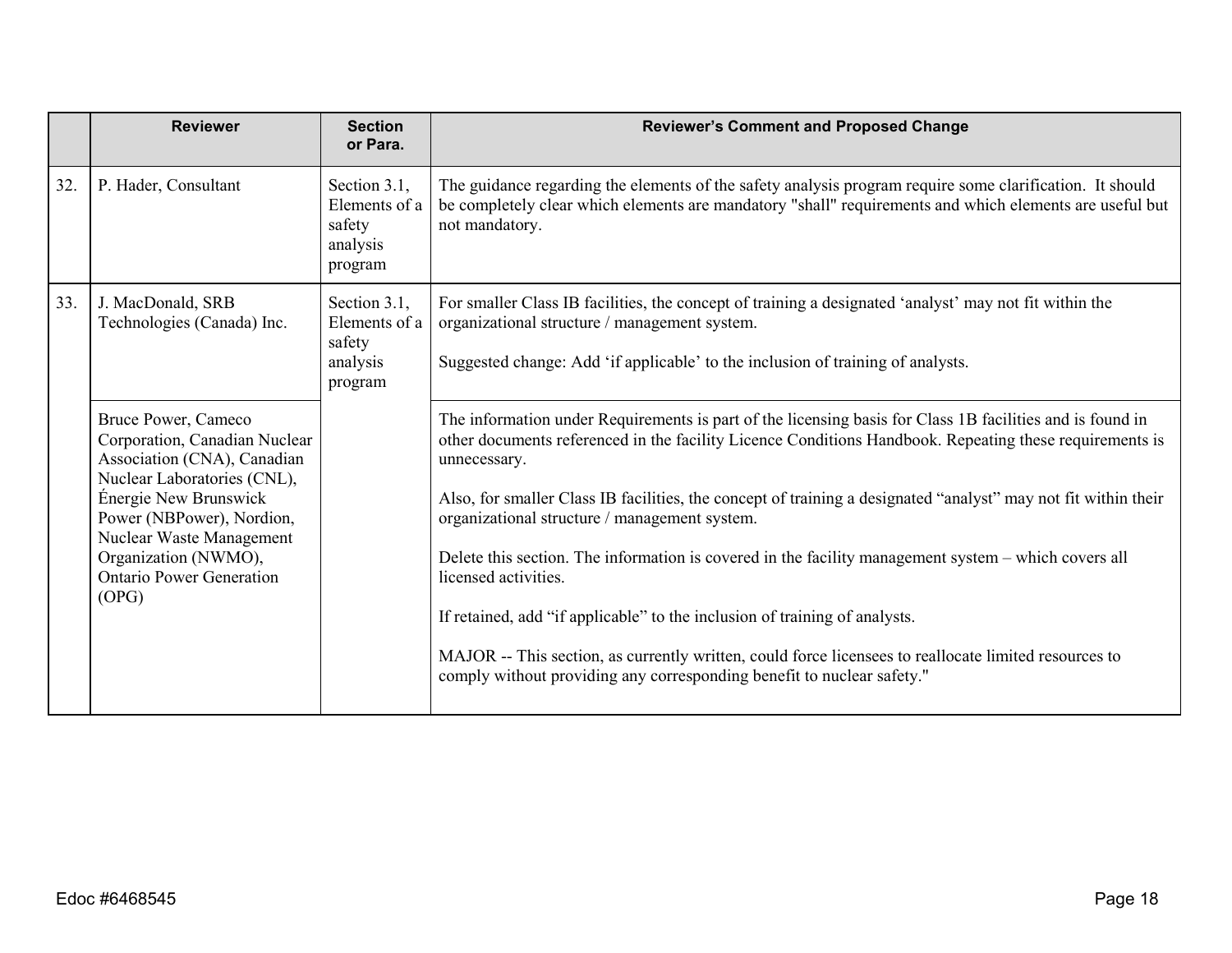|     | <b>Reviewer</b>                                                                                                                                                                                                                                                          | <b>Section</b><br>or Para.                                          | <b>Reviewer's Comment and Proposed Change</b>                                                                                                                                                                                                                                                                                                                                                                                                                                                                                                                                                                                                                                                                                                                                                                                                                                                                                                                                                                                                                                                                                                                                                                                                                                                                                                                                                                                                                                                                                                                                                                                                                                                                                                                                                                                                                                                                                                                                                                                                                                                                                                                                                                                                                     |
|-----|--------------------------------------------------------------------------------------------------------------------------------------------------------------------------------------------------------------------------------------------------------------------------|---------------------------------------------------------------------|-------------------------------------------------------------------------------------------------------------------------------------------------------------------------------------------------------------------------------------------------------------------------------------------------------------------------------------------------------------------------------------------------------------------------------------------------------------------------------------------------------------------------------------------------------------------------------------------------------------------------------------------------------------------------------------------------------------------------------------------------------------------------------------------------------------------------------------------------------------------------------------------------------------------------------------------------------------------------------------------------------------------------------------------------------------------------------------------------------------------------------------------------------------------------------------------------------------------------------------------------------------------------------------------------------------------------------------------------------------------------------------------------------------------------------------------------------------------------------------------------------------------------------------------------------------------------------------------------------------------------------------------------------------------------------------------------------------------------------------------------------------------------------------------------------------------------------------------------------------------------------------------------------------------------------------------------------------------------------------------------------------------------------------------------------------------------------------------------------------------------------------------------------------------------------------------------------------------------------------------------------------------|
| 34. | Cameco Corporation                                                                                                                                                                                                                                                       | Section 4,<br>Safety<br>Analysis                                    | The facility classes used in this section were developed for reactors when the nature of the materials and<br>the potential release mechanisms at a Class IB facility do not create the same potential for a wide-scale<br>nuclear incident. The section goes on to require licensees to categorize and analyze based on these classes<br>when the classes may have little or no practical application (e.g. facilities with low risk activities may have<br>little to assess for the design-basis accident or design extension condition classes) and when the "shall"<br>statements prohibit the application of a graded approach as discussed above. This creates regulatory<br>uncertainty because a licensee cannot comply with an inapplicable requirement."                                                                                                                                                                                                                                                                                                                                                                                                                                                                                                                                                                                                                                                                                                                                                                                                                                                                                                                                                                                                                                                                                                                                                                                                                                                                                                                                                                                                                                                                                                |
| 35. | Bruce Power, Cameco<br>Corporation, Canadian Nuclear<br>Association (CNA), Canadian<br>Nuclear Laboratories (CNL),<br>Énergie New Brunswick<br>Power (NBPower), Nordion,<br>Nuclear Waste Management<br>Organization (NWMO),<br><b>Ontario Power Generation</b><br>(OPG) | Section 4.1,<br>Classification<br>of events into<br>facility states | Licensees have a series of concerns and clarifications regarding the Classification of events into facility<br>states. Specifically:<br>1) As per comment #1, these categories were developed for Power Reactors and are not necessarily<br>directly applicable for all class 1B facilities; they may just be an example of a model to be used.<br>Additional information is required because Class 1B nuclear facilities are typically more reliant on worker<br>operations and can consist of a variety of normal operations that may change based on the work requested.<br>DEC is introduced as a new categorization and REGDOC-3.6 defines DEC as, "A subset of beyond-<br>design-basis accidents that are considered in the design process of the facility in accordance with best-<br>estimate methodology to keep releases of radioactive material within acceptable limits. Design extension<br>conditions could include severe accident conditions. DEC is a plant state." This draft REDGOC requires<br>licensees to perform assessments to ensure doses fall within emergency response guidelines. However, it is<br>not clear if this is intended as a limited-scope adoption of DEC concepts for non-reactors.<br>2) The potential for a wide-scale nuclear incident is different in non-reactor facilities due to the nature of<br>the materials in the process(es) and the potential release mechanisms – classification in this manner will<br>make the analysis more complicated than is required to ensure safety of the facility, particularly for<br>facilities with low risk activities that may have little to assess in DBA and DEC conditions.<br>3) The term "conditions" in the 3rd bullet is not necessary and may impede clarity.<br>4) As per comment #1, some terminology used for NPPs (such as "shutdown") may not have the same<br>definitions for Class IB nuclear facilities. For example, "shutdown state" is defined in REGDOC-3.6 as "A<br>subcritical reactor state with a defined margin to prevent a return to criticality without external actions. See<br>also guaranteed shutdown state; safe shutdown state."<br>5) The requirement is to classify events into AOOs, DBAs or BDBAs, "or equivalent." As per comment |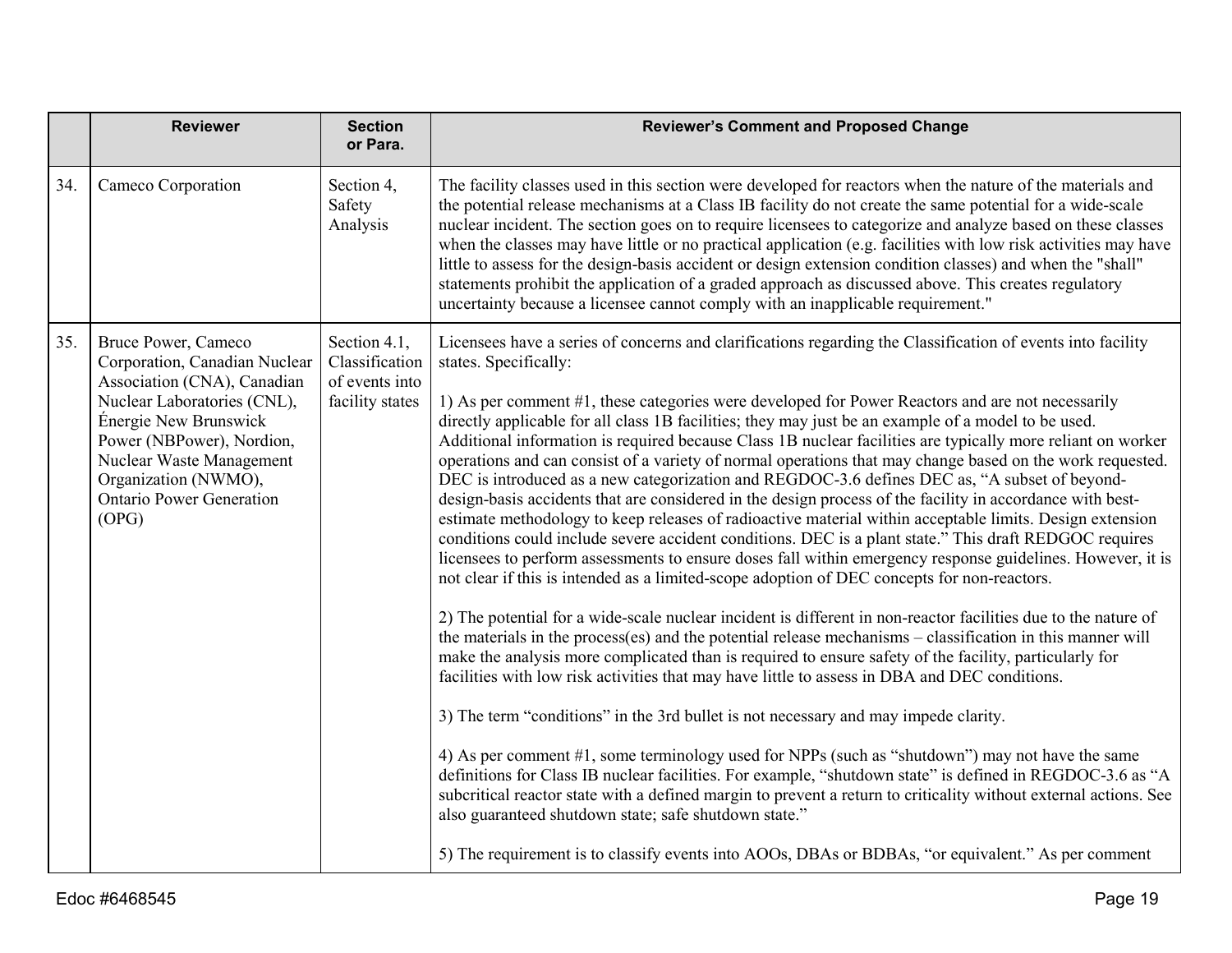| <b>Reviewer</b> | <b>Section</b><br>or Para. | <b>Reviewer's Comment and Proposed Change</b>                                                                                                                                                                                                                                                                                                                                                                                                                                                                                                                                                                                                                                                       |
|-----------------|----------------------------|-----------------------------------------------------------------------------------------------------------------------------------------------------------------------------------------------------------------------------------------------------------------------------------------------------------------------------------------------------------------------------------------------------------------------------------------------------------------------------------------------------------------------------------------------------------------------------------------------------------------------------------------------------------------------------------------------------|
|                 |                            | #1, it is likely multiple Class 1B facilities have not constructed their safety analysis based on this<br>classification, typically used in nuclear power plants. The requirement should be more explicit for<br>alternative, equivalent classifications so that it is interpreted accurately by regulator and licensee.                                                                                                                                                                                                                                                                                                                                                                            |
|                 |                            | CNSC staff is urged to:                                                                                                                                                                                                                                                                                                                                                                                                                                                                                                                                                                                                                                                                             |
|                 |                            | 1) Provide additional guidance for normal operations assessments. If DEC is intended to be in scope as<br>presented: recommend the adoption of separate terminology to avoid conflation with reactor-space specific<br>requirements. In addition, delineation on adoption requirements needs to be made for existing versus new<br>facilities. If the selection of previously-BDBA frequency occurrences is also now required to have design<br>provisions: requirements for what level of design and operational features are required should be defined<br>in this regulatory document. In addition, delineation on adoption requirements needs to be made for<br>existing versus new facilities. |
|                 |                            | 2) Replace "shall" with "may" in the second paragraph or add "as applicable" to the end of the sentence or<br>require safety analysis for credible scenarios.                                                                                                                                                                                                                                                                                                                                                                                                                                                                                                                                       |
|                 |                            | 3) Amend the 3rd bullet to read, "DBA." It's unclear why "conditions" is beside only DBA, since each of<br>the states will result in conditions that are different in nature. Should the document first say it wants the<br>states classified into these states?                                                                                                                                                                                                                                                                                                                                                                                                                                    |
|                 |                            | 4) Consider replacing terminology or providing alternate definitions for all terms that could be applied to<br>Class IB facilities.                                                                                                                                                                                                                                                                                                                                                                                                                                                                                                                                                                 |
|                 |                            | 5) Amend the 1st paragraph to read, "within BDBA referred to as design extension conditions (DEC).<br>Alternative classification schemes may be used as long as they meet the same probability-based intent."                                                                                                                                                                                                                                                                                                                                                                                                                                                                                       |
|                 |                            | MAJOR -- As written, this draft creates regulatory uncertainty; licensee cannot comply with inapplicable<br>requirements.                                                                                                                                                                                                                                                                                                                                                                                                                                                                                                                                                                           |
|                 |                            | Class 1B facilities can be complex facilities with varying operations. What is the expectation for Normal<br>Operations?                                                                                                                                                                                                                                                                                                                                                                                                                                                                                                                                                                            |
|                 |                            | As presented, the inclusion of DEC represents a significant and immediate escalation in the requirements<br>for safety analysis of existing nuclear facilities. What should be used to define DEC values and analysis                                                                                                                                                                                                                                                                                                                                                                                                                                                                               |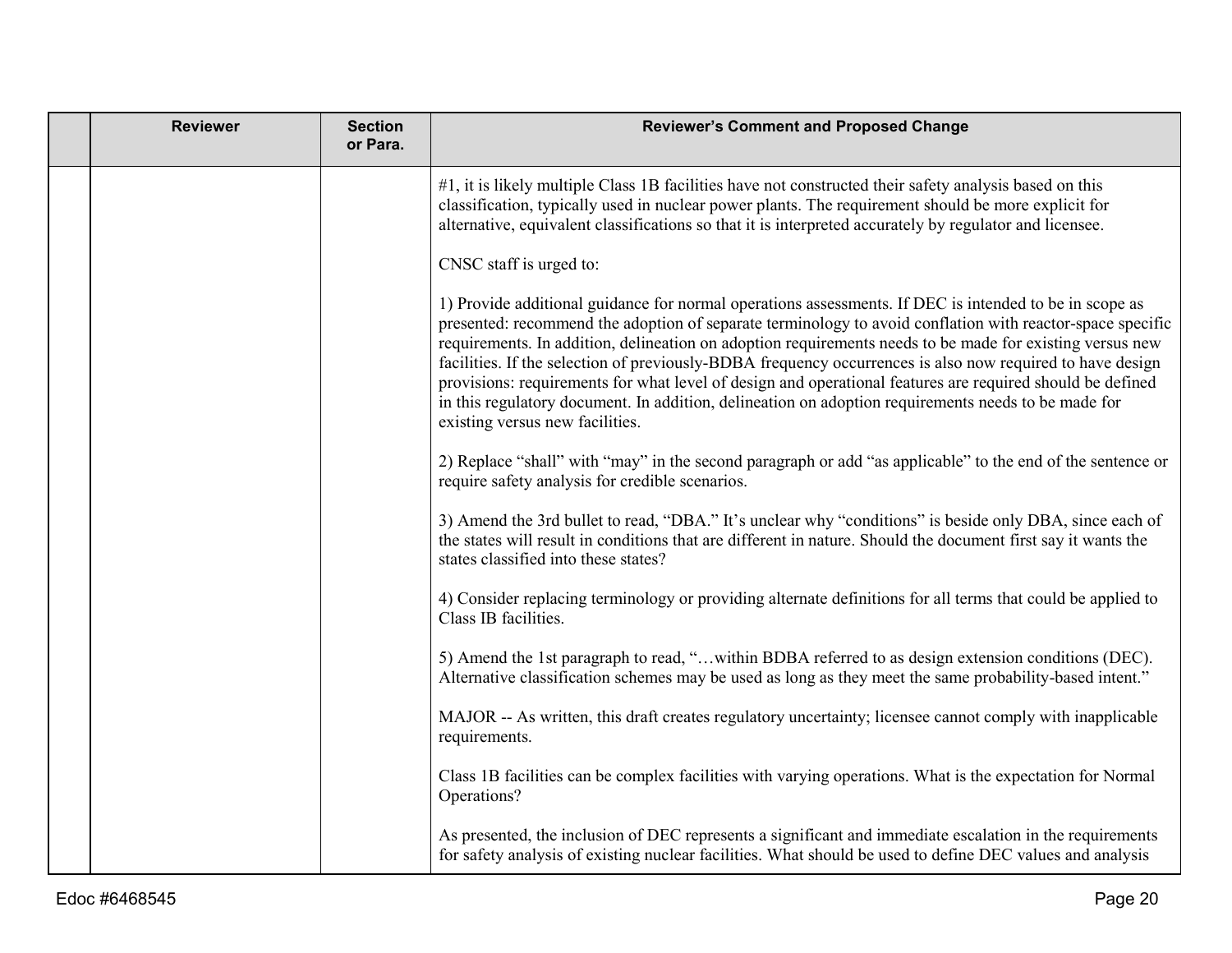|     | <b>Reviewer</b>                                                                     | <b>Section</b><br>or Para.                        | <b>Reviewer's Comment and Proposed Change</b>                                                                                                                                                                                                                                                                                                                                                                                                                                                                                                                                                                                                                                                                                                                                                                                                                                                                                                                                                                                                                 |
|-----|-------------------------------------------------------------------------------------|---------------------------------------------------|---------------------------------------------------------------------------------------------------------------------------------------------------------------------------------------------------------------------------------------------------------------------------------------------------------------------------------------------------------------------------------------------------------------------------------------------------------------------------------------------------------------------------------------------------------------------------------------------------------------------------------------------------------------------------------------------------------------------------------------------------------------------------------------------------------------------------------------------------------------------------------------------------------------------------------------------------------------------------------------------------------------------------------------------------------------|
|     |                                                                                     |                                                   | methodologies to be used to assess the design against DEC values?                                                                                                                                                                                                                                                                                                                                                                                                                                                                                                                                                                                                                                                                                                                                                                                                                                                                                                                                                                                             |
|     |                                                                                     |                                                   | Please see related remarks regarding Section 4.8, Safety Goals.                                                                                                                                                                                                                                                                                                                                                                                                                                                                                                                                                                                                                                                                                                                                                                                                                                                                                                                                                                                               |
| 36. | H. Ragheb, Safety Probe<br>International                                            | Section 4.2,<br>Safety<br>analysis<br>assumptions | I suggest adding, under "Requirements" the following bullet to ensure accessibility of the operator to<br>location where action is to be taken: "Credible, protected and accessible path for the operator to carry out<br>safely the actions required in the procedures"                                                                                                                                                                                                                                                                                                                                                                                                                                                                                                                                                                                                                                                                                                                                                                                      |
| 37. | J. MacDonald, SRB<br>Technologies (Canada) Inc.                                     | Section 4.2,<br>Safety<br>analysis<br>assumptions | The depth of the requirements for qualified systems and operator actions may be disproportionate to the<br>risk profile of said facility.<br>Linking the requirements of this document with requirements in the NPP realm (REGDOC 2.5.2) does not<br>consider the differentiation between risk profiles of Class 1A and 1B facilities.<br>The depth of analysis on these fronts should be commensurate with the risks posed by the facility, and<br>mandating 'qualification' on safety systems is a significant leap from current practice.<br>If the concept of NPP-style qualification of safety systems is imposed on smaller Class IB licensees such<br>as SRBT, the effect on risk would likely be marginal, while a significant amount of resources may need to<br>be diverted to this initiative and allocated to ensure compliance.<br>Suggested change: Remove the requirements pertaining to the 'qualification' of systems, and instead use<br>terminology / language that is graded to the lower risk profiles of Class IB facilities in Canada. |
| 38. | J. MacDonald, SRB<br>Technologies (Canada) Inc.                                     | Section 4.2,<br>Safety<br>analysis<br>assumptions | The technical justification for imposing a temporal delay in operator actions is not clear. If these are<br>standard times for NPP safety management, this requirement does not consider the differentiation between<br>risk profiles of Class 1A and 1B facilities.<br>Mandating NPP-level delay times may in turn require Class IB licensees to significantly change facility<br>process and safety system designs in order to meet safety objectives, where operator actions previously<br>were credited without this magnitude of delay based on operating experience and in-force safety analyses.<br>Suggested change: Allow licensees to assess reasonable temporal delays in operator actions that are in line<br>with realistic scenarios, instead of defaulting to these values, when analysing chains of events.                                                                                                                                                                                                                                   |
|     | Bruce Power, Cameco<br>Corporation, Canadian Nuclear<br>Association (CNA), Canadian |                                                   | Licensees have a series of concerns with the safety analysis assumptions section. Specifically:<br>1) As per comment #1, the depth of the requirements for qualified systems and operator actions may be                                                                                                                                                                                                                                                                                                                                                                                                                                                                                                                                                                                                                                                                                                                                                                                                                                                      |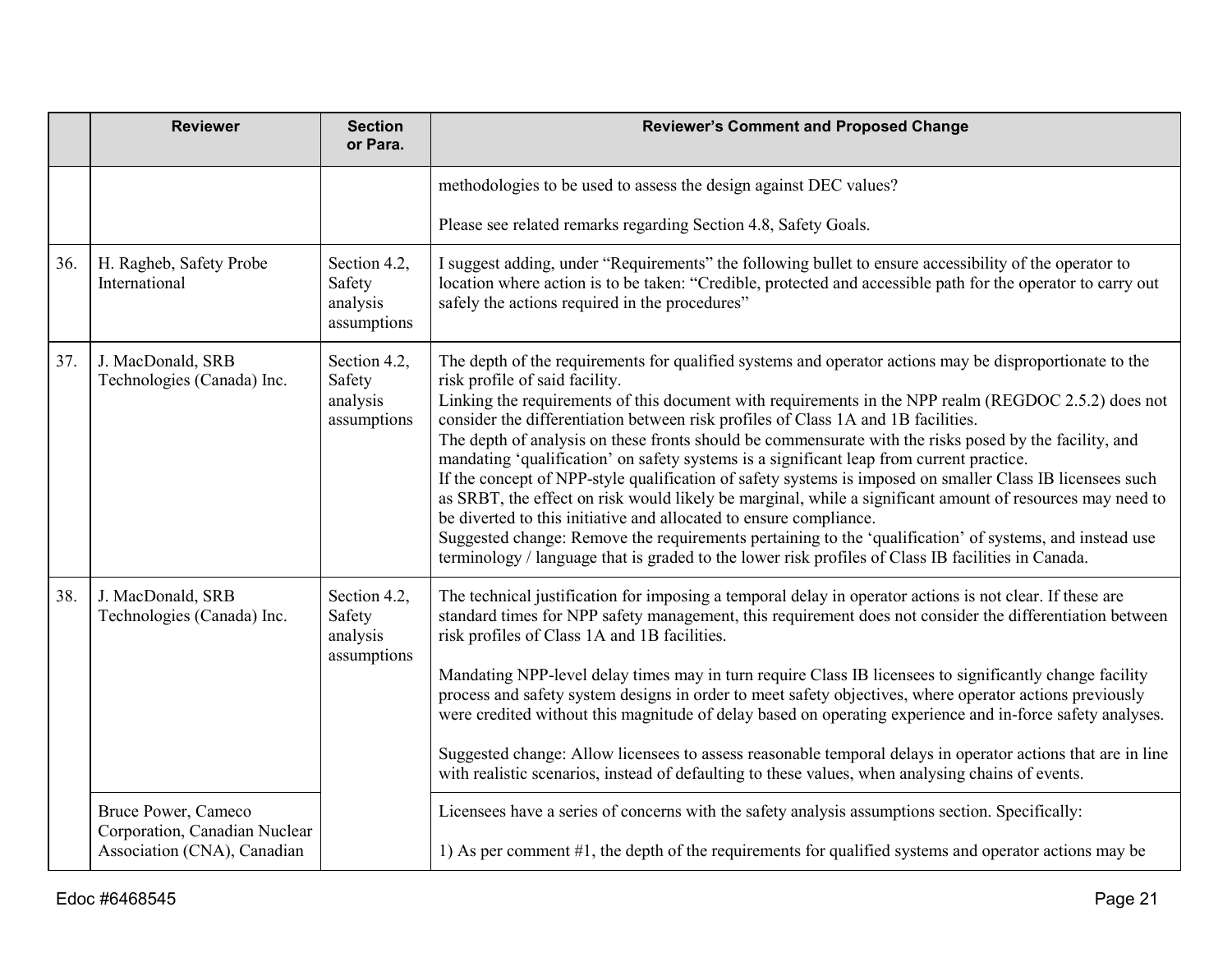|  | <b>Reviewer</b>                                                                                                                                                                   | <b>Section</b><br>or Para. | <b>Reviewer's Comment and Proposed Change</b>                                                                                                                                                                                                                                                                                                                                                                                                             |
|--|-----------------------------------------------------------------------------------------------------------------------------------------------------------------------------------|----------------------------|-----------------------------------------------------------------------------------------------------------------------------------------------------------------------------------------------------------------------------------------------------------------------------------------------------------------------------------------------------------------------------------------------------------------------------------------------------------|
|  | Nuclear Laboratories (CNL),<br>Énergie New Brunswick<br>Power (NBPower), Nordion,<br>Nuclear Waste Management<br>Organization (NWMO),<br><b>Ontario Power Generation</b><br>(OPG) |                            | disproportionate to the risk profile of said facility. Linking the requirements of this document with<br>requirements in the NPP realm (REGDOC 2.5.2) does not consider the differentiation between risk<br>profiles of Class 1A and 1B facilities. The depth of analysis on these fronts should be commensurate with<br>the risks posed by the facility, and mandating 'qualification' on safety systems is a significant leap from<br>current practice. |
|  |                                                                                                                                                                                   |                            | 2) The technical justification for imposing a temporary delay in operator actions is not clear. As per<br>comment #1, if these are standard times for NPP safety management, this requirement does not consider<br>the differentiation between risk profiles of Class 1A and 1B facilities.                                                                                                                                                               |
|  |                                                                                                                                                                                   |                            | 3) Similarly, with respect to an action to be performed by an appropriately qualified individual at the<br>control location or response location, the guidance as written requires grouping potentially different<br>responses into a single, overly pessimistic model.                                                                                                                                                                                   |
|  |                                                                                                                                                                                   |                            | 4) The word "shall" is inappropriately included twice in the Guidance portion of this section.                                                                                                                                                                                                                                                                                                                                                            |
|  |                                                                                                                                                                                   |                            | CNSC staff is urged to:                                                                                                                                                                                                                                                                                                                                                                                                                                   |
|  |                                                                                                                                                                                   |                            | 1) Remove the requirements pertaining to the 'qualification' of systems, and instead use terminology /<br>language that is graded to the lower risk profiles of Class IB facilities in Canada.                                                                                                                                                                                                                                                            |
|  |                                                                                                                                                                                   |                            | 2) Allow licensees to assess reasonable delays in operator actions that are in line with realistic scenarios,<br>instead of defaulting to these values, when analysing chains of events.                                                                                                                                                                                                                                                                  |
|  |                                                                                                                                                                                   |                            | 3) The ambiguous category of "operator action" should be divided into meaningful categories, such as:<br>• Performance of complex emergency procedures (more than one discrete action, system feedback<br>required)<br>• Activation of an alarm<br>• Actuation of equipment emergency stop<br>• Initiation of a manual fire suppression system<br>• Evacuation                                                                                            |
|  |                                                                                                                                                                                   |                            | 4) Change the two "shall" references in the Guidance section to "should." Otherwise, move the statements<br>to the requirements area.                                                                                                                                                                                                                                                                                                                     |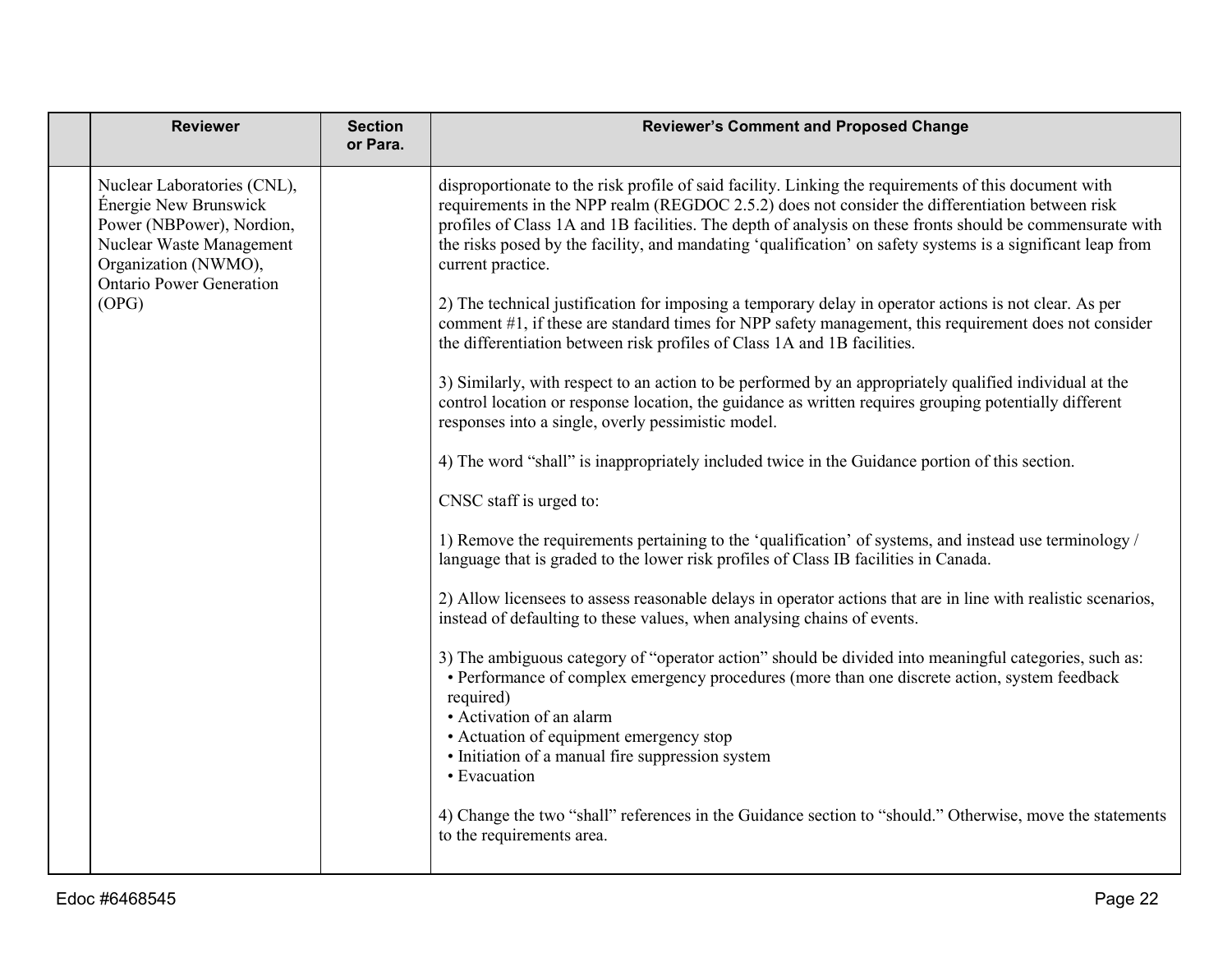|     | <b>Reviewer</b>                                                                                                                                                                                                                                                          | <b>Section</b><br>or Para.                                                | <b>Reviewer's Comment and Proposed Change</b>                                                                                                                                                                                                                                                                                                                                                                                                                                                                                                                                                                                                  |
|-----|--------------------------------------------------------------------------------------------------------------------------------------------------------------------------------------------------------------------------------------------------------------------------|---------------------------------------------------------------------------|------------------------------------------------------------------------------------------------------------------------------------------------------------------------------------------------------------------------------------------------------------------------------------------------------------------------------------------------------------------------------------------------------------------------------------------------------------------------------------------------------------------------------------------------------------------------------------------------------------------------------------------------|
|     |                                                                                                                                                                                                                                                                          |                                                                           | MAJOR -- If the concept of NPP-style qualification of safety systems is imposed on smaller Class IB<br>licensees, the effect on risk would likely be marginal, while a significant amount of resources may need to<br>be diverted to this initiative and allocated to ensure compliance.                                                                                                                                                                                                                                                                                                                                                       |
|     |                                                                                                                                                                                                                                                                          |                                                                           | Mandating NPP-level delay times may in turn require Class IB licensees to significantly change facility<br>process and safety system designs to meet safety objectives, where operator actions previously were<br>credited without this magnitude of delay based on operating experience and in-force safety analyses. The<br>proposed delay is long, and exceeds the expected duration to both respond to a simple event and evacuate<br>an associated, potentially high-radiation exposure area. This would require the introduction of additional,<br>substantial pessimism into conservative safety cases for existing and new facilities. |
| 39. | Cameco Corporation                                                                                                                                                                                                                                                       | Section 4.3,<br>Postulated<br>initiating<br>events                        | Regarding 4.3 Postulated initiating events, given the broad range of tools a licensee may use, it is unclear<br>what analysis details the licensee is expected to provide. Cameco recommends that each requirement<br>provide corresponding guidance to clarify expectations.                                                                                                                                                                                                                                                                                                                                                                  |
| 40. | Bruce Power, Cameco<br>Corporation, Canadian Nuclear<br>Association (CNA), Canadian<br>Nuclear Laboratories (CNL),<br>Énergie New Brunswick<br>Power (NBPower), Nordion,<br>Nuclear Waste Management<br>Organization (NWMO),<br><b>Ontario Power Generation</b><br>(OPG) | Section 4.3,<br>Postulated<br>initiating<br>events                        | Given the broad range of tools which may be used, it is unclear what analysis details the licensee is<br>expected to provide.<br>Provide guidance that corresponds to the 'Requirements'.                                                                                                                                                                                                                                                                                                                                                                                                                                                      |
| 41. | H. Ragheb, Safety Probe<br>International                                                                                                                                                                                                                                 | Section 4.3.1,<br>Identification<br>of postulated<br>initiating<br>events | In the second bullet under "Requirement" I recommend changing the word "significant" with the<br>corresponding licensed limits for releases from the facility. The requirement may read: "A release of<br>amounts of nuclear substances exceeding the allowable limits for the facility"                                                                                                                                                                                                                                                                                                                                                       |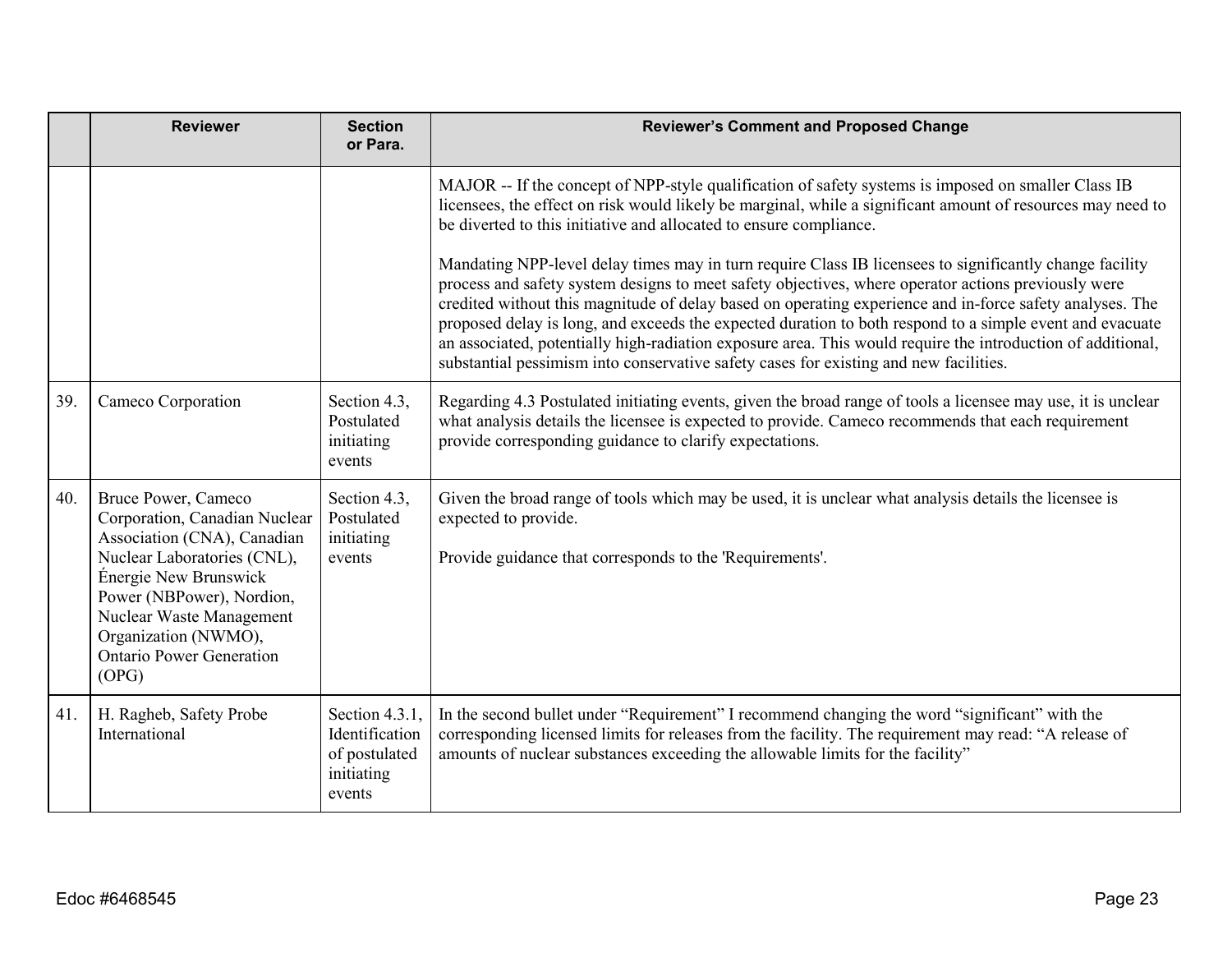|     | <b>Reviewer</b>                                                                                                                                                                                                                                                          | <b>Section</b><br>or Para.                                                                                                                   | <b>Reviewer's Comment and Proposed Change</b>                                                                                                                                                                                                                                                                                                                                                                                                                                                                                                                                                                                                                                                                                                                                                                                                                                                                                    |
|-----|--------------------------------------------------------------------------------------------------------------------------------------------------------------------------------------------------------------------------------------------------------------------------|----------------------------------------------------------------------------------------------------------------------------------------------|----------------------------------------------------------------------------------------------------------------------------------------------------------------------------------------------------------------------------------------------------------------------------------------------------------------------------------------------------------------------------------------------------------------------------------------------------------------------------------------------------------------------------------------------------------------------------------------------------------------------------------------------------------------------------------------------------------------------------------------------------------------------------------------------------------------------------------------------------------------------------------------------------------------------------------|
| 42. | Cameco Corporation                                                                                                                                                                                                                                                       | Section 4.3.1,<br>Identification<br>of postulated<br>initiating<br>events                                                                    | Cameco also strongly recommends that the sub-bullets in second bulleted list in section 4.3.1 at the top of<br>page 7 be replaced with "This list should be developed through a comprehensive assessment of credible<br>failures of the facility's structures, systems, and components (SSCs) and documentation of credible human<br>errors that could occur in any of the operating conditions of the facility." It is impossible to audit or verify<br>the requirements as drafted.                                                                                                                                                                                                                                                                                                                                                                                                                                            |
| 43. | J. MacDonald, SRB<br>Technologies (Canada) Inc.<br>events                                                                                                                                                                                                                | Section 4.3.1,<br>Identification<br>of postulated<br>initiating<br>Section 4.3.1,<br>Identification<br>of postulated<br>initiating<br>events | The depth of the requirements for establishment and review of Class IB PIEs may be disproportionate to<br>the risk profile of said facility. There is little difference between what is required of Class IA and 1B. If<br>there is a mandated level of technical expertise required for all Class IB facilities, the effect on risk would<br>likely be marginal, while a significant amount of resources may need to be diverted to this initiative and<br>allocated to ensure compliance.<br>Suggested change: Use terminology / language that is graded to the lower risk profiles of Class IB<br>facilities in Canada - for example, mandating the use of experts in safety analysis may be excessively<br>prescriptive. What is an 'expert' in this context – someone with experience doing safety analyses in power<br>plants? Someone with an expert-level of understanding of the unique facility processes and systems? |
|     | Bruce Power, Cameco<br>Corporation, Canadian Nuclear<br>Association (CNA), Canadian<br>Nuclear Laboratories (CNL),<br>Énergie New Brunswick<br>Power (NBPower), Nordion,<br>Nuclear Waste Management<br>Organization (NWMO),<br><b>Ontario Power Generation</b><br>(OPG) |                                                                                                                                              | Additional clarity is sought for the following:<br>1) As per comment #1, the depth of the requirements for establishment and review of Class IB PIEs may<br>be disproportionate to the risk profile of said facility. There is little difference between what is required of<br>Class IA and 1B.<br>2) Under Requirements, "List of PIE" on the 1st line of page 7 is a specific description and could take on<br>many forms. Recommend rewording.<br>3) The 2nd bullet under Requirements, which reads, "A release of significant amounts of nuclear<br>substances" is unclear.<br>4) The use of "all" in the sub-bullets on page 7 cannot be verified or audited.<br>5) Additional clarity could be added to Appendix C as per the 1st sentence in section 4.3.1 which reads,<br>"The applicant or licensee shall identify PIEs (both internally and externally initiated)"<br>CNSC staff is urged to:                         |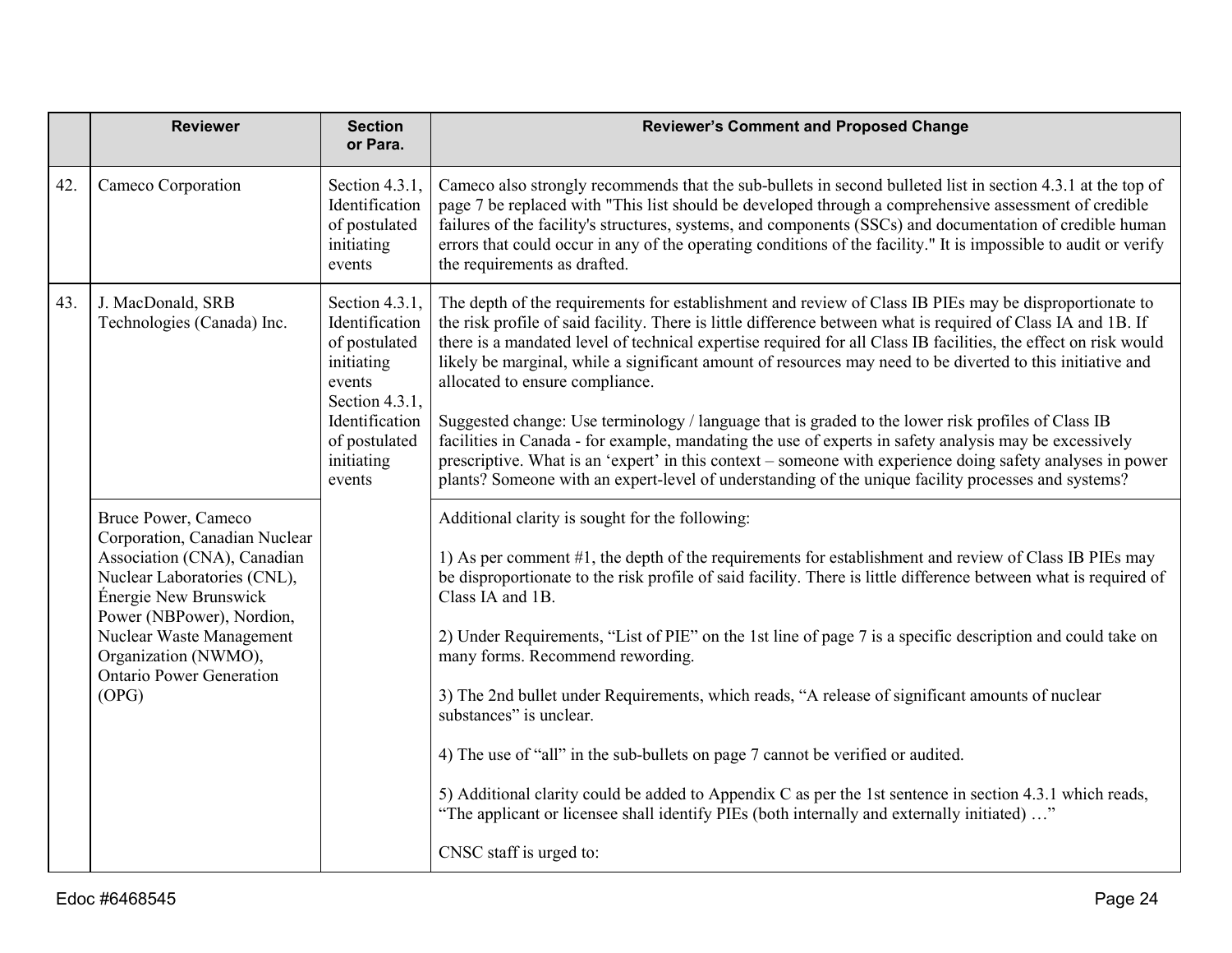|     | <b>Reviewer</b>                                                                                                                                                                                                                                                          | <b>Section</b><br>or Para.                                                | <b>Reviewer's Comment and Proposed Change</b>                                                                                                                                                                                                                                                                                                                                                                                                                                                                                                                                                                                                                                                                                                                                                                                                                                                                                                                                                                                                                                                                                                                                                                                                                                                |
|-----|--------------------------------------------------------------------------------------------------------------------------------------------------------------------------------------------------------------------------------------------------------------------------|---------------------------------------------------------------------------|----------------------------------------------------------------------------------------------------------------------------------------------------------------------------------------------------------------------------------------------------------------------------------------------------------------------------------------------------------------------------------------------------------------------------------------------------------------------------------------------------------------------------------------------------------------------------------------------------------------------------------------------------------------------------------------------------------------------------------------------------------------------------------------------------------------------------------------------------------------------------------------------------------------------------------------------------------------------------------------------------------------------------------------------------------------------------------------------------------------------------------------------------------------------------------------------------------------------------------------------------------------------------------------------|
|     |                                                                                                                                                                                                                                                                          |                                                                           | 1) Use terminology/language that is graded to the lower risk profiles of Class IB facilities in Canada. This<br>list shall be created using a structured and documented process as opposed to focusing on the expertise of<br>technical staff.<br>2) Make "list of PIE" more generic, or provide clarification on this, since it should be able to take on many<br>forms depending on the complexity of the facility. This can be captured in SAR and subsequent reviews.<br>3) Clarify what is meant by "significant amounts" in the 2nd bullet.<br>4) Revise to read, "This list should be developed through a comprehensive assessment of credible failures<br>of the facility's structures, systems, and components (SSCs) and documentation of credible human errors<br>that could occur in any of the operating conditions of the facility"<br>5) Clarify Appendix C to separate transport and handling to-and-from the facility from transport within the<br>facility since the hazards along the routes and steps are different. Both should be included in Chapter 7 of<br>the SAR.<br>MAJOR -- This section, as currently written, could compel licensees to reallocate limited resources to<br>comply with its requirements without any corresponding benefit to nuclear safety." |
| 44. | Bruce Power, Cameco<br>Corporation, Canadian Nuclear<br>Association (CNA), Canadian<br>Nuclear Laboratories (CNL),<br>Énergie New Brunswick<br>Power (NBPower), Nordion,<br>Nuclear Waste Management<br>Organization (NWMO),<br><b>Ontario Power Generation</b><br>(OPG) | Section 4.3.2,<br>Classification<br>of postulated<br>initiating<br>events | This section precedes the section on Safety Assessments, yet starts with "During the Safety Assessment."<br>It is used before being introduced or explained. According to the CNSC glossary, a safety assessment is<br>an assessment of all aspects relevant to safety of the siting, design, construction, commissioning,<br>operation or decommissioning of a nuclear facility." Therefore, the scope of the safety assessment seems<br>to be broader than the scope of the safety analysis, yet the safety assessment is contained within the scope<br>of the safety analysis.<br>This REGDOC should remain focused on the "Safety Analysis" required for a Class IB facility per the<br>Regulations. "                                                                                                                                                                                                                                                                                                                                                                                                                                                                                                                                                                                   |
| 45. | M. Stephens, AECL (retired)                                                                                                                                                                                                                                              | Section 4.4,<br>Safety<br>assessment                                      | Safety analysis is defined in Clause 2.0. Safety assessment is defined (I think) in Clause 4.4. The<br>relationship between them is not clear. Does one include the other; do they just overlap a bit? A Figure<br>showing how they fit together would be helpful.                                                                                                                                                                                                                                                                                                                                                                                                                                                                                                                                                                                                                                                                                                                                                                                                                                                                                                                                                                                                                           |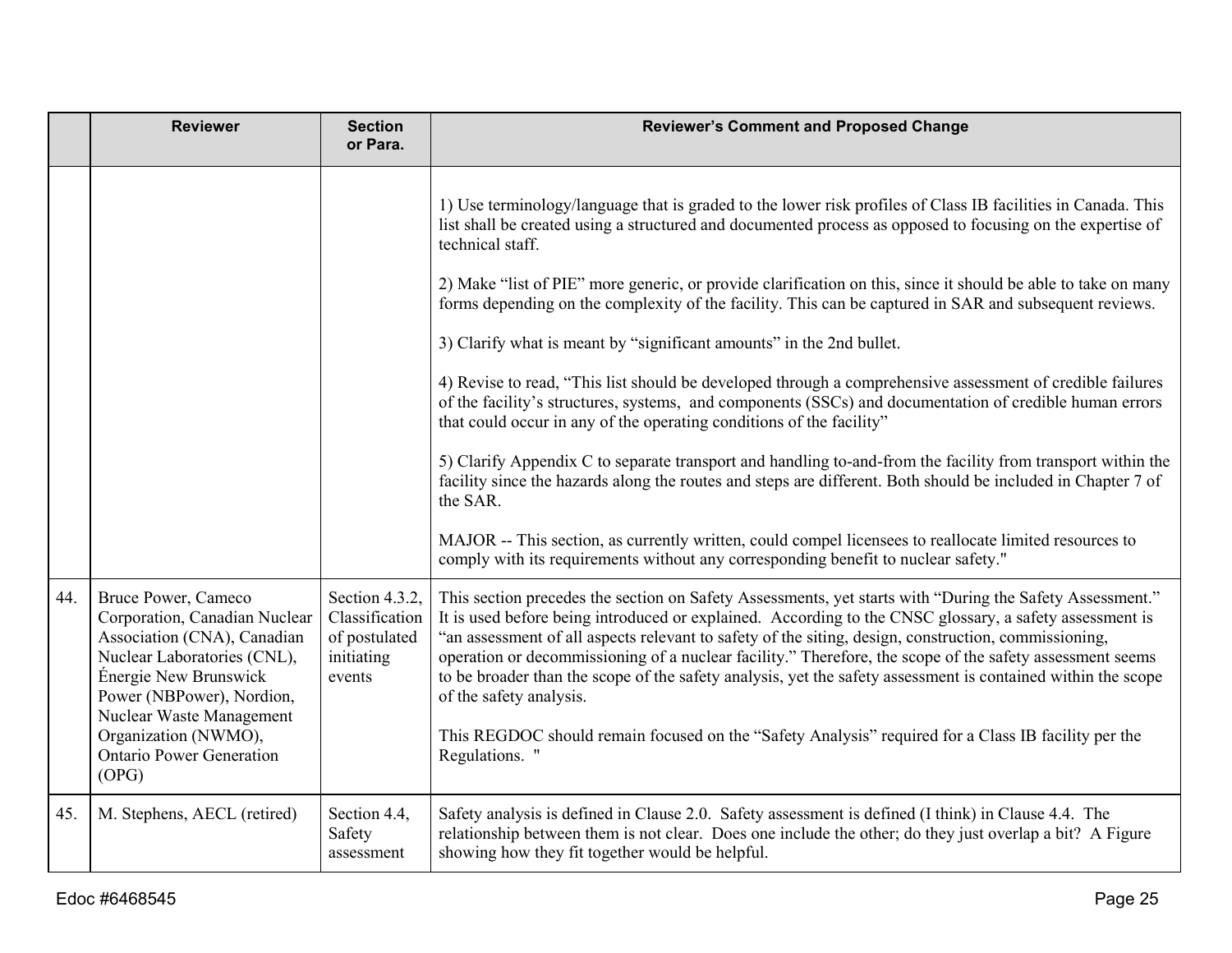|     | <b>Reviewer</b>                                                                                                                                                                                                                                                          | <b>Section</b><br>or Para.                             | <b>Reviewer's Comment and Proposed Change</b>                                                                                                                                                                                                                                                                                                                                                                                                                                                                                                                                                                                                                                                                                                                                                                                                                                                    |
|-----|--------------------------------------------------------------------------------------------------------------------------------------------------------------------------------------------------------------------------------------------------------------------------|--------------------------------------------------------|--------------------------------------------------------------------------------------------------------------------------------------------------------------------------------------------------------------------------------------------------------------------------------------------------------------------------------------------------------------------------------------------------------------------------------------------------------------------------------------------------------------------------------------------------------------------------------------------------------------------------------------------------------------------------------------------------------------------------------------------------------------------------------------------------------------------------------------------------------------------------------------------------|
| 46. | J. MacDonald, SRB<br>Technologies (Canada) Inc.<br>of                                                                                                                                                                                                                    | Section 4.4.1,<br>Assessment<br>consequences           | Mandating the validation of computational tools for smaller Class IB facilities may be disproportionate to<br>the risk profile of said facility. Smaller licensees may rely on commonly available commercial modeling /<br>data analysis software.<br>Depending on the degree and rigour of the validation process mandated, the effect on risk would likely be<br>marginal, while a significant amount of resources may need to be diverted to this initiative and allocated to<br>ensure compliance.<br>Suggested change: Ensure that the level and rigour of validation of computational tools is commensurate<br>with the level of risk.                                                                                                                                                                                                                                                     |
|     | Bruce Power, Cameco<br>Corporation, Canadian Nuclear<br>Association (CNA), Canadian<br>Nuclear Laboratories (CNL),<br>Énergie New Brunswick<br>Power (NBPower), Nordion,<br>Nuclear Waste Management<br>Organization (NWMO),<br><b>Ontario Power Generation</b><br>(OPG) |                                                        | Mandating the validation of computational tools for smaller Class IB facilities may be disproportionate to<br>the risk profile of said facility. Smaller licensees may rely on commonly available commercial<br>modeling/data analysis software.<br>Why does the applicant or licensee have to validate computational tools?<br>CNSC staff is urged to:<br>1) Ensure the level and rigour of validation of computational tools is commensurate with the level of risk.<br>2) Amend the 2nd sentence of the 2nd paragraph to read, "The applicant or licensee shall use validated<br>computational tools to calculate consequences."<br>MAJOR -- Depending on the degree and rigour of the validation process mandated, the effect on risk<br>would likely be marginal, while a significant amount of resources may need to be diverted to this initiative<br>and allocated to ensure compliance. |
| 47. | P. Hader, Consultant                                                                                                                                                                                                                                                     | Section 4.4.3,<br>Examples of<br>acceptable<br>methods | The CNSC might want to improve the clarity about which methods besides the methods described by the<br>IAEA are acceptable. For instance there are a variety of analyses methods that are labelled as HAZOP and<br>FMEA but not all of these would provide an effective assessment.                                                                                                                                                                                                                                                                                                                                                                                                                                                                                                                                                                                                              |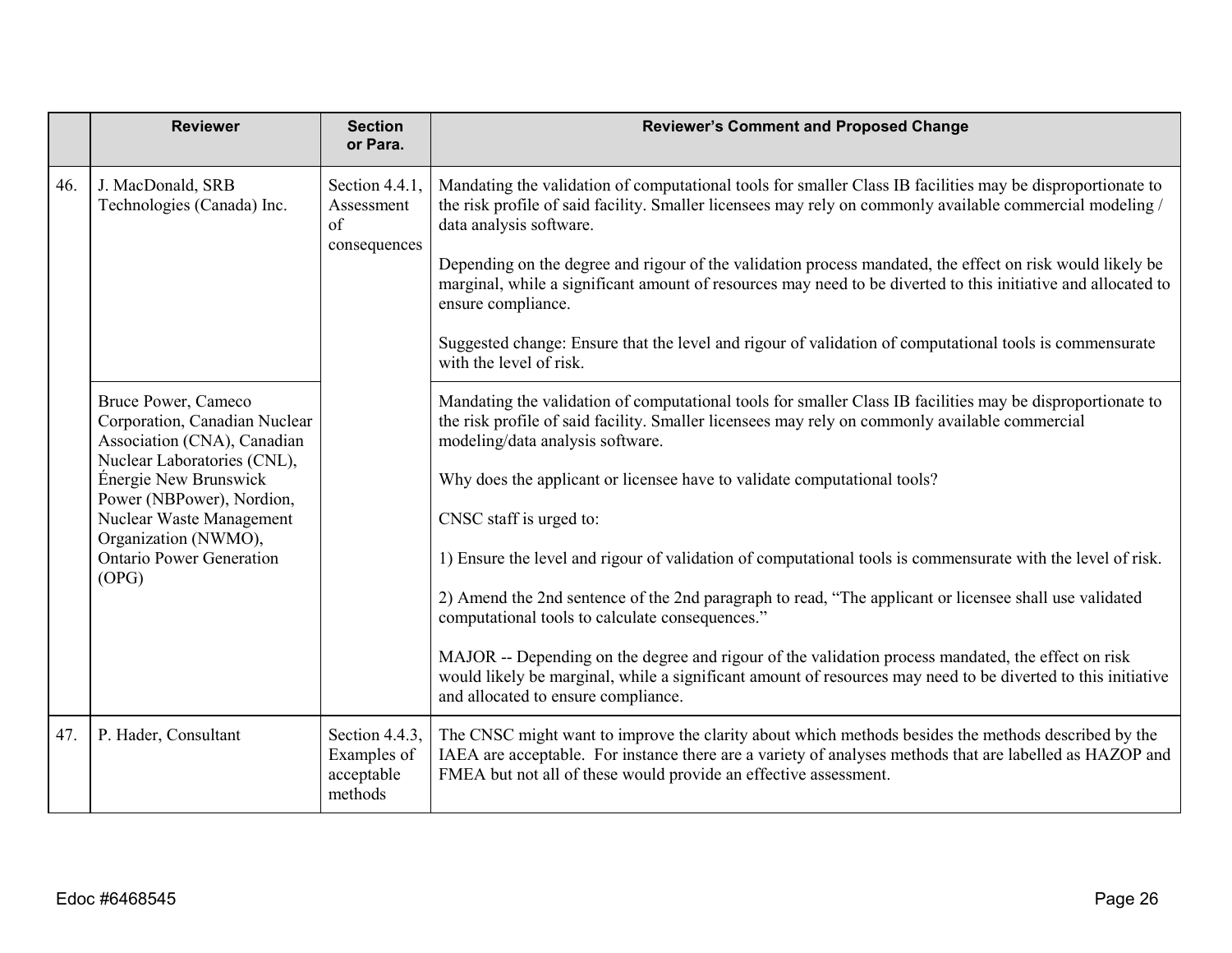|     | <b>Reviewer</b>                                                                                                                                                                                                                                                          | <b>Section</b><br>or Para.                                                                              | <b>Reviewer's Comment and Proposed Change</b>                                                                                                                                                                                                                                                                                                                                                                                                                                                                                                                        |
|-----|--------------------------------------------------------------------------------------------------------------------------------------------------------------------------------------------------------------------------------------------------------------------------|---------------------------------------------------------------------------------------------------------|----------------------------------------------------------------------------------------------------------------------------------------------------------------------------------------------------------------------------------------------------------------------------------------------------------------------------------------------------------------------------------------------------------------------------------------------------------------------------------------------------------------------------------------------------------------------|
| 48. | Bruce Power, Cameco<br>Corporation, Canadian Nuclear<br>Association (CNA), Canadian<br>Nuclear Laboratories (CNL),<br>Énergie New Brunswick<br>Power (NBPower), Nordion,<br>Nuclear Waste Management<br>Organization (NWMO),<br><b>Ontario Power Generation</b><br>(OPG) | Section 4.4.3,<br>Examples of<br>acceptable<br>methods                                                  | The title of this section is unclear. The word "acceptable" implies other options may not be acceptable.<br>Reword to read, "Examples of Safety Analysis Methods".                                                                                                                                                                                                                                                                                                                                                                                                   |
| 49. | J. MacDonald, SRB<br>Technologies (Canada) Inc.                                                                                                                                                                                                                          | Section 4.5,<br>Identification<br>of structures,<br>systems and<br>components<br>important to<br>safety | Mandating the described level of environmental qualification of SSCs does not consider the risk profile of<br>the facility. Depending on the degree and rigour of the qualification of SSCs for environmental extremes<br>mandated, the effect on risk would likely be marginal, while a significant amount of resources may need to<br>be diverted to this initiative and allocated to ensure compliance.<br>Suggested change: Environmental qualifications should be permitted to be reasonable and justifiably<br>aligned with the risk profile of said facility. |
| 50. | Cameco Corporation                                                                                                                                                                                                                                                       | Section 4.5,<br>Identification<br>of structures,<br>systems and<br>components<br>important to<br>safety | In section 4.5, the information for the requirements in the bulleted list is included in maintenance programs<br>or design control and it is unclear whether this information must be included in a safety analysis report.<br>Cameco recommends that the REGDOC include a statement that the requirements would be met by<br>providing links or references to the document in which the information is stored to avoid unnecessary<br>administrative burden.                                                                                                        |
| 51. | Bruce Power, Cameco<br>Corporation, Canadian Nuclear<br>Association (CNA), Canadian<br>Nuclear Laboratories (CNL),<br>Énergie New Brunswick<br>Power (NBPower), Nordion,<br>Nuclear Waste Management<br>Organization (NWMO),                                             | Section 4.5,<br>Identification<br>of structures,<br>systems and<br>components<br>important to<br>safety | Licensees have a series of concerns and clarifications related to this section. Specifically:<br>1) The 2nd paragraph says, "For each event sequence applicant or licensee SHALL identify the<br>administrative safety requirements that are used to implement the defense in depth concept. Section 2.1<br>says that defence in depth SHOULD be addressed.<br>2) As per comment #1, mandating the described level of environmental qualification of SSCs does not<br>consider the risk profile of the facility.                                                     |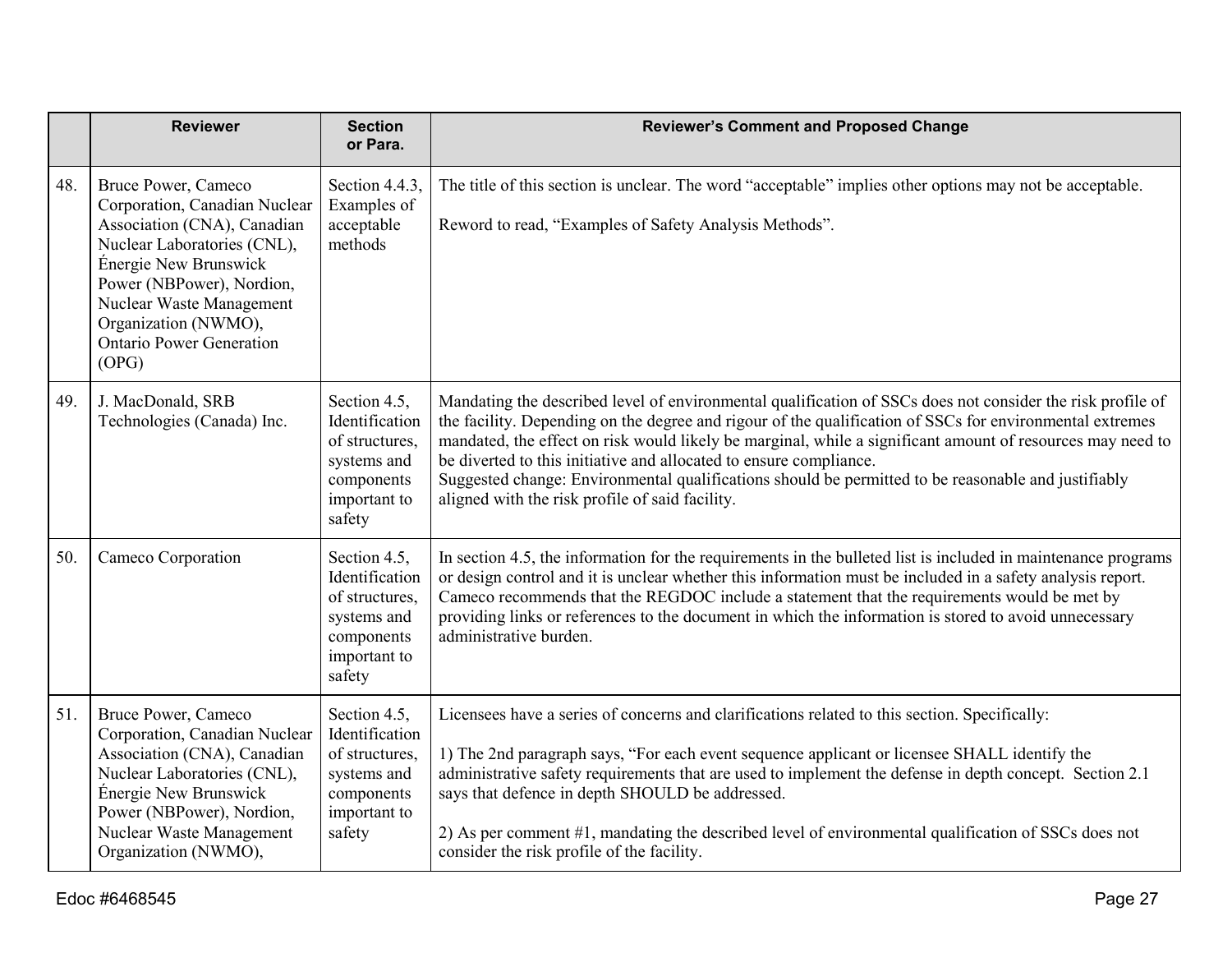| <b>Reviewer</b>                          | <b>Section</b><br>or Para. | <b>Reviewer's Comment and Proposed Change</b>                                                                                                                                                                                                                                                                                                                                                                                                                                                                                                                                                                                                                                                                                                                                                                                                                                                                                              |
|------------------------------------------|----------------------------|--------------------------------------------------------------------------------------------------------------------------------------------------------------------------------------------------------------------------------------------------------------------------------------------------------------------------------------------------------------------------------------------------------------------------------------------------------------------------------------------------------------------------------------------------------------------------------------------------------------------------------------------------------------------------------------------------------------------------------------------------------------------------------------------------------------------------------------------------------------------------------------------------------------------------------------------|
| <b>Ontario Power Generation</b><br>(OPG) |                            | 3) What is 'important to safety' and how is the importance to safety threshold determined? Without this<br>definition, the system will be artificially driven to be 'important to safety' when not required resulting in<br>excess costs and effort. REGDOC-3.6 defines SSC important to safety as: "Systems of a reactor facility<br>associated with the initiation, prevention, detection or mitigation of any failure sequence and that have an<br>impact in reducing the possibility of damage to fuel, associated release of radionuclides or both.<br>OR "With respect to reliability programs for a reactor facility, those structures, systems and components of<br>the facility that are associated with the initiation, prevention, detection or mitigation of any failure<br>sequence and that have the most significant impact in reducing the possibility of damage to fuel, associated<br>release of radionuclides or both." |
|                                          |                            | 4) The section title includes "structures, systems and components important to safety." Prior to this<br>section, this is termed "systems important to safety." The appendices refer to "items important to safety."<br>REGDOC-3.6 defines "systems important to safety." The terminology must be consistent.                                                                                                                                                                                                                                                                                                                                                                                                                                                                                                                                                                                                                              |
|                                          |                            | 5) It is unclear whether the details required by the bulleted list are to be included in the SAR when this<br>information is included in maintenance programs or design control.                                                                                                                                                                                                                                                                                                                                                                                                                                                                                                                                                                                                                                                                                                                                                           |
|                                          |                            | 6) Under Requirements, 3rd paragraph final bullet - given that availability and reliability targets are<br>required, this suggests that some kind of quantitate analysis is required for SSC important to safety.<br>Require clarification for the level of targets required.                                                                                                                                                                                                                                                                                                                                                                                                                                                                                                                                                                                                                                                              |
|                                          |                            | CNSC staff is urged to:                                                                                                                                                                                                                                                                                                                                                                                                                                                                                                                                                                                                                                                                                                                                                                                                                                                                                                                    |
|                                          |                            | 1) Address the should/shall discrepancy                                                                                                                                                                                                                                                                                                                                                                                                                                                                                                                                                                                                                                                                                                                                                                                                                                                                                                    |
|                                          |                            | 2) Environmental qualifications should be permitted to be reasonable and justifiably aligned with the risk<br>profile of said facility                                                                                                                                                                                                                                                                                                                                                                                                                                                                                                                                                                                                                                                                                                                                                                                                     |
|                                          |                            | 3) Consider that the definition of an SSC important to safety does not align with operations in a Class 1B<br>facility, especially for a facility which doesn't handle fuel. Additional consideration is required in defining<br>SSC important to safety for a Class 1B nuclear facility.                                                                                                                                                                                                                                                                                                                                                                                                                                                                                                                                                                                                                                                  |
|                                          |                            | 4) Replace with "structures, systems and components important to safety (SSCs important to safety)"<br>throughout. Note this would need to be incorporated in REGDOC-3.6.                                                                                                                                                                                                                                                                                                                                                                                                                                                                                                                                                                                                                                                                                                                                                                  |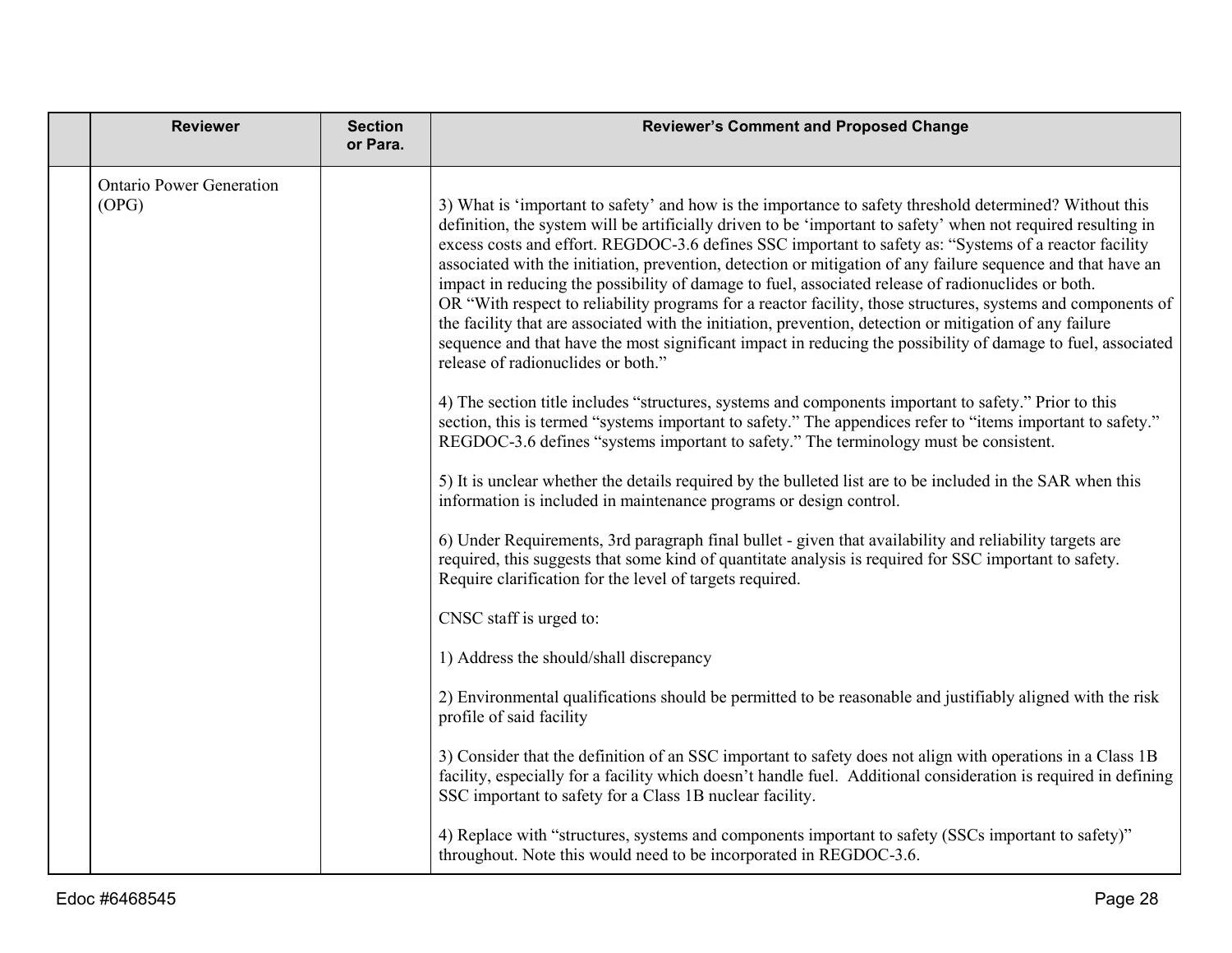| <b>Reviewer</b>                                 | <b>Section</b><br>or Para.                              | <b>Reviewer's Comment and Proposed Change</b>                                                                                                                                                                                                                                                                                                                                                                                                                                                                                                                                                                                                                                                                                                                                                                                                                                                                                                                      |
|-------------------------------------------------|---------------------------------------------------------|--------------------------------------------------------------------------------------------------------------------------------------------------------------------------------------------------------------------------------------------------------------------------------------------------------------------------------------------------------------------------------------------------------------------------------------------------------------------------------------------------------------------------------------------------------------------------------------------------------------------------------------------------------------------------------------------------------------------------------------------------------------------------------------------------------------------------------------------------------------------------------------------------------------------------------------------------------------------|
|                                                 |                                                         | 5) This section should specify that the requirements are met by providing links or references to the<br>document in which the required information is stored.<br>6) Change to "Where applicable"To ensure compliance, licensees need firm direction on SHALL versus<br>SHOULD language.<br>Depending on the degree and rigour of the qualification of SSCs for environmental extremes mandated,<br>the effect on risk would likely be marginal, while a significant amount of resources may need to be<br>diverted to this initiative and allocated to ensure compliance.<br>Also, licensees need clear guidance on what is "significant." Otherwise, this will result in inconsistencies<br>as to how risk is handled across the industry and increased public scrutiny/questions.                                                                                                                                                                                |
| P. Hader, Consultant                            | Section 4.6,<br>Operational<br>limits and<br>conditions | Staff availability and competency are a critical component of the operational conditions and therefore the<br>minimum requirements for availability of competent staff must be part of the OLCs. The wording needs to<br>be revised to clarify this.                                                                                                                                                                                                                                                                                                                                                                                                                                                                                                                                                                                                                                                                                                               |
| J. MacDonald, SRB<br>Technologies (Canada) Inc. | Section 4.6,<br>Operational<br>limits and<br>conditions | The concept of minimum requirements for the availability of staff should not be automatically referenced.<br>REGDOC 2.2.5 states that "expectations for use of this document will vary with the complexity of facility<br>operations and the consequences of potential events on the environment, health and safety of persons, and<br>maintenance of national security and measures required to implement international obligations". This<br>allows for a level of judgment commensurate with risk, which may be lost with the current text of the draft<br>REGDOC 2.4.4.<br>Depending on the application of REGDOC 2.2.5 against the requirements of this draft REGDOC, the<br>effect on risk would likely be marginal, while a significant amount of resources may need to be diverted to<br>this initiative and allocated to ensure compliance.<br>Suggested change: Add language such as 'if warranted' to account for smaller, less complex facilities of a |
|                                                 |                                                         |                                                                                                                                                                                                                                                                                                                                                                                                                                                                                                                                                                                                                                                                                                                                                                                                                                                                                                                                                                    |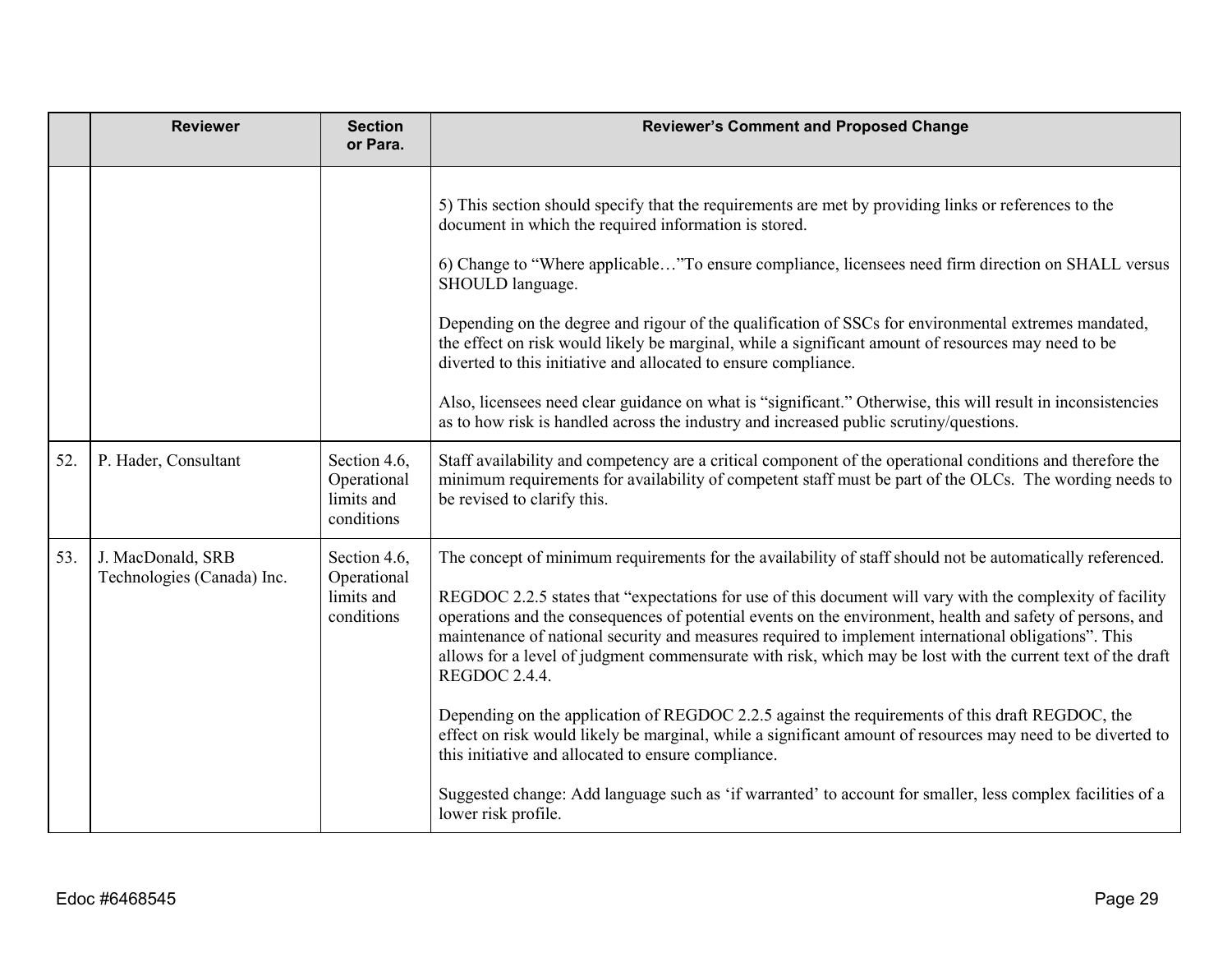|     | <b>Reviewer</b>                                                                                                                                                                                                                                                          | <b>Section</b><br>or Para.             | <b>Reviewer's Comment and Proposed Change</b>                                                                                                                                                                                                                                                                                                                                                                                                                                                                                                                                                                                                                                                                                                                                                                                                                                                                                                                                                                                                                                                                                                                                                                         |
|-----|--------------------------------------------------------------------------------------------------------------------------------------------------------------------------------------------------------------------------------------------------------------------------|----------------------------------------|-----------------------------------------------------------------------------------------------------------------------------------------------------------------------------------------------------------------------------------------------------------------------------------------------------------------------------------------------------------------------------------------------------------------------------------------------------------------------------------------------------------------------------------------------------------------------------------------------------------------------------------------------------------------------------------------------------------------------------------------------------------------------------------------------------------------------------------------------------------------------------------------------------------------------------------------------------------------------------------------------------------------------------------------------------------------------------------------------------------------------------------------------------------------------------------------------------------------------|
|     | Bruce Power, Cameco<br>Corporation, Canadian Nuclear<br>Association (CNA), Canadian<br>Nuclear Laboratories (CNL),<br>Énergie New Brunswick<br>Power (NBPower), Nordion,<br>Nuclear Waste Management<br>Organization (NWMO),<br><b>Ontario Power Generation</b><br>(OPG) |                                        | The concept of minimum requirements for the availability of staff should not be automatically referenced.<br>REGDOC 2.2.5 says, "expectations for use of this document will vary with the complexity of facility<br>operations and the consequences of potential events on the environment, health and safety of persons, and<br>maintenance of national security and measures required to implement international obligations." This<br>allows for a level of judgment commensurate with risk, which may be lost with the current text of the draft<br>REGDOC 2.4.4.<br>Add language such as 'if warranted' to account for smaller, less complex facilities of a lower risk profile.<br>Depending on the application of REGDOC-2.2.5 against the requirements of this draft REGDOC, the<br>effect on risk would likely be marginal, while a significant amount of resources may need to be diverted to<br>this initiative and allocated to ensure compliance.                                                                                                                                                                                                                                                        |
| 54. | Bruce Power, Cameco<br>Corporation, Canadian Nuclear<br>Association (CNA), Canadian<br>Nuclear Laboratories (CNL),<br>Énergie New Brunswick<br>Power (NBPower), Nordion,<br>Nuclear Waste Management<br>Organization (NWMO),<br><b>Ontario Power Generation</b><br>(OPG) | Section 4.7,<br>Acceptance<br>criteria | Licensees have a series of clarifications related to acceptance criteria. Specially:<br>1) The term 'associated chemical consequences' is written here, when associated hazardous materials has<br>been used previously.<br>2) The way this is written it sounds like the chemical emergencies are separate from the radiological<br>emergencies, when, based on how the document has been written to this point, the hazardous materials are<br>associated with the radiological material.<br>3) Why is 'or hazardous material' here? Isn't the intent to prevent releases of nuclear material and<br>associated hazardous materials? So, if you prevent the radiological release, there will by definition, be no<br>associated hazardous material released. The way this is written it sounds like the radiological and<br>hazardous materials are to be treated separately, when, based on the document up to this point, they are<br>linked.<br>4) REGDOC-3.6 defines severe accident as, "An accident more severe than a design-basis accident and<br>involving severe fuel degradation in the reactor core or wet storage bay." Does 'in the reactor core or wet<br>storage bay' apply to class 1B facilities? |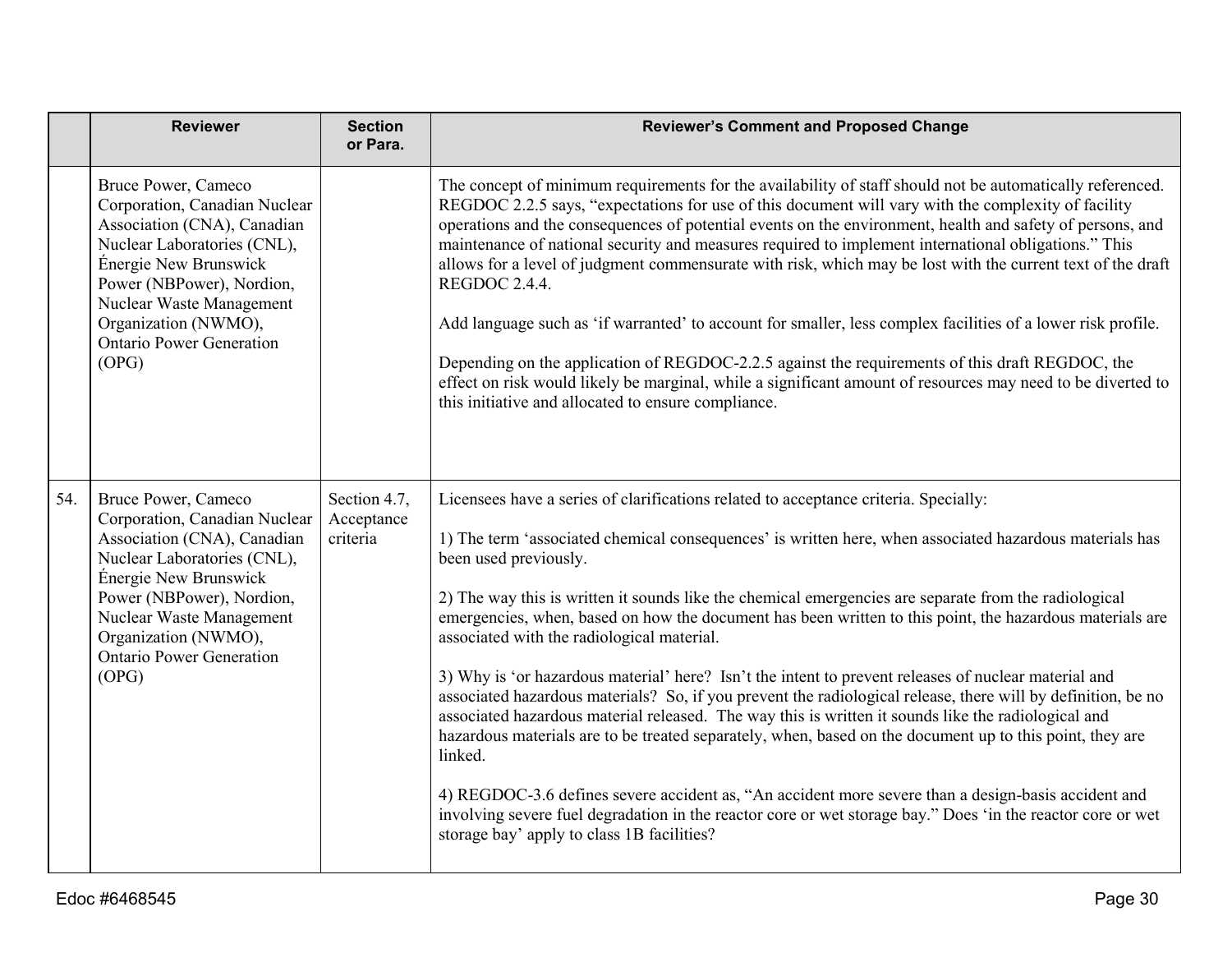|     | <b>Reviewer</b>                                                                                                                                                                                                                                                          | <b>Section</b><br>or Para.   | <b>Reviewer's Comment and Proposed Change</b>                                                                                                                                                                                                                                                                                                                                                                                                                                                                                                                                                                                                                                                                                                                                                                                                                                                                                                                                                                                                                                                                                                                                                                                                                                                                                                                                                                                                                                      |
|-----|--------------------------------------------------------------------------------------------------------------------------------------------------------------------------------------------------------------------------------------------------------------------------|------------------------------|------------------------------------------------------------------------------------------------------------------------------------------------------------------------------------------------------------------------------------------------------------------------------------------------------------------------------------------------------------------------------------------------------------------------------------------------------------------------------------------------------------------------------------------------------------------------------------------------------------------------------------------------------------------------------------------------------------------------------------------------------------------------------------------------------------------------------------------------------------------------------------------------------------------------------------------------------------------------------------------------------------------------------------------------------------------------------------------------------------------------------------------------------------------------------------------------------------------------------------------------------------------------------------------------------------------------------------------------------------------------------------------------------------------------------------------------------------------------------------|
|     |                                                                                                                                                                                                                                                                          |                              | CNSC staff is urged to:<br>1) Amend the 2nd paragraph to read, "shall set limits on consequences from releases of radioactive and<br>associated hazardous materials" for consistency.<br>2) Clarify the intent of this reference<br>3) Clarify why the phrase "or hazardous material" is used.<br>4) Clarify if 'in the reactor core or wet storage bay' applies to class 1B facilities.                                                                                                                                                                                                                                                                                                                                                                                                                                                                                                                                                                                                                                                                                                                                                                                                                                                                                                                                                                                                                                                                                           |
| 55. | Bruce Power, Cameco<br>Corporation, Canadian Nuclear<br>Association (CNA), Canadian<br>Nuclear Laboratories (CNL),<br>Énergie New Brunswick<br>Power (NBPower), Nordion,<br>Nuclear Waste Management<br>Organization (NWMO),<br><b>Ontario Power Generation</b><br>(OPG) | Section 4.8,<br>Safety goals | As written, this section is unclear in some areas. Specifically:<br>1) The use of BDBA in the first two paragraphs in unnecessary.<br>2) In the 1st paragraph, the safety goals are referenced to a suite of position papers which do not reach a<br>fixed conclusion and do not fully align in their limited conclusions. In addition, the section of safety goals<br>is incomplete and missing the overall safety goal of protection of the workers, public and the environment.<br>3) In the 3rd paragraph, the noted standards are for reactors; this change implicitly requires non-reactor<br>facilities to meet standards created for reactors, and in many cases, power reactors. The requirement does<br>not address the cases where national and international standards are not in agreement.<br>CNSC staff is urged to:<br>1) Amend the 1st sentence of the 1st paragraph to read, " consequences in the DEC " and the 1st<br>sentence of the 2nd paragraph to read, " shall include events from the DEC." A DEC is a subset of a<br>BDBA. As currently written, it appears to be backwards or, at least, unclear.<br>2) Provide clear guidance on safety goals, with consideration of the range in both scale and nature of Class<br>1B activities.<br>3) Establish the noted standards as guidelines, and clarify which elements of a graded approach are<br>suitable for non-reactor facilities. Identify the approach to be taken where international and national |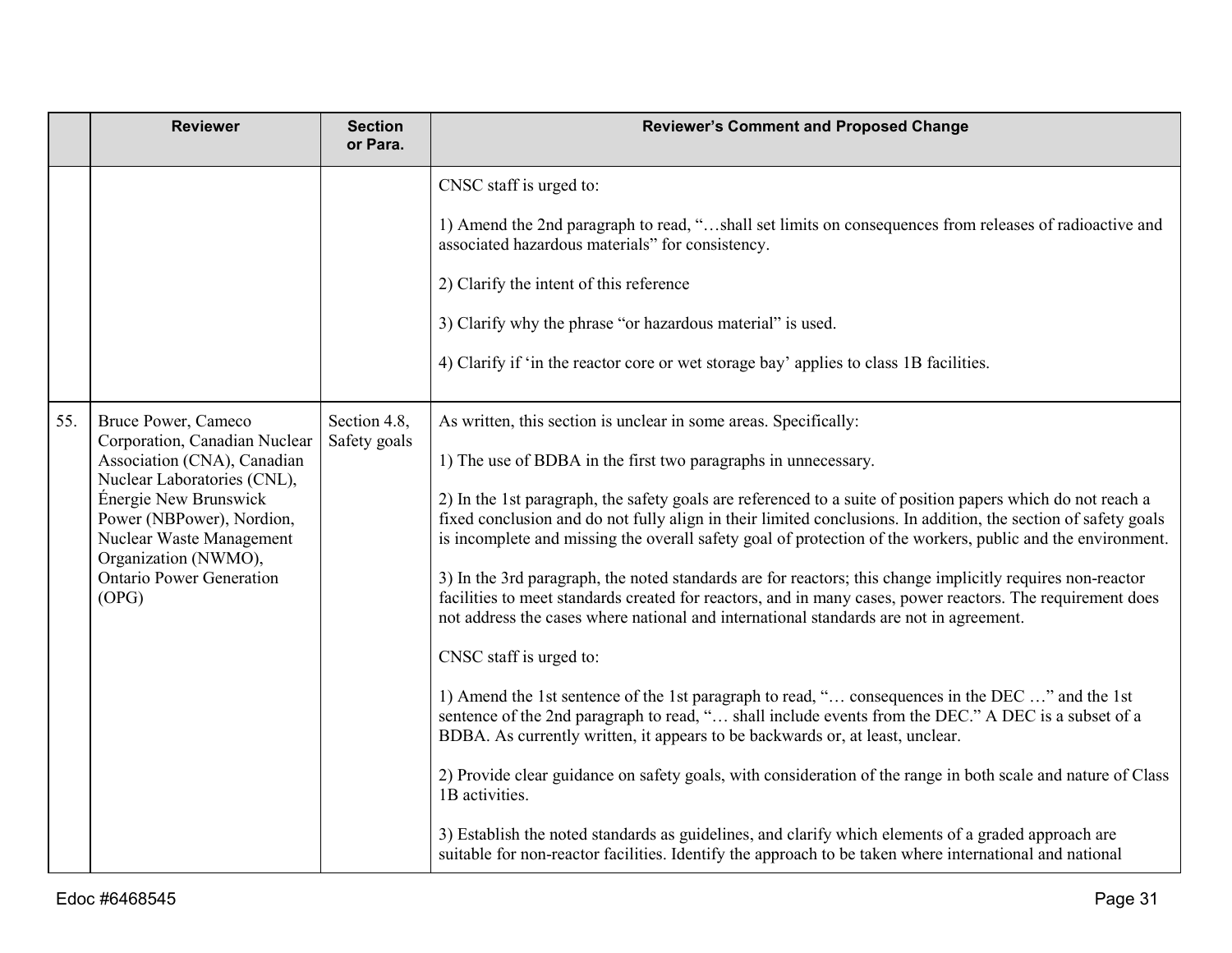|     | <b>Reviewer</b>                                                                    | <b>Section</b><br>or Para.       | <b>Reviewer's Comment and Proposed Change</b>                                                                                                                                                                                                                                                                                               |
|-----|------------------------------------------------------------------------------------|----------------------------------|---------------------------------------------------------------------------------------------------------------------------------------------------------------------------------------------------------------------------------------------------------------------------------------------------------------------------------------------|
|     |                                                                                    |                                  | standards disagree, or indicate that selection of appropriate standard itself may be part of a licensee's<br>proposed graded approach.                                                                                                                                                                                                      |
|     |                                                                                    |                                  | Licensees are challenged to demonstrate compliance when the criteria are ambiguous.                                                                                                                                                                                                                                                         |
|     |                                                                                    |                                  | As written, the draft requires licensees to apply reactor-level design goals for certain external events,<br>without due consideration to the real hazard. Lack of guidance indicates that conflict in interpretation and<br>understanding will occur, given differences between national and international guidelines and<br>requirements. |
|     |                                                                                    |                                  | This needs better clarity to align public understanding of goals and how they are applied in a SAR.                                                                                                                                                                                                                                         |
| 56. | Bruce Power, Cameco<br>Corporation, Canadian Nuclear<br>Association (CNA), Ontario | Section 5,<br>Safety<br>Analysis | Why do licensees have to demonstrate if defence in depth has been achieved, when defense in depth<br>"should be addressed" as per section 2.1?                                                                                                                                                                                              |
|     | Power Generation (OPG)                                                             | Documents<br>and Records         | Amend the last sentence of the 1st paragraph to read, "demonstrate if defence in depth has been<br>considered achieved."                                                                                                                                                                                                                    |
|     | <b>Canadian Nuclear Laboratories</b><br>(CNL), Nordion, Nuclear                    |                                  | Licensees should demonstrate that defence in depth "should be addressed" as per section 2.1.                                                                                                                                                                                                                                                |
|     | Waste Management<br>Organization (NWMO)                                            |                                  | Amend the last sentence of the 1st paragraph to read, "demonstrate if defence in depth has been<br>addressed."                                                                                                                                                                                                                              |
|     | Énergie New Brunswick<br>Power (NB Power)                                          |                                  | Licensees should demonstrate that defense in depth "should be addressed" as per section 2.1 as opposed to<br>achieved.                                                                                                                                                                                                                      |
|     |                                                                                    |                                  | Amend the last sentence of the 1st paragraph to read, "demonstrate if defence in depth has been<br>addressed."                                                                                                                                                                                                                              |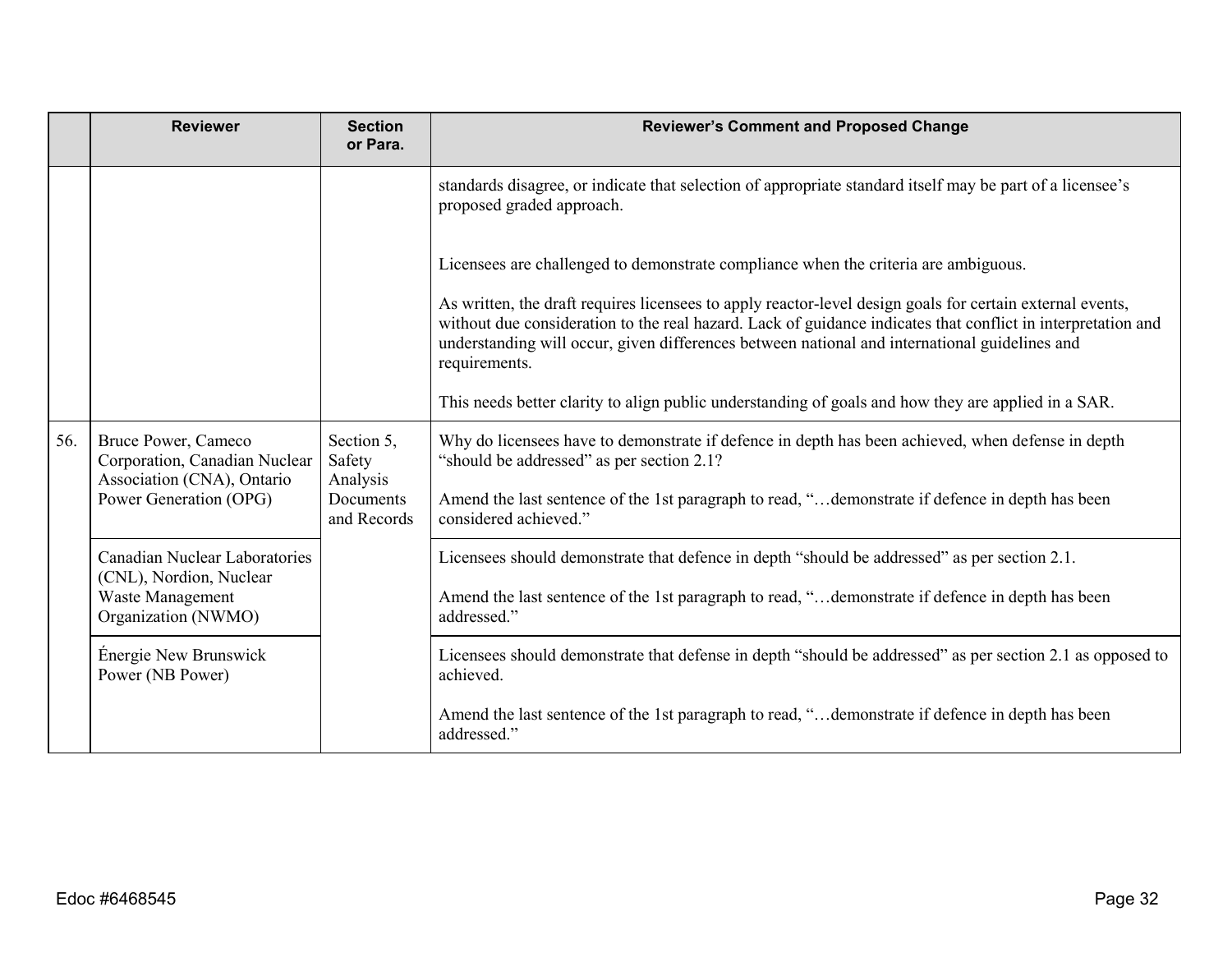|     | <b>Reviewer</b>                                                                                                                                                                                                                                                          | <b>Section</b><br>or Para.                                                                | <b>Reviewer's Comment and Proposed Change</b>                                                                                                                                                                                                                                                                                                                          |
|-----|--------------------------------------------------------------------------------------------------------------------------------------------------------------------------------------------------------------------------------------------------------------------------|-------------------------------------------------------------------------------------------|------------------------------------------------------------------------------------------------------------------------------------------------------------------------------------------------------------------------------------------------------------------------------------------------------------------------------------------------------------------------|
| 57. | Bruce Power, Cameco<br>Corporation, Canadian Nuclear<br>Association (CNA), Canadian<br>Nuclear Laboratories (CNL),<br>Énergie New Brunswick<br>Power (NBPower), Nordion,<br>Nuclear Waste Management<br>Organization (NWMO),<br><b>Ontario Power Generation</b><br>(OPG) | Section 5.1,<br>Purpose and<br>scope of<br>safety<br>analysis<br>documents<br>and records | Wording here is inconsistent with earlier sections.<br>Amend the 2nd paragraph to read, " events that could lead to a release of nuclear material and associated<br>hazardous materials" "                                                                                                                                                                             |
| 58. | P. Hader, Consultant                                                                                                                                                                                                                                                     | Section 5.2,<br>Content of<br>safety<br>analysis<br>documents<br>and records              | The words "as appropriate" need to be removed from the SAR requirements regarding uncertainty and<br>sensitivity analysis results. The SAR needs to include uncertainty and sensitivity analysis results to<br>demonstrate the reliability and credibility of the results and conclusions of the SAR.                                                                  |
| 59. | H. Ragheb, Safety Probe<br>International                                                                                                                                                                                                                                 | Section 5.2,<br>Content of<br>safety<br>analysis<br>documents<br>and records              | I suggest adding an additional bullet under "Requirements" to read:<br>"Provide references to detailed analyses that support the analyses results"                                                                                                                                                                                                                     |
| 60. | B. Walker, Canadian Nuclear<br>Workers' Council                                                                                                                                                                                                                          | Section 5.2,<br>Content of<br>safety<br>analysis<br>documents<br>and records              | The CNWC suggests including a requirement to ensure Employee Representatives have been engaged in<br>the Safety Analysis Program including the Safety Analysis and Safety Analysis Report (SAR). This should<br>include confirmation that Employee Representatives have had an opportunity to review the SAR and<br>provide an option to include independent comments. |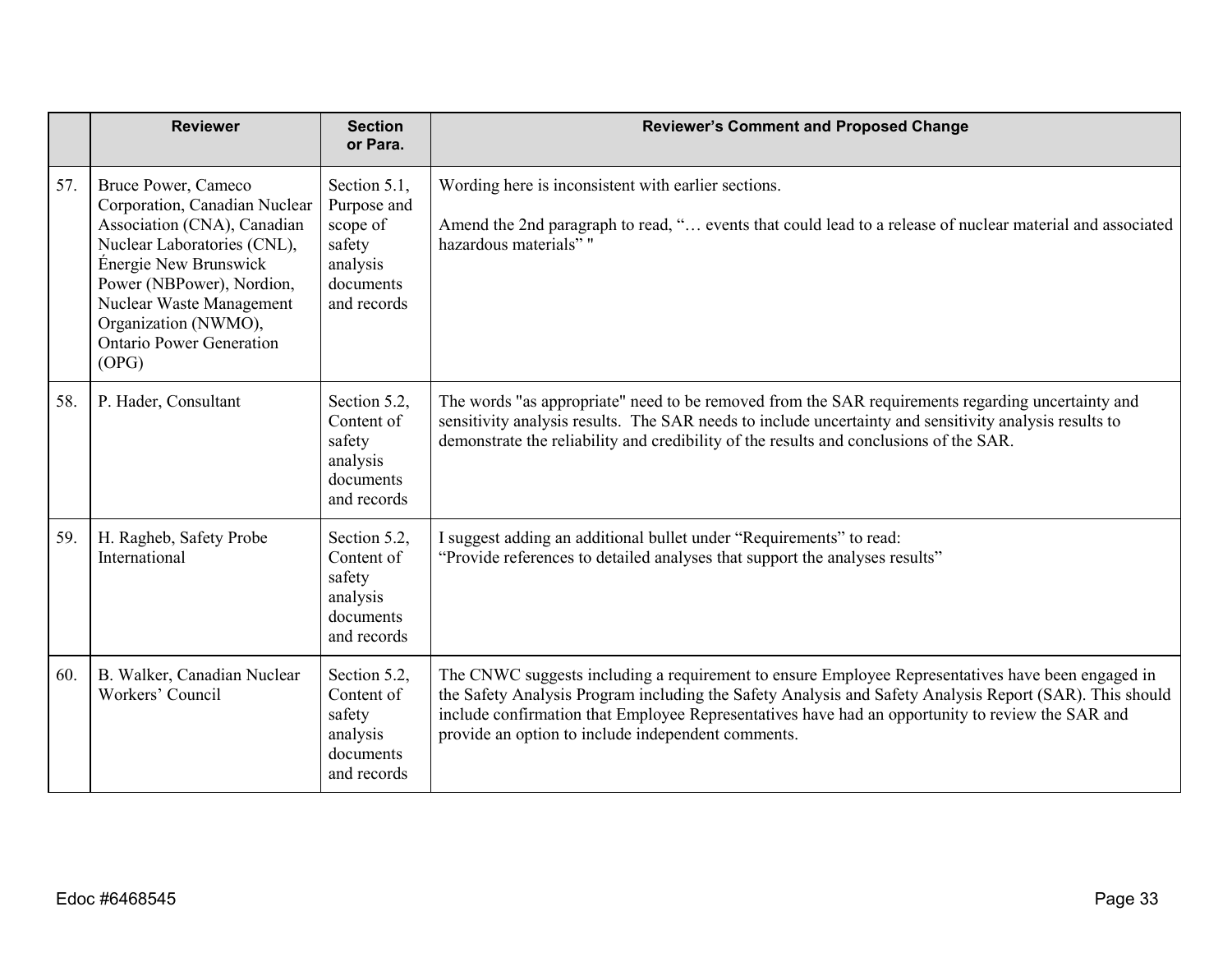|     | <b>Reviewer</b>                                                                                                                                                                                                                                                          | <b>Section</b><br>or Para.                                                   | <b>Reviewer's Comment and Proposed Change</b>                                                                                                                                                                                                                                                                                                                                                                                                                                                                                                                                                                                                                                                                                                                                                                                                                                                                                                                                                                                                                                                                                                                                                                                                                                                                                                                                                                                                                                                                                                                           |
|-----|--------------------------------------------------------------------------------------------------------------------------------------------------------------------------------------------------------------------------------------------------------------------------|------------------------------------------------------------------------------|-------------------------------------------------------------------------------------------------------------------------------------------------------------------------------------------------------------------------------------------------------------------------------------------------------------------------------------------------------------------------------------------------------------------------------------------------------------------------------------------------------------------------------------------------------------------------------------------------------------------------------------------------------------------------------------------------------------------------------------------------------------------------------------------------------------------------------------------------------------------------------------------------------------------------------------------------------------------------------------------------------------------------------------------------------------------------------------------------------------------------------------------------------------------------------------------------------------------------------------------------------------------------------------------------------------------------------------------------------------------------------------------------------------------------------------------------------------------------------------------------------------------------------------------------------------------------|
| 61. | J. MacDonald, SRB<br>Technologies (Canada) Inc.                                                                                                                                                                                                                          | Section 5.2,<br>Content of<br>safety<br>analysis<br>documents<br>and records | The requirements for the content of the SAR are overly prescriptive, and may be disproportionate to the<br>risk profile of said facility. A significant amount of resources may need to be diverted to ensuring the<br>report structure aligns with these requirements, with an unknown effect on the magnitude of safety and risk<br>reduction for smaller, less complex Class IB facilities.<br>Suggested change: Add language that allows for a level of regulatory judgment in considering the<br>adequacy of the format of a given Class IB facility SAR.                                                                                                                                                                                                                                                                                                                                                                                                                                                                                                                                                                                                                                                                                                                                                                                                                                                                                                                                                                                                          |
|     | Bruce Power, Cameco<br>Corporation, Canadian Nuclear<br>Association (CNA), Canadian<br>Nuclear Laboratories (CNL),<br>Énergie New Brunswick<br>Power (NBPower), Nordion,<br>Nuclear Waste Management<br>Organization (NWMO),<br><b>Ontario Power Generation</b><br>(OPG) |                                                                              | Licensees have a series of concerns and clarifications related to this section. Specifically:<br>1) The requirements for the content of the SAR are overly prescriptive and may be disproportionate to the<br>risk profile of said facility.<br>2) In the guidance to this section, the risks to the environment are to be excluded from the scope of the<br>safety analysis report. However, in Appendix A, a sample TOC is given for the SAR, and the effects to the<br>environment are included. The extent of the discussion on environmental aspects is unclear.<br>3) The 3rd paragraph should also state that addendums, or additional safety assessment may be included,<br>outside the SAR to account for changes to the facility. And that these updates would then be incorporated<br>into the SAR as part of periodic updated. This allows for small, but significant changes to be made to a<br>facility without opening up the SAR as a whole. This saves time and effort. Also this allows for a more<br>focused review by CNSC on the change itself.<br>4) The 1st and 3rd bullets in the 3rd paragraph should be revised to include a facility description and<br>operations description as well. What is "pertinent?"<br>5) In the 3rd paragraph, 5th bullet, existing facilities have historically applied a binary: SSC are either<br>important to safety, or not.<br>6) For the 11th bullet in the 3rd paragraph, no requirement or guidance is provided as to when uncertainty<br>or sensitivity analysis is expected.<br>CNSC staff is urged to: |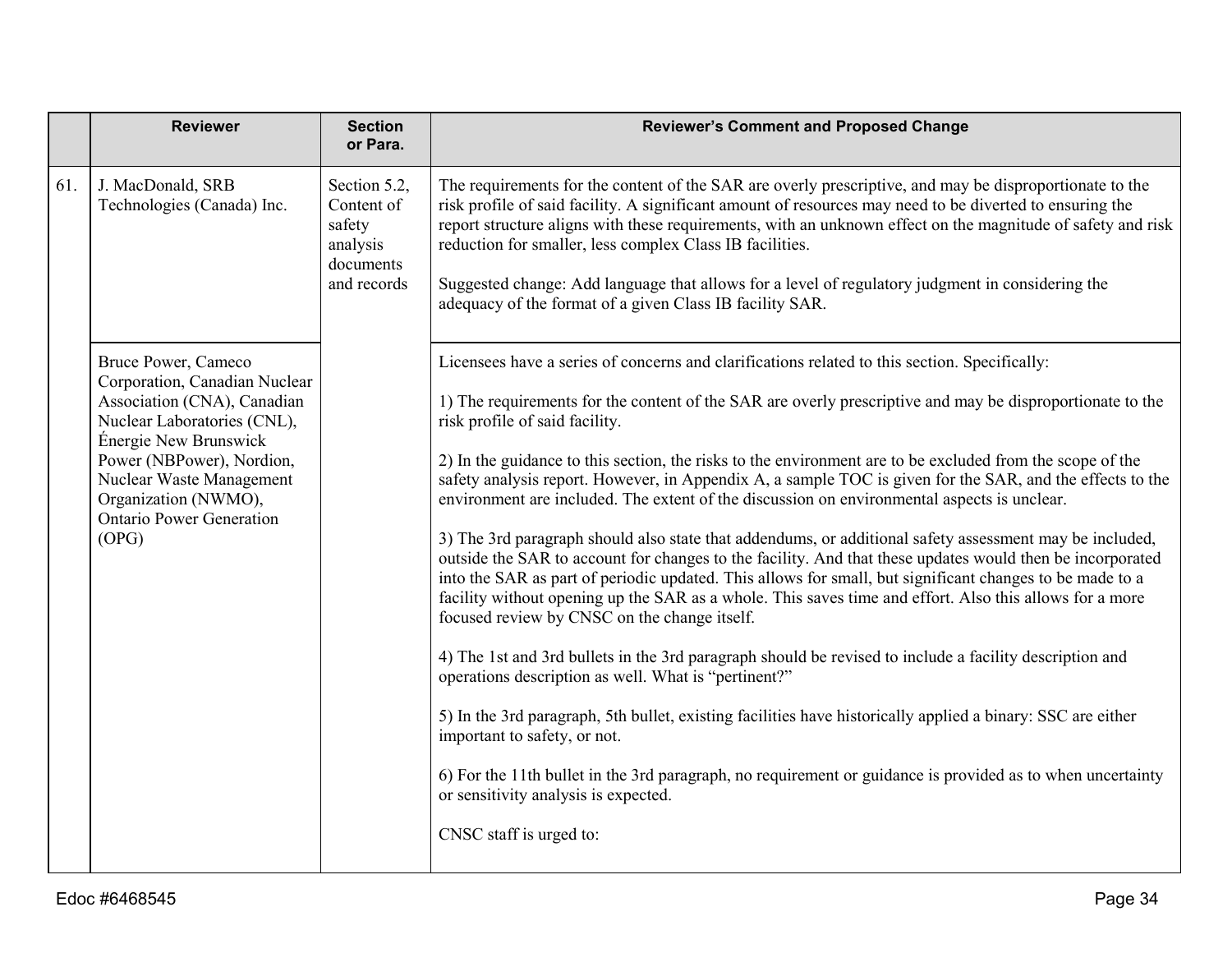| <b>Reviewer</b> | <b>Section</b><br>or Para. | <b>Reviewer's Comment and Proposed Change</b>                                                                                                                                                                                                                                                                                                                               |
|-----------------|----------------------------|-----------------------------------------------------------------------------------------------------------------------------------------------------------------------------------------------------------------------------------------------------------------------------------------------------------------------------------------------------------------------------|
|                 |                            | 1) Add language that allows for a level of regulatory judgment in considering the adequacy of the format<br>of a given Class IB facility SAR.                                                                                                                                                                                                                               |
|                 |                            | 2) Consider including the exclusion related to the environment in the scope section of the REGDOC and to<br>reflect it accordingly in the entire document                                                                                                                                                                                                                   |
|                 |                            | 3) Add a statement regarding additional safety assessments to compliment an existing SAR. This allows<br>for a timely, more structured approach to updating facility configuration.                                                                                                                                                                                         |
|                 |                            | 4) Add a description of the facility to this section. Confirm that "pertinent" should be accidents that are<br>quantitatively assessed.                                                                                                                                                                                                                                     |
|                 |                            | 5) Classification of existing SSC has been applied conservatively, calling out strict rules for design,<br>procurement and maintenance, among other requirements. Additional grading should be an option the<br>licensee may pursue at its option. As per comment #1, this document should separate and clarify<br>requirements for existing versus new facilities and SSC. |
|                 |                            | 6) Confirm licensees understanding of "as appropriate" to mean - for high consequence events, where<br>safety analysis results are close to acceptance criteria                                                                                                                                                                                                             |
|                 |                            | MAJOR -- A significant amount of resources may need to be diverted to ensuring the report structure<br>aligns with these requirements, with an unknown effect on the magnitude of safety and risk reduction for<br>smaller, less complex Class IB facilities.                                                                                                               |
|                 |                            | For #5. Requirement to develop and apply new rules to existing SSC without evident benefit to safety.                                                                                                                                                                                                                                                                       |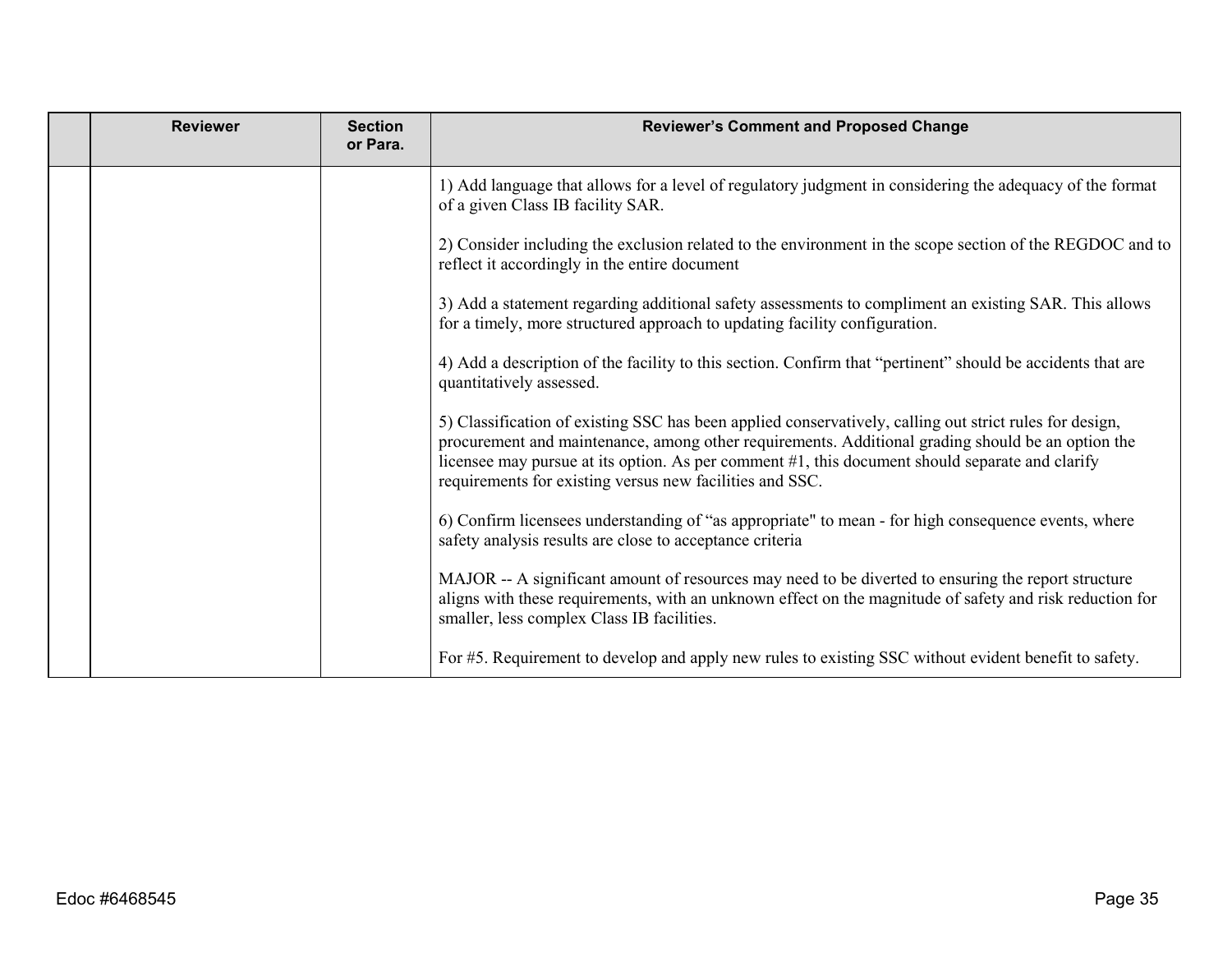|     | <b>Reviewer</b>                                                                                                                                                                                                                                                          | <b>Section</b><br>or Para.                                                                                          | <b>Reviewer's Comment and Proposed Change</b>                                                                                                                                                                                                                                                                                                                                                                                                                                                                                                                                                                                                                                                                                                                                                                                                                                                                                         |
|-----|--------------------------------------------------------------------------------------------------------------------------------------------------------------------------------------------------------------------------------------------------------------------------|---------------------------------------------------------------------------------------------------------------------|---------------------------------------------------------------------------------------------------------------------------------------------------------------------------------------------------------------------------------------------------------------------------------------------------------------------------------------------------------------------------------------------------------------------------------------------------------------------------------------------------------------------------------------------------------------------------------------------------------------------------------------------------------------------------------------------------------------------------------------------------------------------------------------------------------------------------------------------------------------------------------------------------------------------------------------|
| 62. | Bruce Power, Cameco<br>Corporation, Canadian Nuclear<br>Association (CNA), Canadian<br>Nuclear Laboratories (CNL),<br>Énergie New Brunswick<br>Power (NBPower), Nordion,<br>Nuclear Waste Management<br>Organization (NWMO),<br><b>Ontario Power Generation</b><br>(OPG) | Section 5.3,<br>Documenting<br>and recording<br>postulated<br>initiating<br>events and<br>design-basis<br>accidents | Licensees seek the following clarifications in this section:<br>1) Regarding the 1st paragraph, 4th bullet, under Guidance -- many DBA in non-reactors do not involve<br>long-term conditions. As an example, there may be limited radioactive material to release, in which case a<br>simplified conservative model may be used in the safety analysis.<br>2) Under Guidance, 1st paragraph, 2nd bullet, a description of the progression of the fault sequence should<br>be sufficient<br>CNSC staff is urged to:<br>1) Adopt inclusive language such as "event conclusion."<br>2) Consider that outside of the unique scenario of fuel, which requires ongoing forced cooling, a<br>description of the progression of the fault sequence should be sufficient.<br>Development of visual aids for physically less complex scenarios represents a significant increase in<br>modelling effort, without corresponding safety benefit. |
| 63. | P. Hader, Consultant                                                                                                                                                                                                                                                     | Section 5.4,<br>Maintaining<br>safety<br>analysis<br>documents<br>and records                                       | The CNSC may want to provide additional clarification regarding the wording of the requirement<br>"applicant or licensee shall perform an ongoing site evaluation". This requirement may not be realistically<br>practical considering that the day-to-day operations would be executed under the licensee's accepted SAR.<br>Suggest that wording be modified to require periodic site evaluation as defined within the OLCs derived<br>from the SAR.                                                                                                                                                                                                                                                                                                                                                                                                                                                                                |
|     | Bruce Power, Cameco<br>Corporation, Canadian Nuclear<br>Association (CNA), Canadian<br>Nuclear Laboratories (CNL),<br>Énergie New Brunswick<br>Power (NBPower), Nordion,<br>Nuclear Waste Management<br>Organization (NWMO),<br><b>Ontario Power Generation</b><br>(OPG) |                                                                                                                     | Licensees seek clarification regarding the 1st paragraph under Requirements, which reads, "The applicant<br>or licensee shall perform an ongoing site evaluation."<br>Why just the site? What about the plant / facility? CNSC should define "Site evaluation."<br>Clarify the intent of this passage. Site evaluation is a process that continues throughout the lifecycle of the<br>proposed facility to ensure the facility's design basis and safety case remains current with changing<br>environmental conditions or modifications to the facility itself. Site evaluation information is also a key<br>input into facility design and subsequent lifecycle phases.                                                                                                                                                                                                                                                             |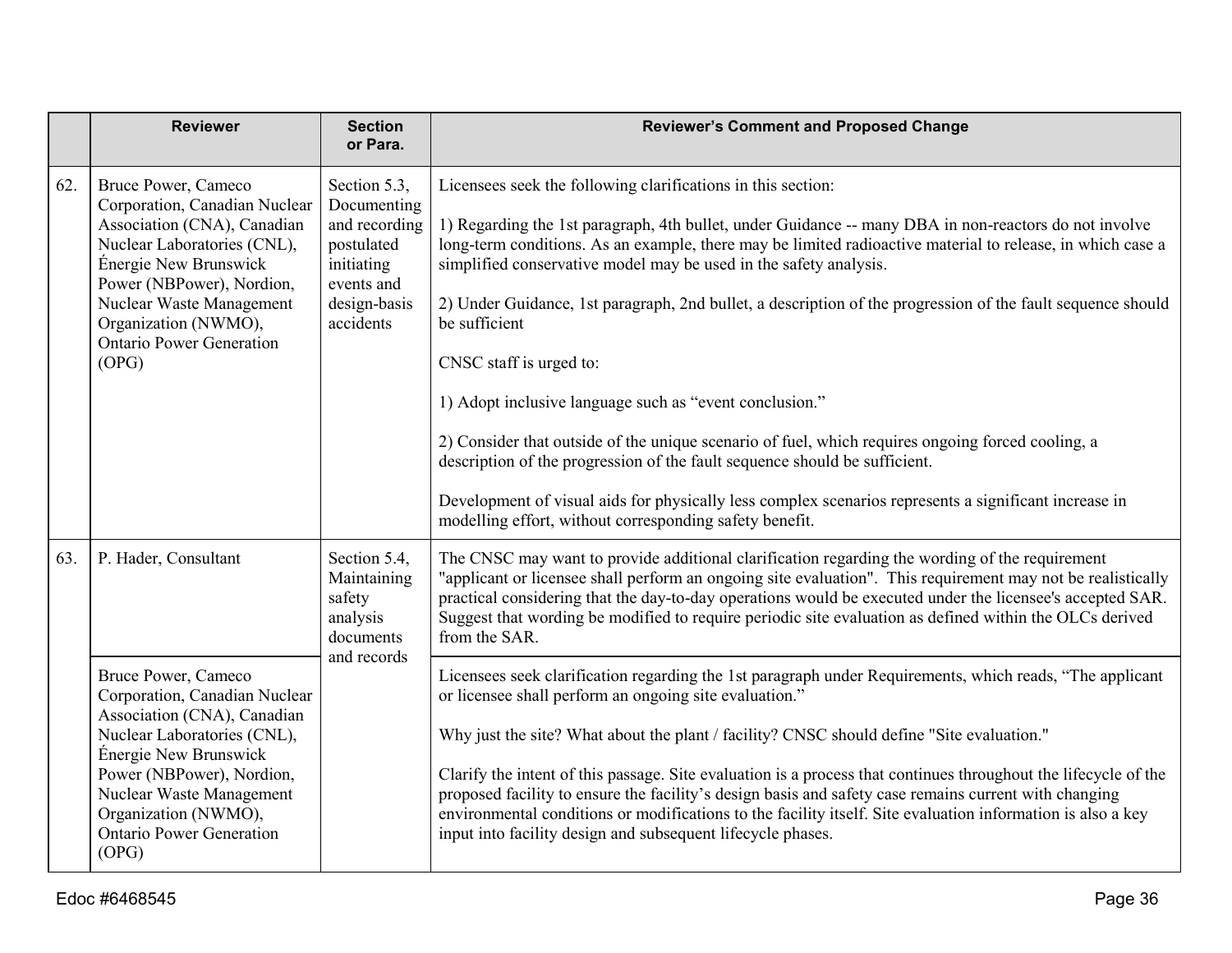|     | <b>Reviewer</b>                                                                                                                                                                   | <b>Section</b><br>or Para.                        | <b>Reviewer's Comment and Proposed Change</b>                                                                                                                                                                                          |
|-----|-----------------------------------------------------------------------------------------------------------------------------------------------------------------------------------|---------------------------------------------------|----------------------------------------------------------------------------------------------------------------------------------------------------------------------------------------------------------------------------------------|
| 64. | J. MacDonald, SRB<br>Technologies (Canada) Inc.                                                                                                                                   | Section 7,<br>Graded<br>Approach                  | Inclusion of this section in the draft REGDOC may address most of our previous comments; however, the<br>guidance on how to best present the graded approach to meeting the intent of the requirements of the<br>REGDOC are not clear. |
|     |                                                                                                                                                                                   |                                                   | What is acceptable? How can we achieve an acceptable graded approach without investing more resources<br>into pursuing that goal vs. investing resources into full compliance to the letter of the REGDOC?                             |
|     |                                                                                                                                                                                   |                                                   | Suggested change: Add less prescriptive language to all pertinent sections of the document allowing for<br>judgment and the application of a graded approach.                                                                          |
|     | Bruce Power, Cameco<br>Corporation, Canadian Nuclear<br>Association (CNA), Canadian                                                                                               |                                                   | Guidance on how to best present the graded approach to meeting the intent of the requirements of the<br>REGDOC are not clear.                                                                                                          |
|     | Nuclear Laboratories (CNL),<br>Énergie New Brunswick<br>Power (NBPower), Nordion,<br>Nuclear Waste Management<br>Organization (NWMO),<br><b>Ontario Power Generation</b><br>(OPG) |                                                   | Add less prescriptive language to all pertinent sections of the document allowing for judgment and the<br>application of a graded approach.                                                                                            |
|     |                                                                                                                                                                                   |                                                   |                                                                                                                                                                                                                                        |
| 65. | M. Stephens, AECL (retired)                                                                                                                                                       | Appendix A,<br>Sample<br>Structure and<br>Content | The first sentence of Appendix A contains a typo. "This appendix provides a sample structure for an<br>SAR." "an" should be "a".                                                                                                       |
| 66. | B. Walker, Canadian Nuclear<br>Workers' Council                                                                                                                                   | Appendix A,<br>Sample<br>Structure and<br>Content | The CNWC suggests Appendix A include a confirmation that Employee Representatives have had an<br>opportunity to review the SAR and provide an option to include independent comments.                                                  |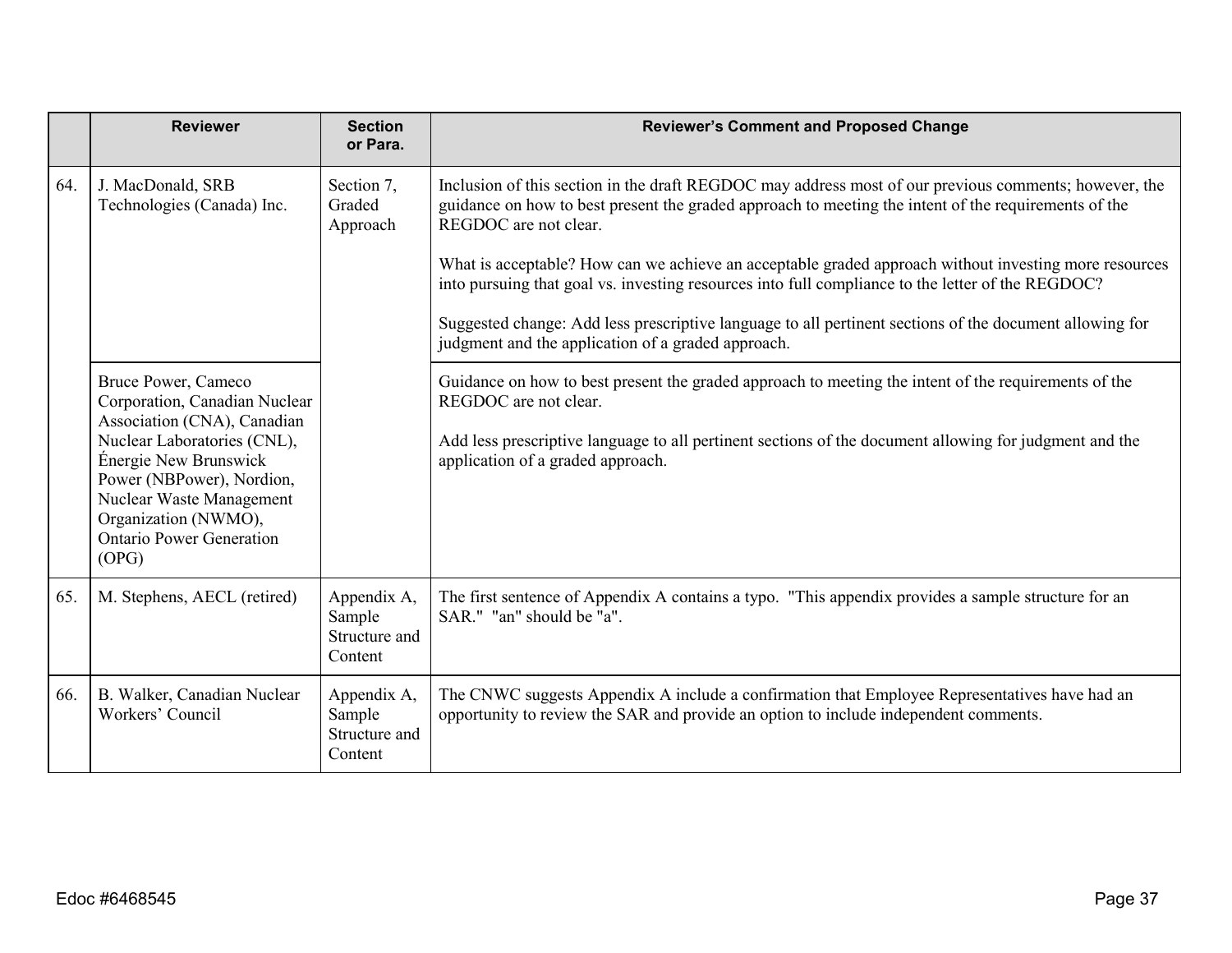|     | <b>Reviewer</b>                                                                                                      | <b>Section</b><br>or Para.                        | <b>Reviewer's Comment and Proposed Change</b>                                                                                                                                                                                                                                                                                 |
|-----|----------------------------------------------------------------------------------------------------------------------|---------------------------------------------------|-------------------------------------------------------------------------------------------------------------------------------------------------------------------------------------------------------------------------------------------------------------------------------------------------------------------------------|
| 67. | Cameco Corporation                                                                                                   | Appendix A,<br>Sample<br>Structure and<br>Content | Chapters 11-16 duplicate information in site licensing basis documentation; Chapters 3, 8 and 9 includes<br>information that is better documented in other site programs. Cameco recommends that these chapters all<br>be replaced with one chapter which references the site program requirements for an operating licence." |
|     | Bruce Power, Cameco                                                                                                  |                                                   | Licensees seek clarity on the following elements of Appendix A:                                                                                                                                                                                                                                                               |
|     | Corporation, Canadian Nuclear<br>Association (CNA), Canadian<br>Nuclear Laboratories (CNL),<br>Énergie New Brunswick |                                                   | 1) Chapters 11-16 duplicate information detailed in site licensing basis documentation. Chapters 3, 8 and 9<br>include information that is better documented in other programs.                                                                                                                                               |
|     | Power (NBPower), Nordion,                                                                                            |                                                   | 2) What does 'safety relevant' mean under Chapter 6?                                                                                                                                                                                                                                                                          |
|     | Nuclear Waste Management<br>Organization (NWMO),<br><b>Ontario Power Generation</b><br>(OPG)                         |                                                   | 3) Presumably Chapter 13 is referring to non-radiological effects from radiological releases? For example,<br>effects from associated hazardous materials?                                                                                                                                                                    |
|     |                                                                                                                      |                                                   | 4) Chapter 16, Public information program, is misplaced in this document and should be separate from the<br>Safety Analysis.                                                                                                                                                                                                  |
|     |                                                                                                                      |                                                   | CNSC staff is urged to:                                                                                                                                                                                                                                                                                                       |
|     |                                                                                                                      |                                                   | 1) Replace these chapters with one chapter which references the site programs requirements for an<br>operating licence.                                                                                                                                                                                                       |
|     |                                                                                                                      |                                                   | 2) Clarify what is meant by "safety relevant"                                                                                                                                                                                                                                                                                 |
|     |                                                                                                                      |                                                   | 3) Clarify the reference                                                                                                                                                                                                                                                                                                      |
|     |                                                                                                                      |                                                   | 4) Remove Chapter 16. Public information is a requirement captured in REGDOC-3.2.1, Public<br><b>Information and Disclosure</b>                                                                                                                                                                                               |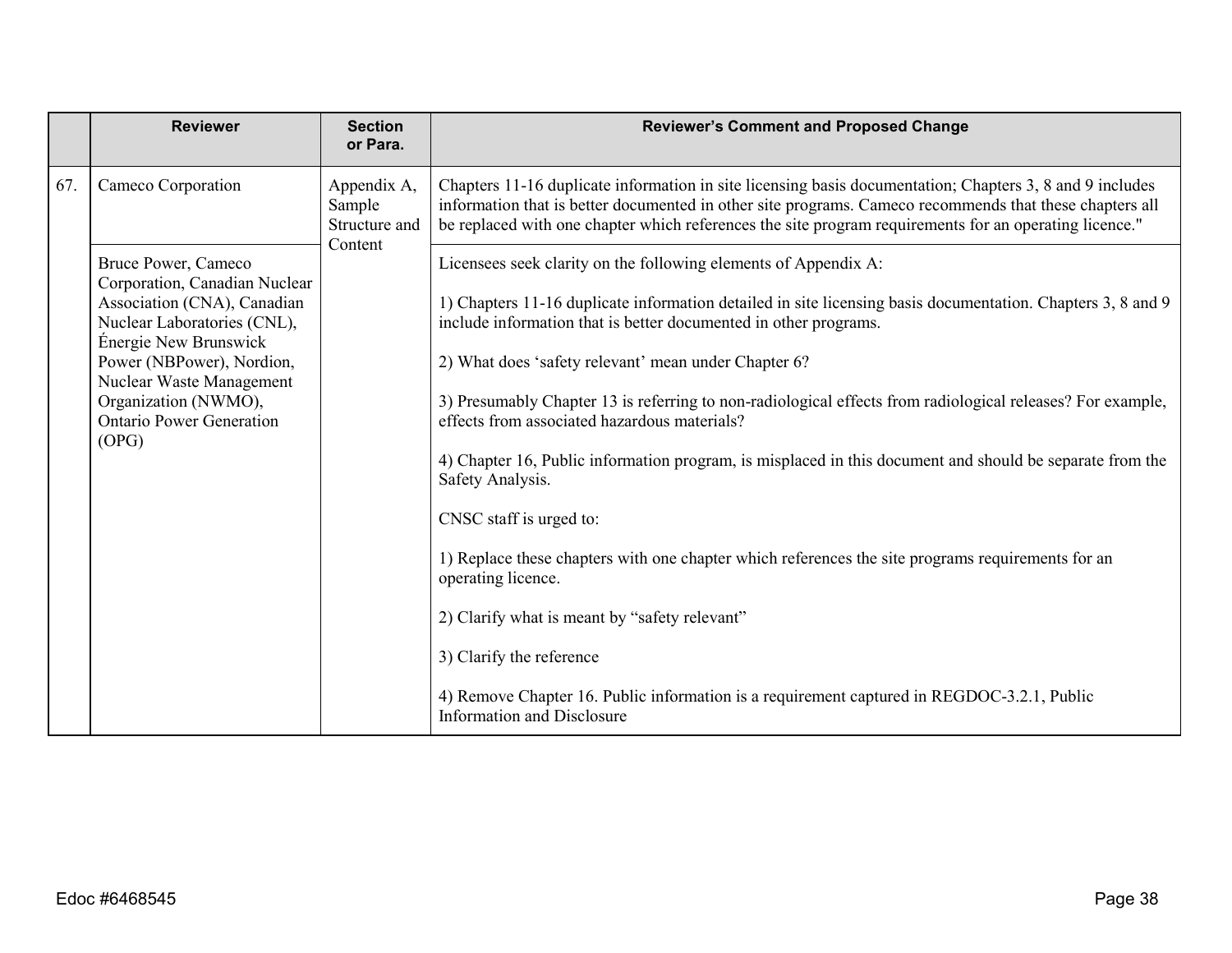|     | <b>Reviewer</b>                                                                                                                                                                                                                                                          | <b>Section</b><br>or Para.                                                            | <b>Reviewer's Comment and Proposed Change</b>                                                                                                                                                                                                                                                                                                                                                                                                                                                                                                                                                                                                                                                                                                                                                                                                                                                                                                                                                                                                                                                                                                                                                                                                                                                                                                                                                                                                                                                                                                                                                   |
|-----|--------------------------------------------------------------------------------------------------------------------------------------------------------------------------------------------------------------------------------------------------------------------------|---------------------------------------------------------------------------------------|-------------------------------------------------------------------------------------------------------------------------------------------------------------------------------------------------------------------------------------------------------------------------------------------------------------------------------------------------------------------------------------------------------------------------------------------------------------------------------------------------------------------------------------------------------------------------------------------------------------------------------------------------------------------------------------------------------------------------------------------------------------------------------------------------------------------------------------------------------------------------------------------------------------------------------------------------------------------------------------------------------------------------------------------------------------------------------------------------------------------------------------------------------------------------------------------------------------------------------------------------------------------------------------------------------------------------------------------------------------------------------------------------------------------------------------------------------------------------------------------------------------------------------------------------------------------------------------------------|
| 68. | Bruce Power, Cameco<br>Corporation, Canadian Nuclear<br>Association (CNA), Canadian<br>Nuclear Laboratories (CNL),<br>Énergie New Brunswick<br>Power (NBPower), Nordion,<br>Nuclear Waste Management<br>Organization (NWMO),<br><b>Ontario Power Generation</b><br>(OPG) | Appendix B,<br>Sample<br>Parameters<br>for<br>Operational<br>Limits and<br>Conditions | As per earlier comments about hazard materials, the 2nd and 6th bullets references "hazardous materials."<br>Only those associated with nuclear materials?<br>Clarify if this is only those substances associated with nuclear materials."                                                                                                                                                                                                                                                                                                                                                                                                                                                                                                                                                                                                                                                                                                                                                                                                                                                                                                                                                                                                                                                                                                                                                                                                                                                                                                                                                      |
| 69. | Bruce Power, Cameco<br>Corporation, Canadian Nuclear<br>Association (CNA), Canadian<br>Nuclear Laboratories (CNL),<br>Énergie New Brunswick<br>Power (NBPower), Nordion,<br>Nuclear Waste Management<br>Organization (NWMO),<br><b>Ontario Power Generation</b><br>(OPG) | Appendix C,<br>Postulated<br>Initiating<br>Events                                     | Licensees have concerns with the following elements of Appendix C.2:<br>1) The provided, expected assessment method for DBA flooding is just an assumption. It does not provide<br>information for cases of existing facilities which may be below the 100-year flood plain. It does not speak<br>to new facilities at all. DEC assessment methodology uses the term "maximum probable flood plain,"<br>which is not defined.<br>2) Regarding seismic hazards, the stated DBA assessment method is an assumption, and applies only to a<br>subset of existing fuel cycle facilities. This does not appropriately encompass the Class 1B facility<br>archetype. The proposed DEC methodology requires all Class 1B facilities to meet the level of robustness<br>of a nuclear reactor, with no consideration of the relative complexity or importance of the safety functions<br>systems may need to perform following a rare event. The DEC and DBA guidance use the same reference<br>level.<br>CNSC staff is urged to:<br>1) Provide an expected methodology which can be used for both existing and new facilities. Provide a<br>technical definition for the terminology "maximum probable flood plain"<br>2) Adding the following to the updated version of this REGDOC, "Licensees should propose an evaluation<br>method graded commensurate with facility risk."<br>MAJOR -- As written, the text is predicated on assumptions that cannot be assumed to be valid for all<br>existing and future Class 1B facilities. Licensees are not likely to be successful fulfilling requirements |